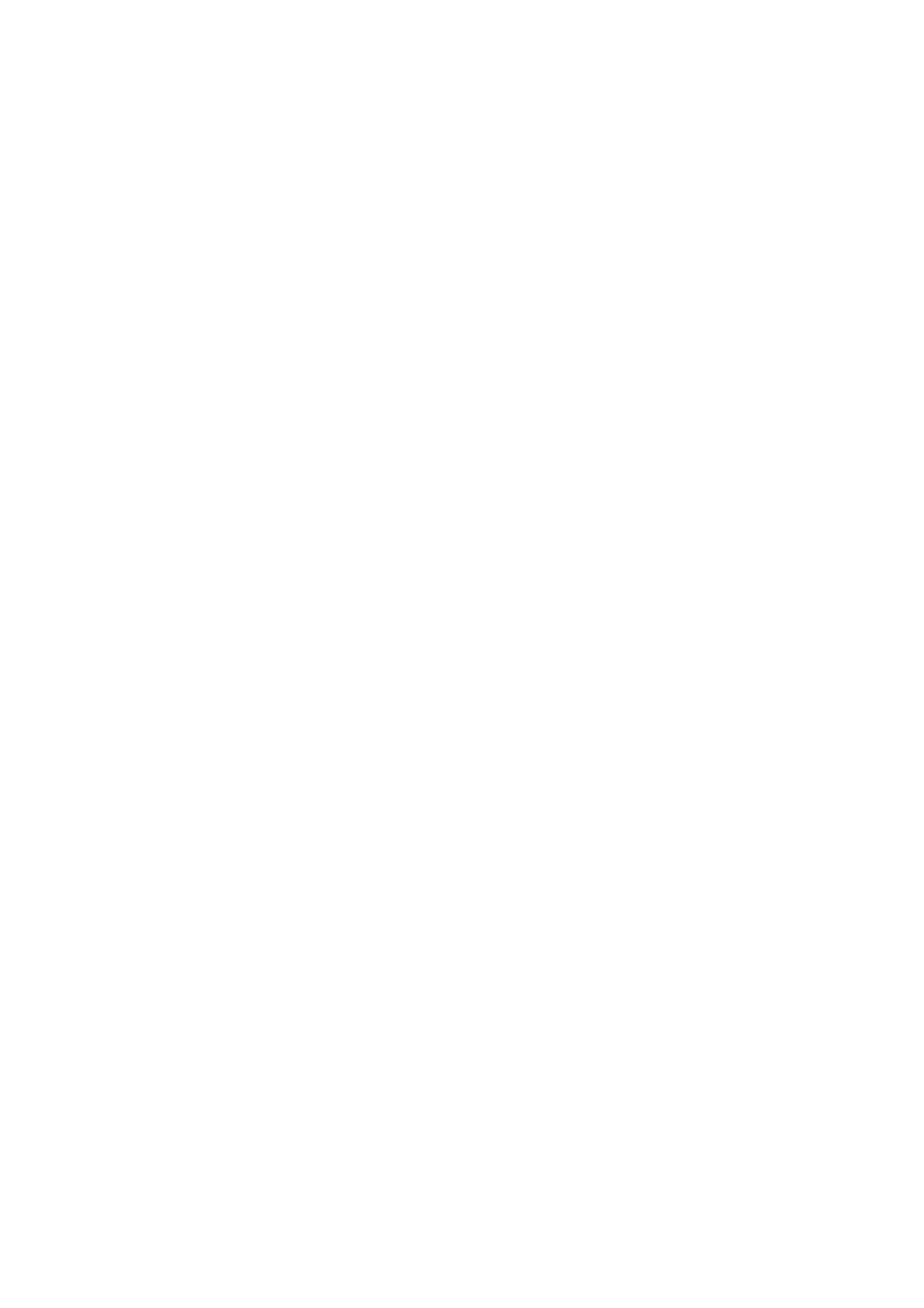Chris Partridge<sup>1 & 2</sup>

#### **1 BORO Program, England**

partridge@BOROProgram.org http://www.BOROProgram.org/

**2 National Research Council, LADSEB-CNR, Italy**  partridge@ladseb.pd.cnr.it

http://www.ladseb.pd.cnr.it/infor/ontology/BusinessObjectsOntology.html

#### Abstract:

*This is, in essence, the project initiation paper for the CEO Project. Its main concern is explaining the project's aims, how it intends to achieve them and the methodological framework within which the project will work. It explains the origins, conception and motivation for the project and gives an outline of the management framework for the project, in particular the first synthesis stage. It clarifies the terms of the art and describes the nature of ontological analysis. It also characterises the requirements that shape it and the meta-ontological choices and analytic styles that underlie it. Finally, it describes the potential applications and the next steps.* 

## **Introduction**

This is, in essence, the project initiation paper for the CEO (Core Enterprise Ontology) Project. Its primary purpose is to explain the project's aims and how it intends to achieve them. It also describes the methodological framework within which the project will work. It can also be used to give interested parties an introduction to the project.

The first sections start by explaining the origins, conception and motivation for the project. They then give an outline of the management framework of the project, in particular the first synthesis stage.

The next sections deal with the approach adopted. This is based upon ontology, a millennia old discipline within philosophy. But its application to enterprise computing is both innovative and radical. Hence it needs some initial explanation. This is given by clarifying the terms of the art and then describing the nature of ontological analysis. The adopted approach is characterised firstly in terms of the requirements that shape it and by the meta-ontological choices and analytic styles that underlie it. The final sections describe the potential applications and the next steps.

# **Origins of the CEO Project**

The CEO Project has its origins in the REV-ENG Methodology.

## *Origins of the REV-ENG Methodology*

The REV-ENG methodology grew out of a series of legacy application re-engineering projects each of which started with the re-engineering of a business model out of the existing legacy application<sup>1</sup>. What differentiated these projects' re-engineering approach was a focus on recovering the ontological model of the business objects that underlay the legacy applications. This was typically a demanding task as there was

<sup>&</sup>lt;sup>1</sup> More of the history can be found in the Preface to Partridge (1996) *Business Objects: Re-Engineering for re - use.*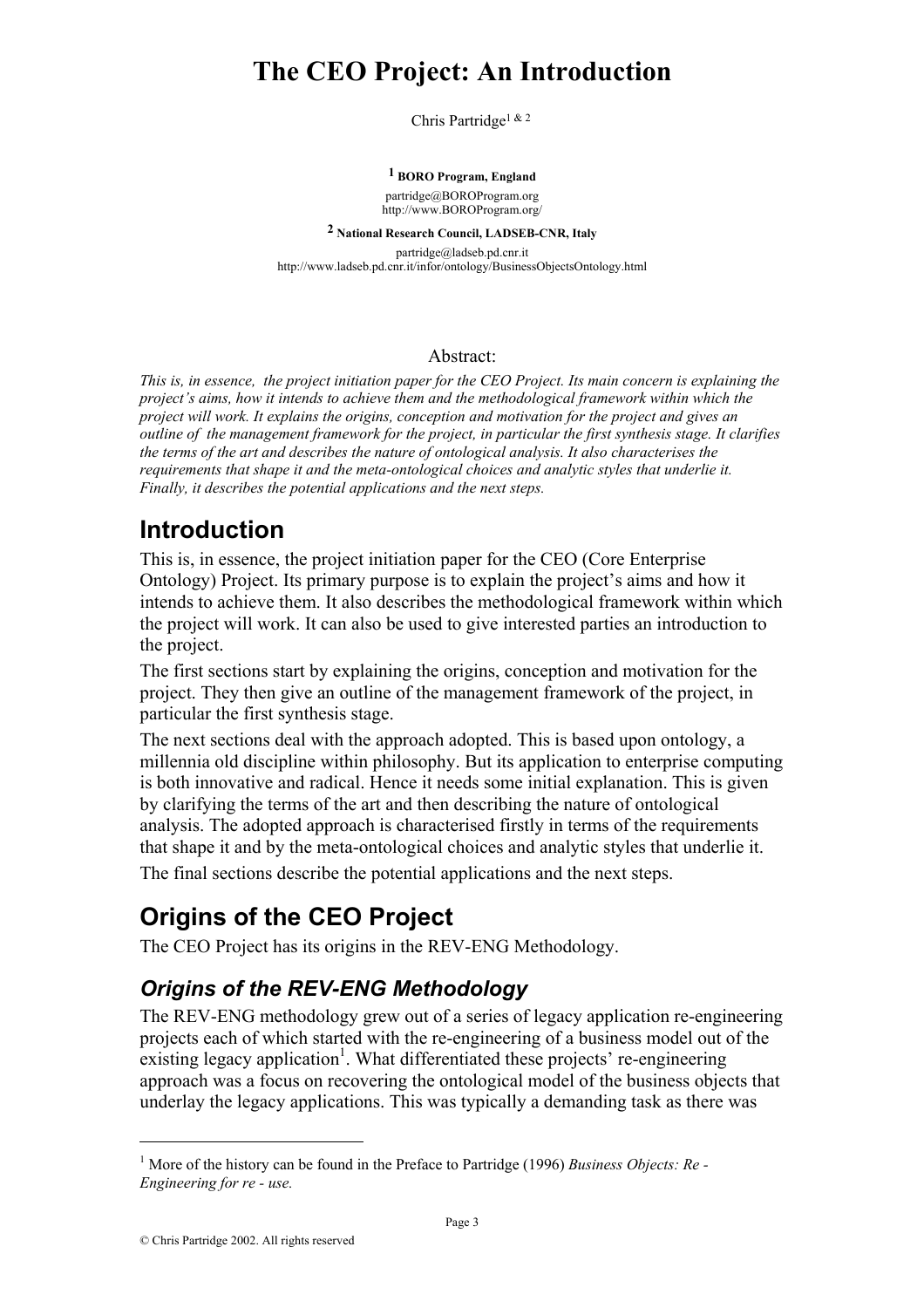little or no documentation, only the implemented application. Over time the approach crystallised into a systematic process, which was codified into the REV-ENG (for REVerse ENGineering) Methodology: this is thoroughly documented in (Partridge 1996).

Comparisons between the early projects using the REV-ENG ontological analysis revealed that a number of the same general patterns were being repeatedly unearthed – surprisingly even in quite different business areas (e.g. banking and telecommunications). Typically the specific patterns in the applications looked different because they were combinations of different sets of general patterns. It soon became clear that significant time was being wasted repeatedly re-engineering these from scratch. This indicated the potential for high levels of re-use, which was initially exploited by making the general patterns available for re-use in subsequent projects<sup>2</sup>.

Experience also showed that the potential for generalising (and so simplifying) was rarely exhausted in a single re-engineering. The general patterns found in one project were found, in subsequent projects, to be combinations of even more general patterns. This indicated that there was significant scope for evolving the patterns to greater and greater levels of generality and simplicity.

## *The conception of the CEO Project*

The CEO Project was conceived out of the realisation that there would be significant economies in the application of the REV-ENG approach if one could start with a core business model for the enterprise. Reasonable economies would come from having the lower level general patterns found in single re-engineerings. But the really significant benefits would come from the very general patterns found in heavy duty re-engineering. Hence the CEO's overall aim is not only to recover the most common patterns found in businesses into a coherent and consistent model – but also to try and evolve this to much higher levels of generality and simplicity.

## *Motivation for the CEO Project*

The development of the CEO is motivated by the expectation that building an ontological model with patterns that have high levels of generality and simplicity will significantly enhance the benefits of using the bare REV-ENG methodology: both further reducing the costs and significantly increasing the benefits that accrue at the business requirements (more specifically the business modelling) stage of projects. Costs will come down as projects re-use the CEO's ready-made foundation instead of building from scratch. Benefits of using the REV-ENG approach will increase in a number of areas, the main ones being:

- Reducing complexity,
- Improved inter-operability.
- Increasing longevity, and
- Technology proofing,

*Reducing complexity*: The approach used by the CEO enables increases in the generality of the business model that lead to both significant reductions in complexity and increases in functionality (measured against the legacy system). The key lesson is that complexity is not inherent – it is apparent and much of it can be re-engineered away. The complexity of the business model is a significant contributor to the overall

<sup>2</sup> Described in pp.276-8 of Ibid.*.*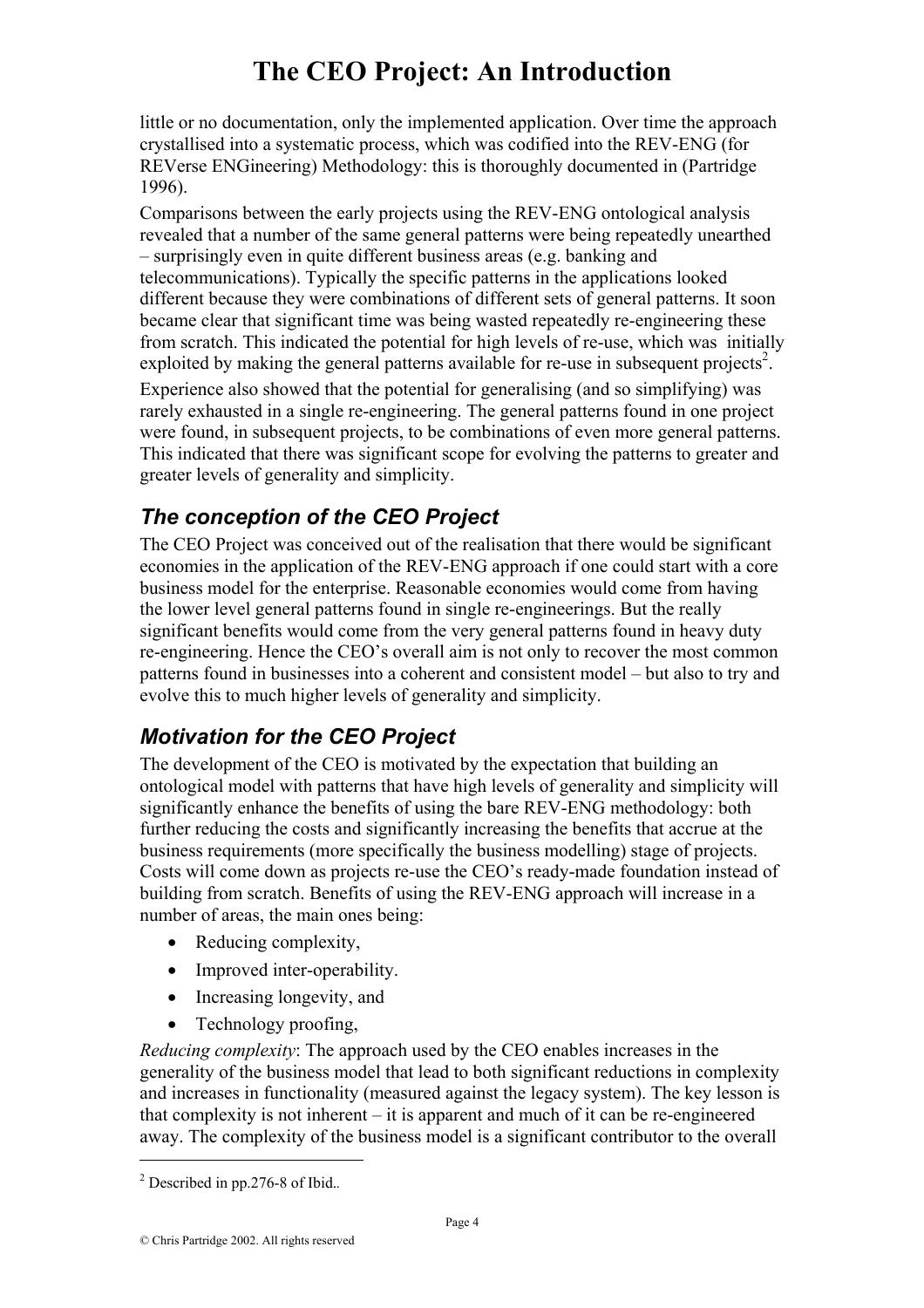complexity in large business applications – and so development and maintenance costs. The complexity cost of increasing functionality is a major barrier to improvements. Reducing these has paybacks all the way through the lifetime of the application.

*Improving inter-operability*: The CEO model will provide a canonical picture of the business that can be used as an inter-lingua for communicating between applications. Where applications have been re-engineered using the CEO model, their interoperability will be much simpler<sup>3</sup>.

*Increasing longevity*: Experience to date seems to show that underlying the apparently changing forms of business software there are a relatively stable set of general patterns. The changes in business practices are often merely different combination of these patterns. Building an application based upon these can significantly increase its longevity. From an investment perspective, this increase in the term, leads to a corresponding increase in returns.

*Technology proofing*: An ontology's focus is on the business rather than the application. The ontology model will represent business objects independently of the technology that is used to implement it. The prime benefit of this independence is an asset that is future proofed against technological innovation.

## **A management framework for the CEO Project**

To help focus the CEO work, a framework for the project has been established. These three 'management' elements of the framework are described below:

- the prime goal and deliverable,
- the scope, and
- an initial project work plan.

### *Setting the CEO's prime goal and deliverable*

Given its motivation, the CEO Project's prime goal is to exploit the ontological approach initially codified in the REV-ENG Methodology to develop a toolkit that enterprises can use to both reduce the costs and significantly increase the benefits of producing a business model. The CEO's prime deliverable, and the main element of its toolkit, will be an ontological model<sup>4</sup>. This will represent the objects that exist in the enterprise field in a standard way.

### *Setting the CEO's scope*

The scope of the CEO is circumscribed at these three levels:

• ONTOLOGY,

 $\overline{a}$ 

- CORE ontology,
- core ENTERPRISE ontology.

The scope of the initial analysis work is also circumscribed, to an extent, by the scope of the applications included within the CEO's re-engineering approach.

<sup>3</sup> For more details see Partridge (2002b) *The Role of Ontology in Integrating Semantically Heterogeneous Databases* and Partridge (2002f) *What is a customer?*.

<sup>&</sup>lt;sup>4</sup> The terms 'ontology', 'ontological model and 'epistemology' are described later.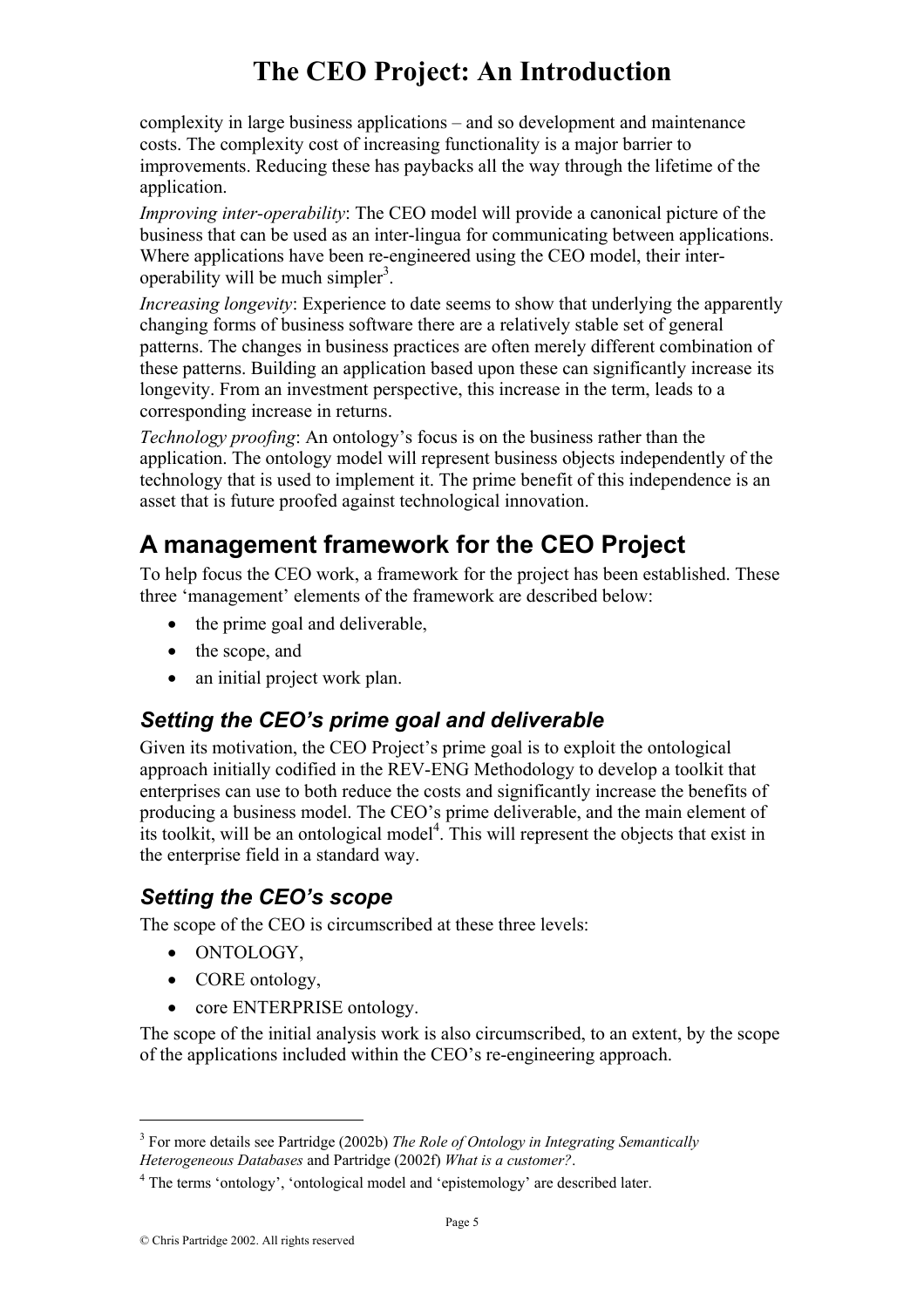### **The scope of an ONTOLOGY**

The scope of the CEO is focused on the application's **ontology** – the business objects it refers to independently of the way it represents them. There is a substantial body of philosophical work that provides a framework for talking about business objects in this way. Good starting points are Quine's notion of ontological commitment<sup>5</sup> and Armstrong's notion of truthmaker<sup>6</sup>. In looking at the way an application represents the business, we can ask what this representation is ontological committed to – what objects is it committed to saying exist? Similarly we can ask what are this representation's truthmakers - what objects make the application's representations true? These are the objects that it acknowledges exist (or can exist). An ontological model is a model of these. The CEO's ontological model is intended to represent the objects that exist in its field – the enterprise. The epistemological aspects of this domain – covering what and how applications may know what they do – are not within scope.

### **The scope of a CORE ontology**

What is a '**Core'** Ontology? (Breuker, Valente et al. 1997) provide this useful description – "an intermediary between the generic top and the domain ontologies that contain the *categories* that define *what a field is about*." Where a "field is a discipline, industry or area of practice that unifies many application domains …". The stratification and segmentation of ontologies into fields and domains (or whatever) is a practical matter – and is guided, as Breuker et al suggest, by how much it helps in practice to provide a unifying structure. The key point is that given a 'field' (or domain) there are core 'categories' that help to "define *what [it] is about*." This the two key characteristics of a core ontology are generality and unity.

The focus of the CEO is on the unifying categories for its selected field – the enterprise. The scope of the CEO cannot however be restricted to purely these categories. For the ontological model to make sense, it needs to be embedded in a top ontology and fleshed out with some domain elements.

### **The scope of a core ENTERPRISE ontology**

The CEO's field is the **enterprise**, and its ontological model will focus on the major categories that 'define what this field is about'. At this initial stage of the project, making a rough intuitive guess at what these might be helps to bring the scope of the CEO into focus and a basis for organising the initial analysis work. Intuitively these three seem like the most suitable major categories:

- *Person (AKA Party)*, who can enter into a
- *Transaction*, which often include agreements which involve an
- *Asset*.

 $\overline{a}$ 

Experience with the REV-ENG methodology suggests that the recovered ontology is likely to give a radically different perspective on these categories – which could be transformed by the analysis.

<sup>5</sup> See Quine (1964) *Word and object*.

<sup>6</sup> See Armstrong (1997b) *A world of states of affairs*.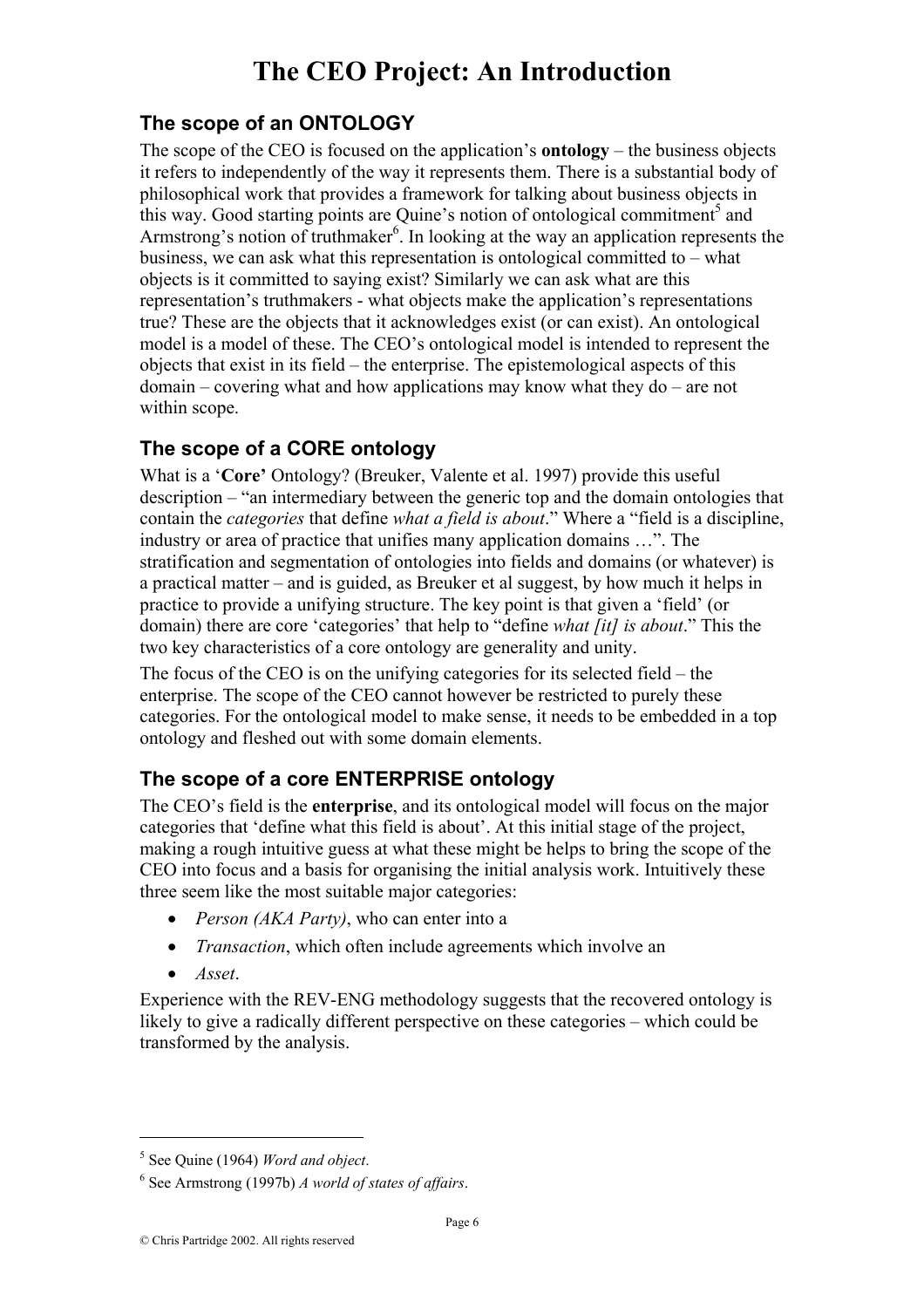#### **Broad categories**

All three categories are broad. For example the first category, Person, encompasses both people and organisations. One of its unifying characteristics is that its members can enter into transactions. Hence the name in the data modelling community for Persons – Parties – as in 'a party to a contract'<sup>7</sup>.

#### **Intertwined categories**

The unified nature of the enterprise field means that the categories are closely interlinked. This involves a network of ontological dependence. Transactions (contracts) are always entered into by persons – the transaction cannot exist unless the person does. This makes them (ontologically) dependent upon Persons for their existence. Transactions also typically involve and so are dependent upon assets, in a sense in which these are not dependent upon transactions<sup>8</sup>. Similarly assets are owned by persons – and so dependent upon them.

But the unification is much closer, more intertwining, with the categories overlapping – for example, a company seems to be both a person that can enter into agreements and an asset that can be bought and sold. It is also, from the perspective of incorporation, seems to be a kind of contract (transaction). The completed CEO will properly account for this intertwining: both dependence and overlapping.

#### **The scope of the analysis work**

The scope of the analysis is circumscribed by its re-engineering approach. The contents of the ontologies and applications provide an input to the analysis that helps to set boundaries on the analysis. This helps to ensure that the analysis focuses on content relevant to the kinds of systems that enterprises currently deploy.

Provided the sample is reasonably large, this approach does not exclude relevant content that is not in the input sample. The analysis is looking for the general patterns that underlie the existing content. All the relevant patterns are likely to be exhibited in even a small sample, though they may be easier to extract from a reasonably large one. The ontological model will allow for these to be combined in ways that are not exemplified in the sample giving a content that provides a reasonable coverage of the domain – certainly one far exceeding the input sample.

## *Drawing up the initial project work plan*

At this initial stage a broad project work plan has been drawn up. This envisages two major stages:

- A synthesis stage A Synthesis of (selected) State of the Art Enterprise Ontologies (SSAEO) to produce a Base Enterprise Ontology (BEO), which will act at the foundation for the second stage.
- A development stage A development of the BEO into the industrial strength CEO ontology.

 $^7$  As is done, for example, in Inmon, et al. (1997) *The data model resource book*.

<sup>&</sup>lt;sup>8</sup> Assets are not obviously dependent upon transactions, as the legal notion of inalienable assets, ones that cannot be sold, illustrates.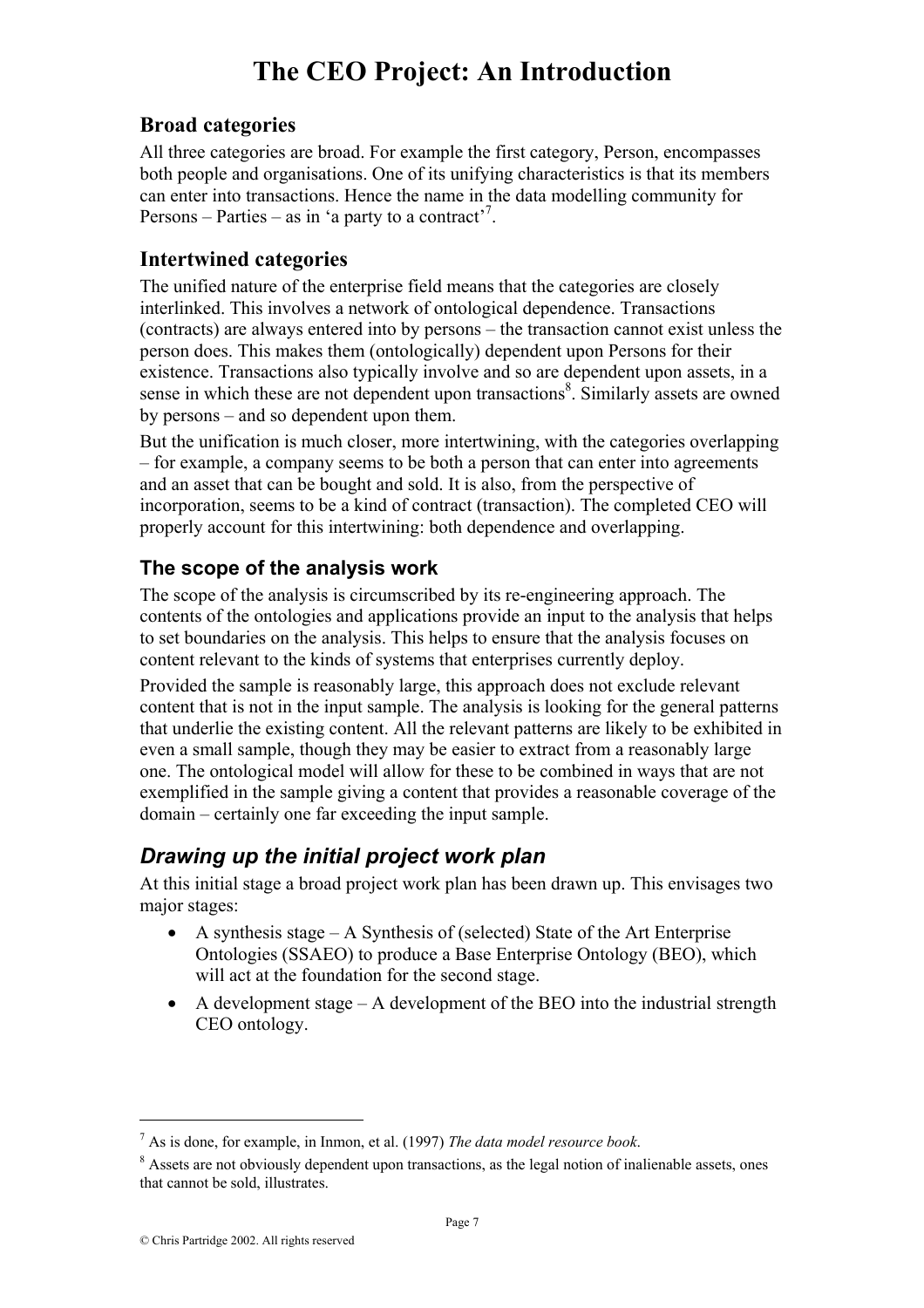#### **The synthesis (SSAEO) stage**

The initial stage has been planned in more detail than subsequent stages. It has the goal of harvesting the insights from the best of breed enterprise ontologies and their synthesis into a single coherent whole.

#### **The initial informal review**

The SSAEO started with an informal review of enterprise ontologies with two goals:

- An assessment of the state of the art, and
- A selection of the best of breed ontologies to be synthesised.

#### **An assessment of the state of the art**

The informal review found that the 'state of the art' is immature, in particular that:

- there are not many enterprise ontologies (though there are many resources from which these could be mined), and
- those that exist have not vet reached 'industrial strength' as ontologies for semantic interoperability.

This second point is one of the reasons why the SSAEO synthesis needed to be more of a full re-engineering rather than a straight-forward merge/integration<sup>9</sup>.

#### **A selection of the best of breed ontologies**

The review selected the following ontologies for synthesis:

- TOronto Virtual Enterprise TOVE (Fox, Barbuceanu et al. 1996) (Fox, Chionglo et al. 1993) (TOVE:http),
- AIAI's Enterprise Ontology EO (Uschold, King et al. 1997) (Uschold, King et al. 1998) (EO:http),
- Cycorp's Cyc® Knowledge Base CYC (Lenat and Guha 1990) (CYC:http), and
- W.H. Inmon's Data Model Resource Book DMRB<sup>10</sup> (Inmon, Silverston et al. 1997).

#### **Task breakdown for the SSAEO analysis**

The SSAEO involves a substantial amount of work. As such, it made sense to break it down into a smaller number of tasks. It was decided that it should be broken down along two dimensions – the selected ontologies and the core categories. The first area selected for analysis was the TOVE ontology and the Person core category – this task

<sup>&</sup>lt;sup>9</sup> And so does not fall neatly into one of the usual categories; for example, those of integration, merge and use in Gomez-Perez, et al. (1999) *Some Issues on Ontology Integration*, that assume an underlying homogeneity among the ontologies.

 $10$  In its own terms, this is a universal data model. However, from our perspective, it is in many respects an ontology. We considered having a number of commercial data models in the sample, but found that they were very similar – so there would be no real benefit. Inmon, et al. (1997) *The data model resource book* and Hay (1996) *Data model patterns* were neck and neck as the commercial data model representative. We selected Inmon (1997) as it seemed slightly more accessible. Note, a two volume revised edition of this has appeared: Silverston (2001a) *The data model resource book 1,* Silverston (2001b) *The data model resource book 2*.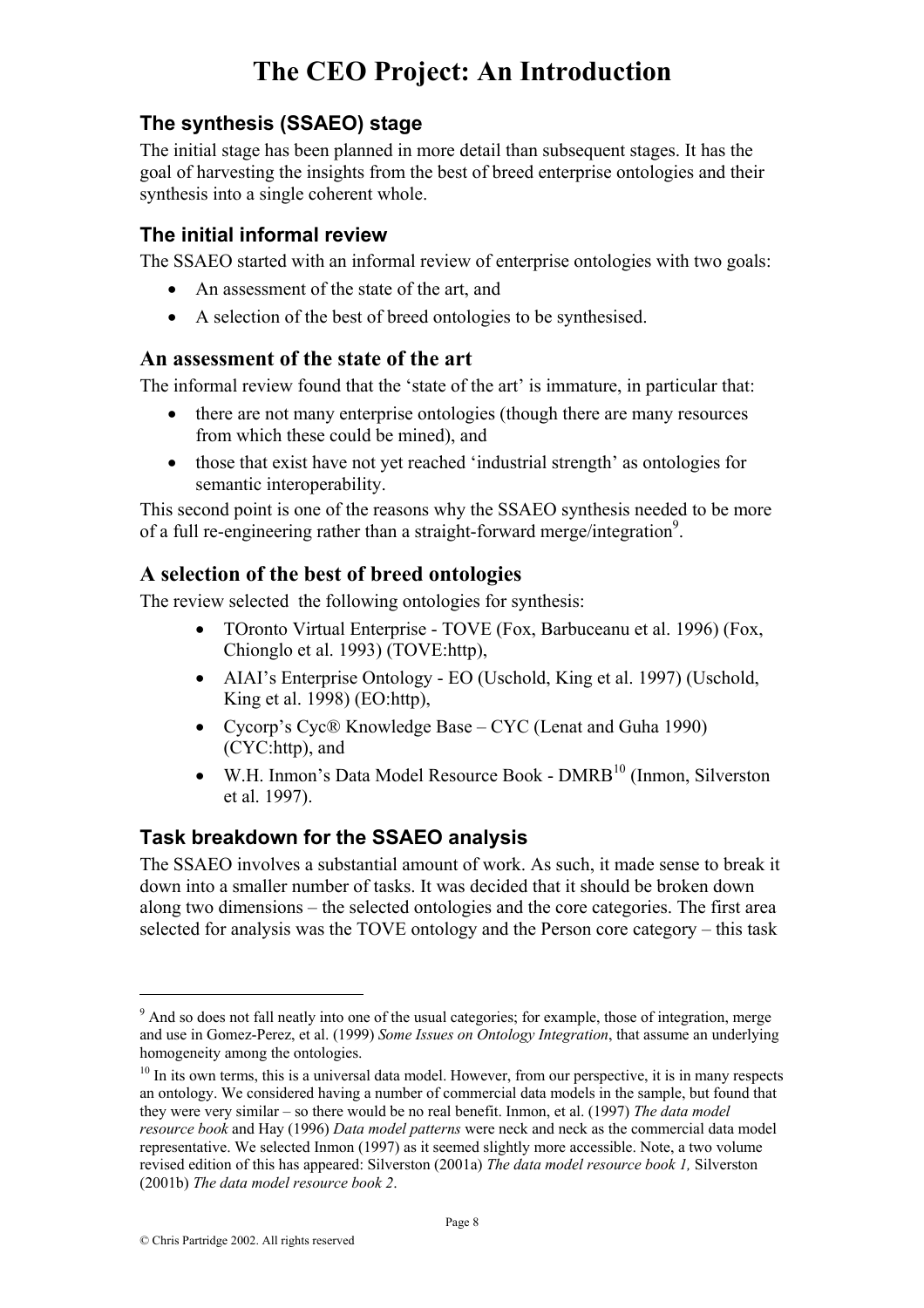was named Synthesis of a TOVE Person Ontology (STPO). The segmented tasks and the two dimensions are shown diagrammatically in Figure 1 below.



**Figure 1 – The synthesis stage of the CEO project** 

## **Clarifying the terms of art**

The key deliverable for the CEO is an ontological model – and this is based upon the notion of an ontology. The CEO needs to clarify what it means by these and related terms as, in the last few decades, the kinds of things that have been called ontologies has increased at least ten-fold. This clarification starts with two basic terms: ontology and semantics.

## *Ontology*

Central to the CEO's approach is the traditional philosophical (metaphysical) notion of ontology – where this is "the set of things whose existence is acknowledged by a particular theory or system of thought."<sup>11</sup> Here the set of things is not just restricted to simple entities, it includes every type of thing that exists: for example, it can include relations and/or states of affairs, if these are deemed to exist.

This view was famously summarised by Quine, who claimed that the question ontology asks can be stated in three words 'What is there?' – and the answer in one 'everything'. Not only that, but tongue in cheek, he also said "everyone will accept this answer as true" though he admitted that there was some more work to be done as "there remains room for disagreement over cases." <sup>12</sup> Quine's glib description captures the common intuitive position of many systems analysts, who unthinkingly assumed that the answer to the question "What is there – according to this application?" will be the set of things that the application represents.

Within the IT community there is no technique for identifying this 'set of things' apart from intuition. However, there is substantial body of philosophical work that provides techniques for analysing objects in this way. As noted earlier, good starting points are Quine's notion of ontological commitment and Armstrong's notion of truthmaker. In looking at the way a scheme represents its domain, we can ask 'What is the

 $11$  E. J. Lowe in the Oxford Companion to Philosophy.

<sup>12</sup> In Quine (1948) *On what there is*, reprinted in Quine (1980) *From a logical point of view*.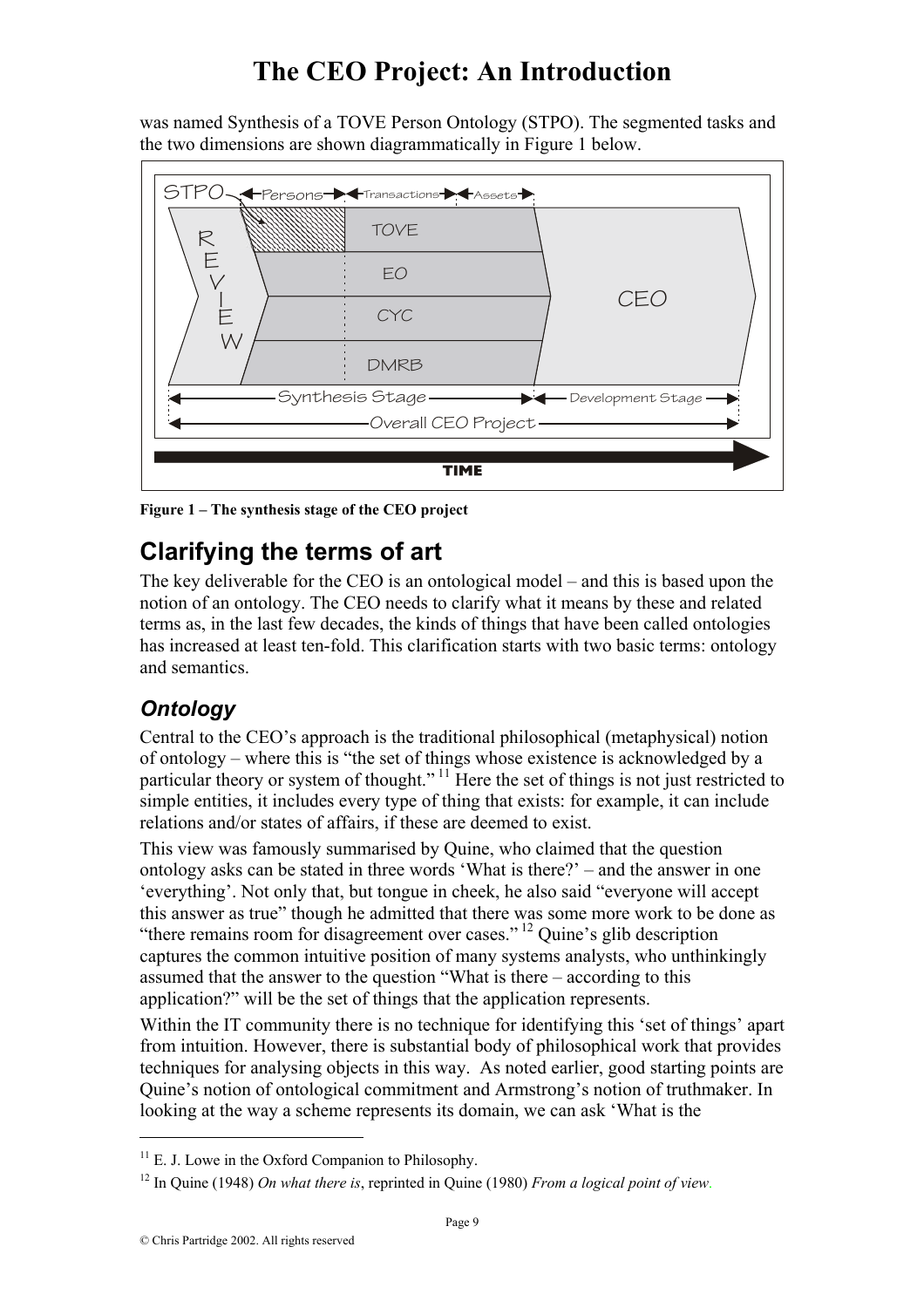ontological commitment of this representation?' – 'What objects is it committed to saying exist?' Similarly, we can ask 'What things make the representation true?' In this way, one can clearly differentiate between how something is represented (the representation) and what is being represented (the ontology). These can be (and often are) quite different, and different applications often have quite different representations.

Some care needs to be taken to distinguish this traditional metaphysical use of the word 'ontology' from one that has recently developed in some parts of Computer Science. Here an ontology is regarded as a "specification of a conceptualisation" (Gruber 1993) and has been applied to a wide range of things, including dictionaries. This sense of the word does not give a fine-grained enough tool for the CEO's needs. For example, it regards an application as simply an ontology – and so it cannot make sense of talking about the ontology underlying it, let alone underlying a group of applications with a footprint over the same domain.

A similar point can be made about conceptual schemas, such as that described in ANSI/X3/SPARC (Tsichritzis and Klug 1978). These deal with representations of the conceptual perspective, and reflect how we conceive of the world – which is, in ways important for business modelling, not quite the same as what our conceptualisation commits to existing in the world (or what things make the conceptualisation true).

It has been recognised for a long time that metaphysical ontology has a role to play in IT. Over thirty years ago, (Mealy 1967) suggested that it was essential. (Kent 1978) makes a similar point at book length. However, it was only in the 1990's that interest started to really grow, particularly in AI. However, work in this area has tended to be done using a revised conceptual notion of ontology – which is not suitable for the CEO's purposes. In the sample of best of breed ontologies chosen by the CEO, the AI based ones (TOVE, EO and CYC) fall into this category. The DMRB, which (unlike the AI ontologies) is a distillation of actual practice, tries to look through the representation to the objects being represented – and, as such, takes a view reasonably consistent with metaphysical ontologies.

### *Semantics*

Along with the traditional philosophical sense of ontology there is a related notion of semantics – where this is the relationship between words (data) and the world – the things the words (data) describe<sup>13</sup>. This needs to be distinguished from the different, but related, sense of the word in linguistics where it means the study of meaning  $14$ .

These notions of ontology and semantics can then be used to describe three other useful notions – that of an ontological model, canonical scheme and semantic divergence.

## *Ontological model*

 $\overline{a}$ 

Someone who takes the metaphysical view needs to have a way to describe the ontology. At a bare minimum, they can make an inventory of the objects. As this includes relations, the result is more like a model than a mere list – so it is not

<sup>13</sup> Or as Nelson Goodman put it in his Introduction to Quine (1973) *The roots of reference* – "… an important relation of words to objects – or better – of words to other objects, some of which are not words – or even better, of objects some of which are words to objects some of which are not words." 14 "Semantics – the study of meaning" from the Concise Oxford Dictionary of Linguistics, © Oxford University Press 1997.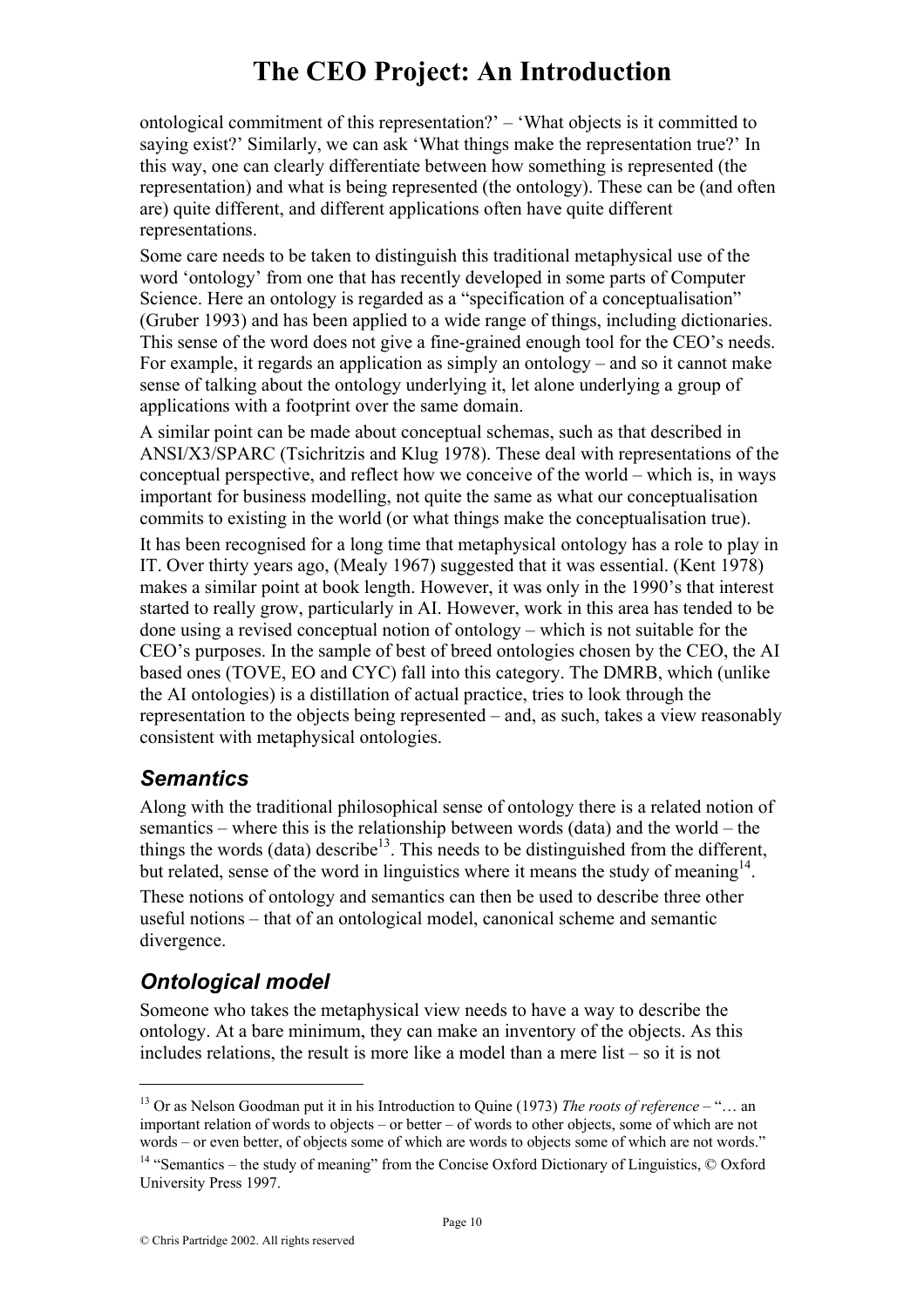stretching the truth to call this an ontological model. For practical reasons, the model cannot name every object – and so typically restricts itself to naming types of objects and a representative sample of instances.

What characterises an ontological model is that it directly reflects the ontology. There is a simple semantics where each object in the ontology has a direct relationship with the corresponding representation in the model<sup>15</sup>.

One of the characteristics of an ontological model is that the representations in it can be regarded as the names of the objects in the ontology – from a Fregean perspective as reference and no sense (from a Millian perspective as denotation without connotation). In (Marcus 1993), Ruth Barcan Marcus (explicitly following in the footsteps of Mill and Russell<sup>16</sup>) calls this 'tagging'.

The distinction between an ontology and its ontological model should now be clear. However, 'ontological model' is a cumbersome term and it is usually clear from the context whether the ontology or its model is being referred to. So from now on, where the context can determine this, the term ontology will be used.

## *Semantic heterogeneity*

Most applications are not ontological models. This is plain from a phenomenon commonly found in applications and much discussed in database literature – semantic heterogeneity. (Sheth and Larson 1990), on p. 187, provide a description of it. They suggest that heterogeneity occurs "… when there is a disagreement about the meaning, interpretation or intended use of the same or related data [in different databases]." But they note that "… this problem is poorly understood, and there is not even an agreement regarding a clear definition of the problem." From an ontological perspective it can be described as two semantically different representations of the same objects. Clearly where there is semantic heterogeneity both (all) of the representations cannot be ontological models.

#### **Design automomy and diversity**

Sheth and Larson (among others) note that a prime source of semantic heterogeneity is what they call design automomy. They describe this (on p. 187 of (Sheth and Larson 1990)) as "the ability of a component DBS to choose its own design with respect to any matter". As they note, this includes "The conceptualization or semantic interpretation of the data (which greatly contributes to the problem of semantic heterogeneity)". In fact, they say: "Heterogeneity [in general] ... is primarily caused by design autonomy among component DBSs."

Of course, autonomy by itself does not lead to heterogeneity. There is in principle no reason why two autonomous designers should not end up with the same design. However, in practice, autonomy allows what I have called *design diversity*17 to manifest itself – where this is the actual manifestation of two different designs for the same objects. This diversity is partly the result of the different requirements of the

<sup>&</sup>lt;sup>15</sup> This is called *strong reference* within the REV-ENG Methodology described in Partridge (1996) *Business Objects: Re - Engineering for re - use*. See also " Russell and Blackwell (1983) *The Collected Papers of Bertrand Russell*, Vol 8: p.176: "In a logically perfect language, there will be one word and no more for every simple object".

<sup>&</sup>lt;sup>16</sup> Mill (1848) *A system of logic* and Russell (1919) *Introduction to mathematical philosophy*.<br><sup>17</sup> See Partridge (2002b) *The Role of Ontology in Integrating Semantically Heterogeneous Databases* 

and Partridge (2002e) *The Role of Ontology in Semantic Integration*.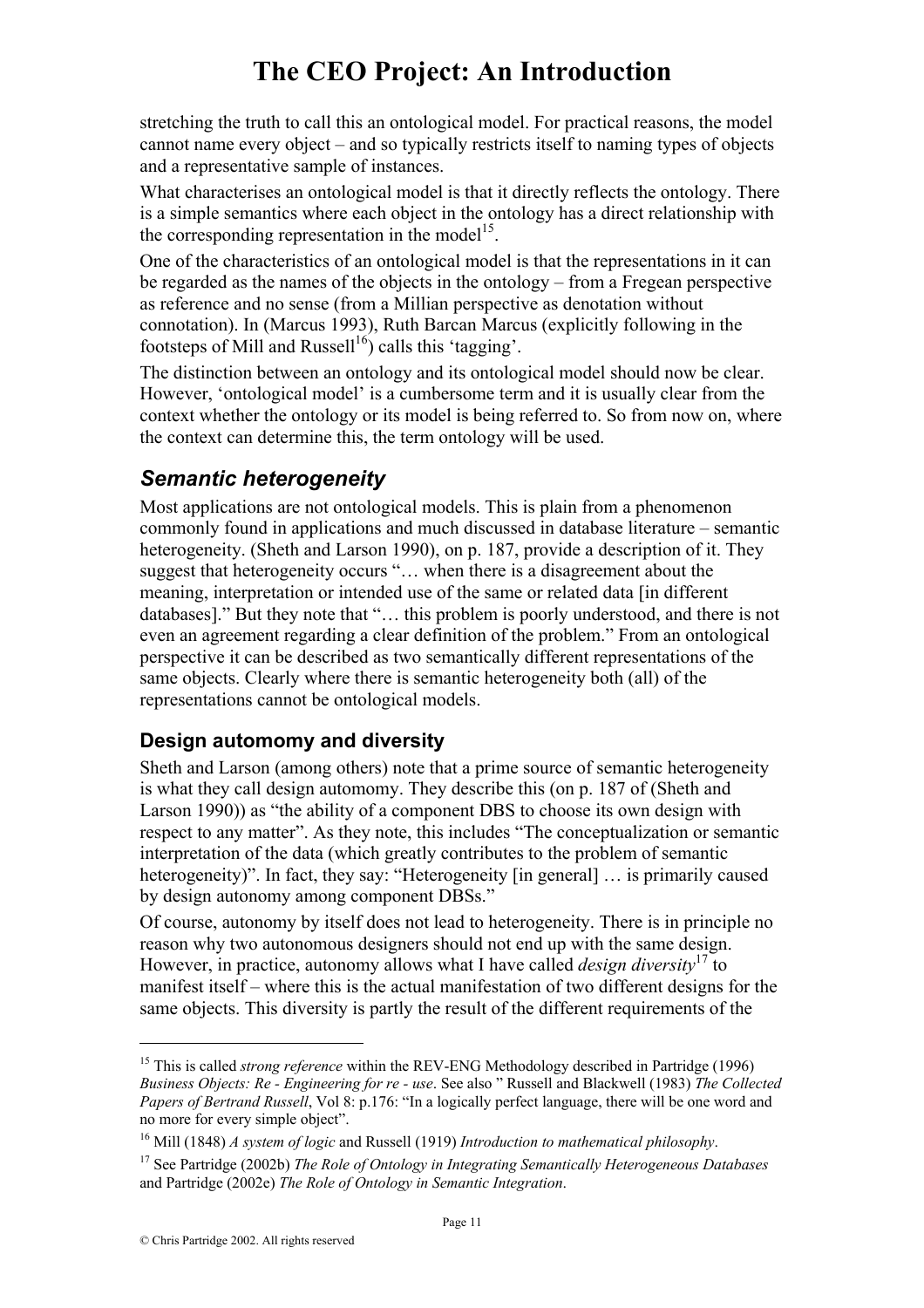applications. But it also, partly, the result of the large amount of judgment exercised by the designers. This is reflected in the fact that different designers will typically (as a result of different judgements, different trade-offs) come up with different application designs for two similar applications. It can be quite surprising how different the designs can be<sup>18</sup>.

#### *Semantic divergence*

The notion of semantic heterogeneity is not based upon an ontological perspective. From this perspective the more relevant phenomenon is semantic divergence. This occurs where the semantic relationship between the ontology and the representation is not direct and straightforward. This is related to the notion of ontological model – as these have no semantic divergence. The kind of ontological analysis proposed for developing the CEO involves the extraction of an ontological model from applications, and this can be characterised as identifying and removing semantic divergences.

#### **Classic example of semantic divergence**

Semantic divergence in a common feature of our representations, including applications. A classical example that is often used to illustrate it is data that represents the average family as having 2.4 children. In answer to the question 'How is this represented?' – the answer is as a family with children. The answer to the question 'What is being represented?' (or what is being ontologically committed to, or what makes the representation true) is quite different. It is not, as the outward form suggests, a family – but a relationship between a set of families and the numbers of members of the sets of children they have.

A more commercially relevant example is an indexical<sup>19</sup> representation such as a security purchase and sale. Where, for example, an organisation's trade is represented in its application as a security sale. But the same trade is represented in the counterparty's application as a security purchase. It is only a sale or purchase relative to a party to the trade (and their application). The underlying trade whose existence these representations commit to (is made true by) is neither a sale or purchase in itself.

Technology is also a common source of semantic divergence. The technology in which an application is implemented has a strong influence on how it is represented in the implementation. A database or programming language comes with its particular forms, and the implemented representation of the business objects must fit into these. The focus on business objects independent of the application and how it is implemented removes this influence – in other words, the model is technology independent.

Experience with REV-ENG amply confirms the ubiquity of semantic divergence. Working applications are rarely straightforward ontological models – that is they have semantic divergences. Often it is the exigencies of constructing an application that

<sup>18</sup> For example, the various chapters of Papazoglou, et al. (2000) *Advances in object-oriented data modeling* show markedly different designs for a standard car example. As its Chapter 10 Parent and Spaccapietra (2000) *Database Integration* notes there are a surprisingly wide variety of designs.

<sup>&</sup>lt;sup>19</sup> Indexicality is a common source of semantic divergence. It is where the truth of an expression (representation) depends the conditions of its utterance. A classical example is the expression "I am here" – which is usually true, but will refer to different people and places on different occasions. This is clearly a way in which we use language (representation) and not a way in which the world is.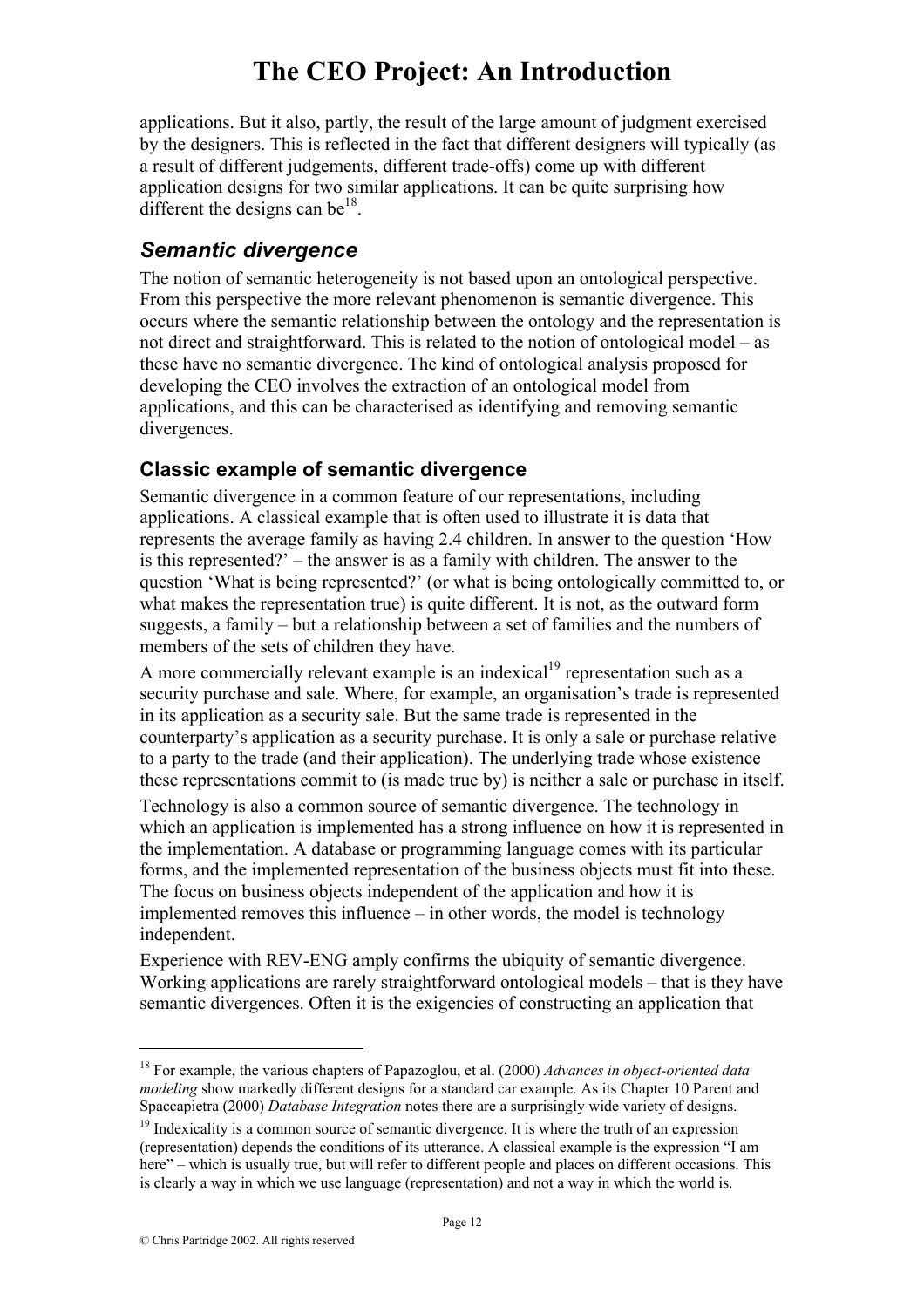meets the enterprise's requirements – and then maintaining it within a budget – that give rise to them.

It is clear that the notions of semantic divergence and semantic heterogeneity overlap. What differentiates them is that semantic divergence assumes that there is a yardstick against which divergence can be measured – the underlying ontology – and so can measure this for a single application. Semantic heterogeneity merely notes differences in representation between applications. Hence, by itself, semantic divergence does not necessarily lead to semantic heterogeneity. If two applications are semantically divergent but have identical divergences, then they are not semantically heterogeneous.

However, a close examination of the literature shows that it is recognised that dealing with semantic heterogeneity (typically semantically matching heterogeneous applications) requires some knowledge of the ontology (sometimes called 'real world semantics') and so, of necessity, semantic divergence. For example, (Vermeer and Apers 1996) notes "…schema integration techniques require either explicitly or implicitly that (the relationship) between the real-world semantics of the classes to be integrated is known."<sup>20</sup>

The REV-ENG experience is that much of the semantic heterogeneity in applications has its sources in differing semantic divergences. As the number of applications under analysis increases, the likelihood of this kind of semantic heterogeneity also increases. So, in practice, most ontological analysis projects have to deal with significant semantic divergence.

## *A canonical scheme*

An ontological model can be seen as a canonical representation scheme. The notion of a canonical form comes from mathematics, where it is defined in terms of the general notion of a normalisation procedure, which consistently transforms objects (for example, matrices) to a canonical form. This enables one to determine whether different forms are equal relative to the normalisation procedure and its canonical form. In relational database modelling there is a well-known normalisation procedure for data that leads to a canonical form called the normal form. For computer applications, the ontological model can be seen as a semantic counterpart.

#### **Ontological analysis as normalisation**

One can see that ontological analysis is a kind of normalisation process for representations that leads to a canonical form in the shape of an ontological model. The normalisation can help to identify when the representations in different applications are of the same objects<sup>21'</sup> – and the ontological model is a direct representation of these objects.

<sup>&</sup>lt;sup>20</sup> This also notes how difficult this can be: "One of the central problems ... is that the definition of relationships between local and imported data is far from trivial in a situation where information on the meaning of a remote schema is limited. … [I]n a federation of databases from multiple modelling contexts this may be surprisingly difficult."

<sup>&</sup>lt;sup>21</sup> Or nartially identical taking Armstrong's approach (described in, for example, Armstrong (1997b)  $\hat{A}$ *world of states of affairs*) to mereology.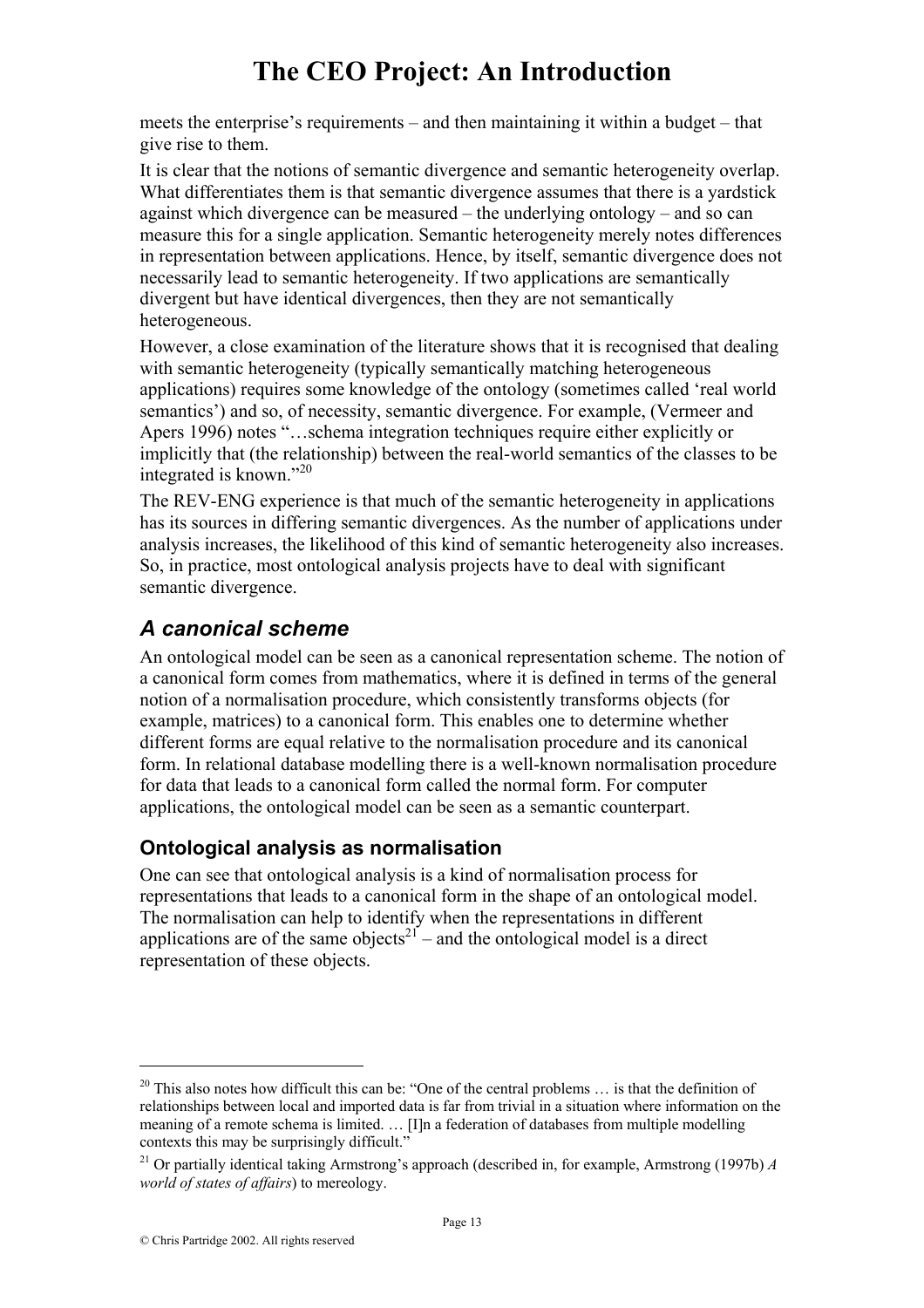#### **Canonicity and independence**

Many approaches to business modelling do not attempt to deliver either application or technology independence. This restricts the scope of the canonicity that they offer to the application and/or technology – a kind of local canonicity. By aiming for independence, the CEO will provide a more global canonicity (global relative to its domain – the enterprise).

#### **Benefits of a canonical modelling scheme**

The two main benefits of having such a scheme are firstly, that it provides a framework for re-use and generalisation and secondly, that it helps to facilitate interoperability. Re-use is dependant upon recognising where opportunities for re-use exist. A canonical scheme allows one to recognise when the same business objects are involved and so that there is a possibility for re-use. Generalisation involves recognising when two or more types of business object share common general characteristics. In a canonical scheme similar types are represented in similar ways, making similarities easier to identify – and so facilitating generalisation.

For interoperability, one needs to know when the representations in different applications refer to the same business object. A canonical scheme provides a basis for doing this by providing a framework within which the same business objects are represented in the same way in different applications' business models.

#### **Canonical extendibility**

The CEO will provide a core framework around which applications can be built, often independently, extending the CEO to meet their needs. Many of these applications will have underlying business objects in common. To support general interoperability, the ontological analysis (normalisation) process needs to work in a way that helps to ensure that the extensions are done in a consistent way: that the different extensions to the CEO independently represent the objects in the same way.

### *Categorical ontology*

There is tradition that starts with Aristotle<sup>22</sup> of not only ordering the types into a taxonomy but also explicitly including, at the top level, the major formal categories of entities (what can be called, more pompously, the types of existence). As a matter of principle, all the various lower level types fall under one or other of these top level headings. Following (Thomasson 1999), let's call this a categorical approach.

A number of philosophers have distinguished this categorical approach that attempts to provide an overarching structure from a more piecemeal approach that considers things on a case by case<sup>23</sup>. They point out its advantages. For example, (Thomasson 1999) (on pp.115-6) notes a purely piecemeal ontology "can only provide a patchy view of what there is and a view that always risks arbitrariness and inconsistency."

<sup>22</sup> See Aristotle *The categories*.

<sup>23</sup> As already noted this follows Thomasson (1999) *Fiction and metaphysics* (pp.115-6). Similar distinctions are made in: Williams (1966) *Principles of empirical realism* (see p.74) – see the distinction between analytic ontology and speculative cosmology is made and Ingarden (1964) *Der Streit um die Existenz der Welt. 1. Existentialontologie* (pp.21-53) – see the distinction between ontology and metaphysics. Similar points are made in the Introduction to Hoffman and Rosenkrantz (1994) *Substance among other categories*.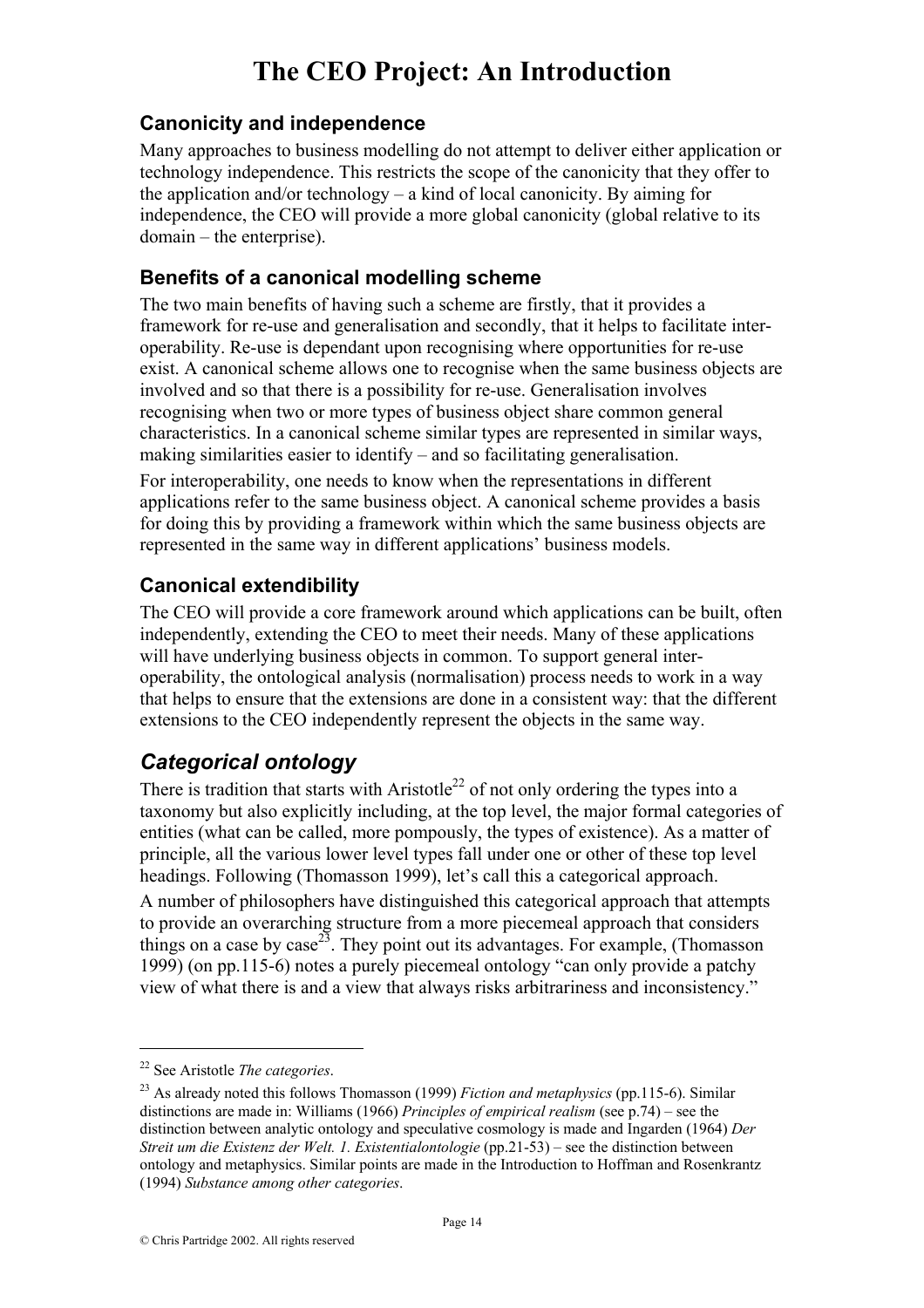and (on p.117) "Approaching ontological decisions globally avoids the dangers of inconsistency and false parsimony that may result from piecemeal ontology."<sup>24</sup>

Computer science has picked up on the value of a categorical ontology. For example, John Sowa, in his latest book ((Sowa 2000) on p.51), states that "A choice of ontological categories is the first step in designing a database, a knowledge base or an object oriented approach."

#### **Core enterprise ontology**

The ontology produced for the new accounting schema can be divided into a number of layers. At the top are the formal categories<sup>25</sup>. Underneath this is the core enterprise ontology. A core ontology – as (Breuker, Valente et al. 1997) note – "contains the *categories* that define *what a field is about*." Where a "field is a discipline, industry or area of practice that unifies many application domains …". Determining the scope of core ontology, and, in particular, the boundary between the top and core ontology, is a practical matter – and is guided, as Breuker et al suggest, by how much a candidate category helps to provide a unifying structure. The key point is that given a 'field' such as accounting there are core categories that help to "define *what [it] is about*."

## *Epistemology*

There are two reasons why it is useful to introduce the notion of epistemology here. Firstly to clarify by contrast the notion of ontology and secondly because any new applications built using the CEO will need to have an epistemology built on top of their ontology.

In philosophy, ontology and epistemology deal with two different questions, which result in two different ways of looking at and analysing the world. Ontology is concerned about what exists – whereas epistemology is concerned about what is (or can be) known by someone. For example, epistemology would attempt to explain how we can know about a particular type of thing, such as colours. Whereas ontology would be interested in what ontological type colours are.

These two different approaches are both useful when specifying a system, particularly a computer application. A system (application) will make some ontological commitment – it will assume that certain things exist. These things are its ontology, which answers the question – what exists according to the system. The ontological model will represent this.

A system will also have constraints on what it actually does (and can) know<sup>26</sup>. These are described in its epistemology, which answers the question of what the system can (and must) know. In this context, an epistemology is always indexed to a knowing system. Of particular importance for operational applications is describing what it needs to know before it can do something. An epistemological model will represent this. Philosophical epistemology includes consideration of questions of belief, particularly the problems of false belief. Specifications of computer systems seem less concerned about these.

<sup>24</sup> Similar points are made in, for example, Collingwood (1940) *An essay on metaphysics* and Körner (1970) *Categorial frameworks*.

<sup>25</sup> In Partridge (1996) *Business Objects: Re - Engineering for re - use* this is called the framework level and an example of this for IT ontological analysis is given on pp. 276-8*.*

<sup>&</sup>lt;sup>26</sup> In the case of a computer application this system may be a network of applications, each with its own constraints upon what it can know.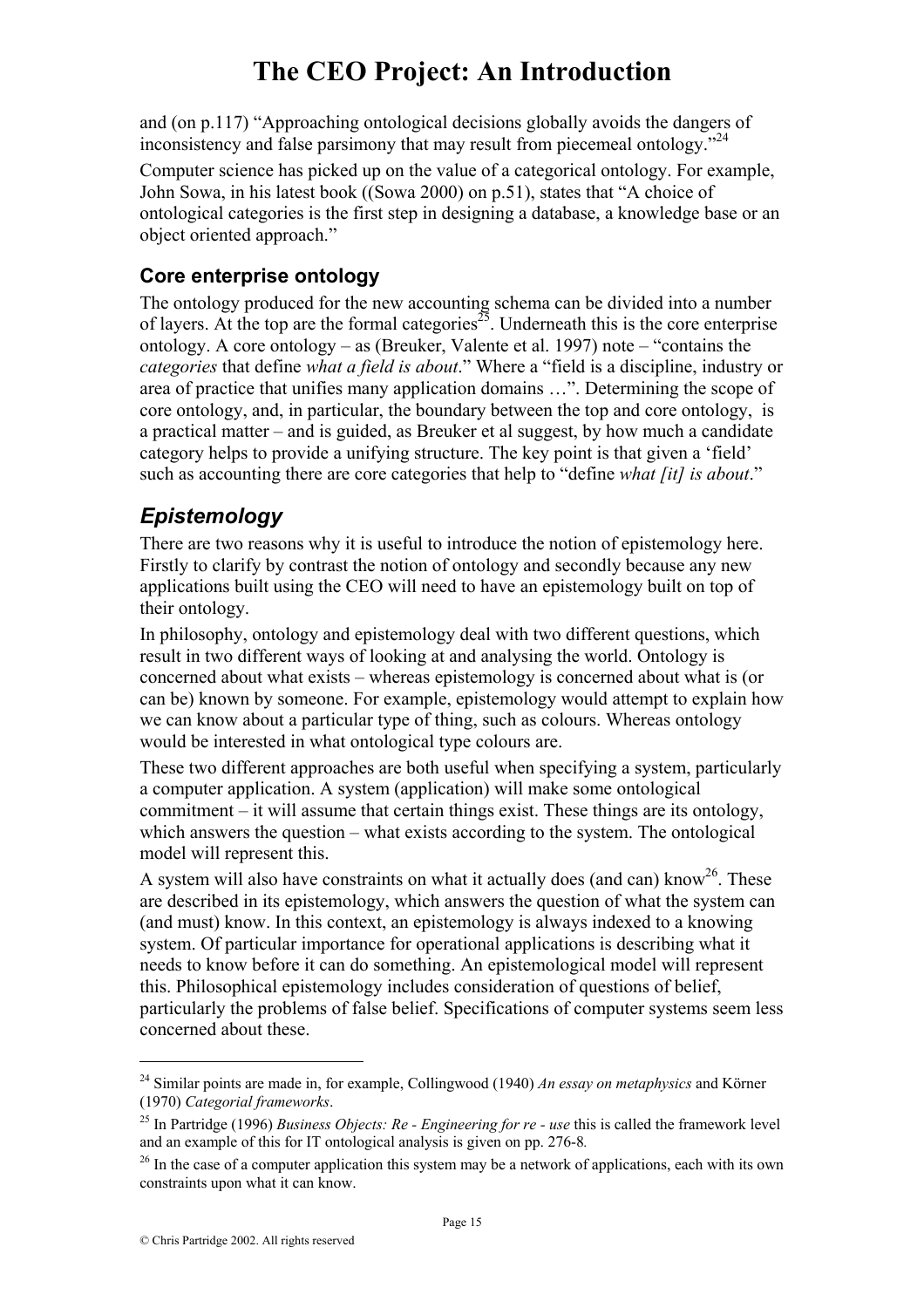One can regard the epistemology as looking at the world from the perspective of the system and what it knows and the ontology as standing back and describing the world that the system commits to from a perspective outside it. These two are interdependent. They deal with the same world, and mostly with the same things in that world. However, their different goals mean that they paint different perspectives of these – as the following examples show.

#### **Examples**

Let us assume, simplistically, that all humans are either male or female and that we are looking at a system that records humans' details including their gender. Then this system is ontologically committed to the existence of male and female types, which are sub-types of human and completely partition it. This is its ontology. However, we cannot guarantee that the system will always know a person's gender – so it has to deal with cases where it does not know the gender. So within the system's epistemology not all humans will be partitioned into male or female sub-types – in other words, within the epistemology the partitioning is incomplete. This gives us different, but equally valid, ways of categorising the world, illustrating how the approaches' different purposes can lead to different results.

Epistemology's purpose lines up quite neatly with one of the key requirements in specifying a computer application, clarifying what it must know and what it does not need to know. This makes documenting the epistemology an essential element of the specification of a system – though it is not usually called given such a grand name.

To see this, consider an insurance company that sells various types of policies. For its actuarial calculations, the company needs to know and so asks all its policyholders whether they are married and records the results. For its joint policyholders, it also needs to know, and so asks, whether they are married to each other and if they are, this marriage relationship is recorded. For its sole policyholders it does not need to know this information – so it does not ask for or record it.

The system is ontologically committed to the existence of persons and their married states. It is also committed to the fact that persons in married states have a marriage relationship with each other: this is what being in a married state means. In contrast, from the company's epistemic perspective, knowing someone is married does not mean knowing their spouse and marriage relationship. This is because for sole policyholders, the company can *know* that they are married, but not *know* who their spouses are and so cannot *know* their marriage relationships. Note that it may 'know' their spouses – because they are also policyholders – but not know that they are the spouses.

In current practice, the epistemic perspective plays a more prominent role in computer specifications because the current state of database technology means that the epistemology (and not the ontology) is reflected more directly in a company's database. In this example, the insurance company's database needs to be able to record persons that could be in a married state without having to record them having a marriage relationship. The fact that persons in a married state always have a marriage relationship cannot be recorded. This is why the use of the terms 'mandatory' and 'optional' for attribute and relations in database contexts are usually from an epistemic (not an ontic) perspective.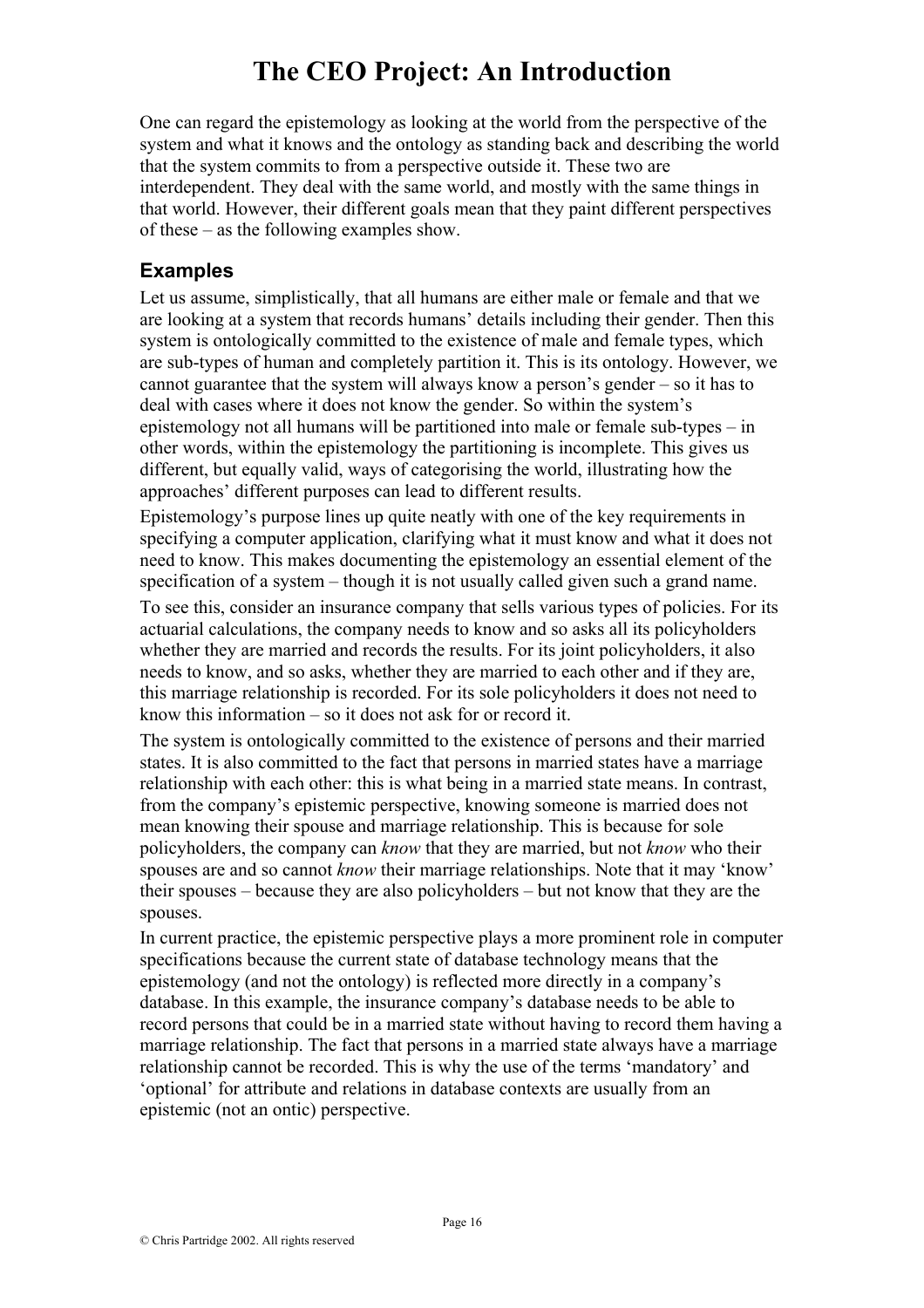#### **Linking ontology to epistemology**

It is important to understand how the ontology and epistemology link. One way of analysing this is to widen the scope of the ontology to include the system that is the subject of the epistemology (though this can pose some delicate problems and needs to be done carefully). Consider the first example. It may be tempting to regard the epistemological model as representing epistemic types that deal with known instances – as perforce only these are instantiated in the model. This would introduce new epistemic sub-types of human: known-male and known-female – and possibly unknown-gender.

However, it makes more sense to say that the system 'knows' the ontological types male and female, though it does not know all their instances – it may even know an instance of human, know it is male or female, but not know which. This captures our unreflective view of our own epistemology, which regards its male or female subtypes as ontological; in other words, as referring to all males and females not just the ones we know. Also, it avoids the possibility of an endless regress. Opting for epistemic 'known' sub-types would introduce the possibility of an endless regress As it is possible for a system to know whether it knows, one would need to also introduce 'known-known' and 'known-known-known' sub-types and so on.

Under the 'ontological types' option, the ontology would capture the epistemology by explicitly recognising the system and its knowing relationship with the male and female sub-types and their instances. It would also recognise that only some of the gender types' instantiation relations are known. So, for example, instances of human that are not epistemically classified by gender (in other words, whose gender is not known) would be marked in the ontology by not having a known relation between the system and the instantiation relation. This explains why the epistemic partition is incomplete – it is only representing the known instantiation relations. In this simple example, the epistemological perspective can be seen as a filtered view of the ontology – only showing what is known. This filtering led to the difference in structure.

From this brief outline it should be clear that specifications for enterprise applications schemes need both an ontology and an epistemology. Applications sometimes need to be able to record that they know someone, who has a gender, but they do not know which one. Insurance companies may need to know that if their policyholders are married that they have a married relationship with someone else – even if they do not know who the person is.

#### **CEO sample ontologies and epistemology**

All of the best of breed ontologies selected are an amalgam of ontology and epistemology. There are reasons for this. The AI based ontologies take a conceptual view of ontology and within this perspective, no distinction is made between ontology and epistemology. The data modelling based 'ontology' is meant to represent data that will be stored in an operational database<sup>27</sup> – which, of necessity involves epistemology. One element of the ontological analysis will be to filter out these epistemological aspects.

 $27$  This involves an element of equivocation as the model is at one time a representation of the business and another a representation of the data that, in turn, represents the business. However, this kind of equivocation is endemic in data modelling – and elsewhere. In philosophy it is often called a use mention confusion – as it confuses the use of a representation with mentioning it.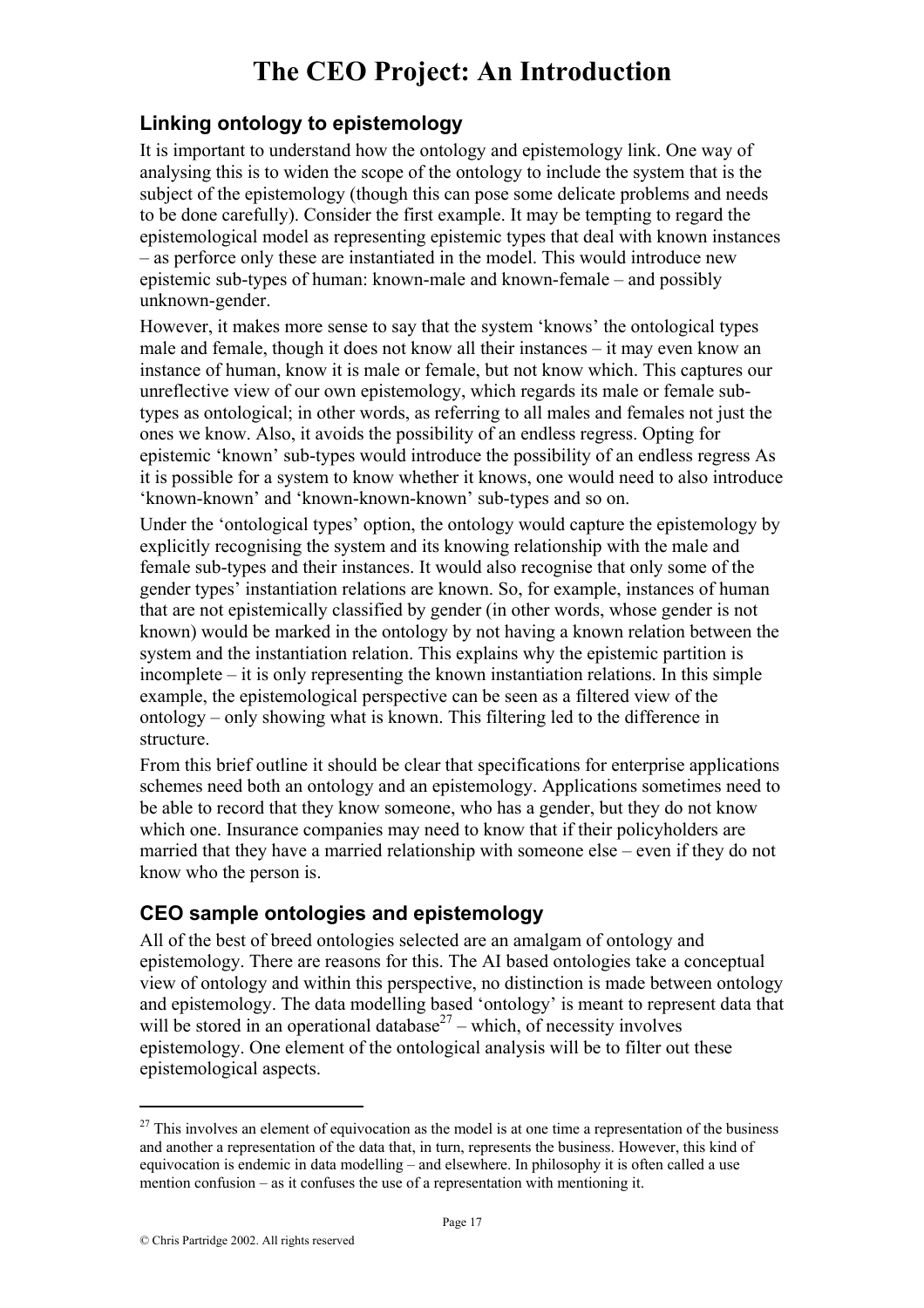## **The nature for ontological analysis**

It may appear that having clarified what an ontology is, the next step is to work with the relevant experts to organise what they know about their domain: in the case of the CEO, with enterprise experts, to organise what they know about the enterprise. However, experience in building enterprise models, and more generally in specifying application requirements, shows that this is not a successful approach. Experts typically cannot articulate what it is they are working with $^{28}$ . To understand this one must distinguish between two types of knowledge: know-how and what I shall call, know-what. Know-how is, traditionally, what experts have, otherwise they could not do their job. Know-involves the ability to articulate what the entities involved actually are.

Initially, the fact that experts do not have know-what may seem strange. But there is an example that we are all familiar with. We are experts in the use of our mother tongue. Our ability to apply subtle grammatical and syntactical principles is astonishing. We have language know-how. However, our inability, unaided, to articulate the principles that we are using is clear. We do not have know-what. (Strawson  $1992$ )<sup>29</sup> using a similar example, points out that this shows knowing-how in no way implies knowing-what

Given this situation there is a clear need for a process to enable the articulation of the know-what. (Strawson 1992) points out that philosophical, metaphysical analysis is a traditional way to get a systematic representation of our know-how – our know-what.

An important foundation for this analysis is an understanding of why there is this gap between know-how and know-what. We develop this by looking at why it exists  $30^{\circ}$  for the institutional and social facts that are the subjects of most enterprise data.

## *Socially constructed business objects*

Institutional and social facts are of a different kind than ordinary everyday physical objects, such as trees and stones. Physical objects have an existence independent of us. Whereas most institutional and social facts (which includes most business objects) are dependent upon us – and often seem to be constructed and maintained by us. This makes it even more difficult to understand why experts cannot articulate what these are.

Money is a good example of an institutional and social fact. People have used many things as money, including cowrie shells. What makes these money is that those

<sup>28</sup> There are examples of this inarticulacy in Partridge and Stefanova (2001) *A Synthesis of State of the Art Enterprise Ontologies* and Partridge (2002d) *STPO - A Synthesis of a TOVE Persons Ontology (forthcoming)* and Partridge (2002a) *What is pump facility PF101?*.

 $29$  Strawson (on pp. 5-7 of [Strawson 1992]) makes a similar point using the example of the first Castilian grammar being presented to Queen Isabella of Castile (in the Ninth Century). She asked what use it was, because "in a sense [Castilians] knew it already. … though in a sense they knew the grammar …, there was another sense in which they did not know it." He draws " the general moral that being able to do something … is very different from being able to say how it is done; and that it by no means implies the latter." Noting that "In contrast with the ease and accuracy of our use are the stuttering and blundering which characterise our first attempts to describe and explain our use." Interestingly, he goes on to suggest that "the philosopher labours to produce a systematic account of the general conceptual structure of which our daily practice shows us to have a tacit and unconscious mastery."

<sup>30</sup> That it exists is acknowledged - see, for example, Searle (1995) *The construction of social reality* and Gilbert (1992) *On social facts*.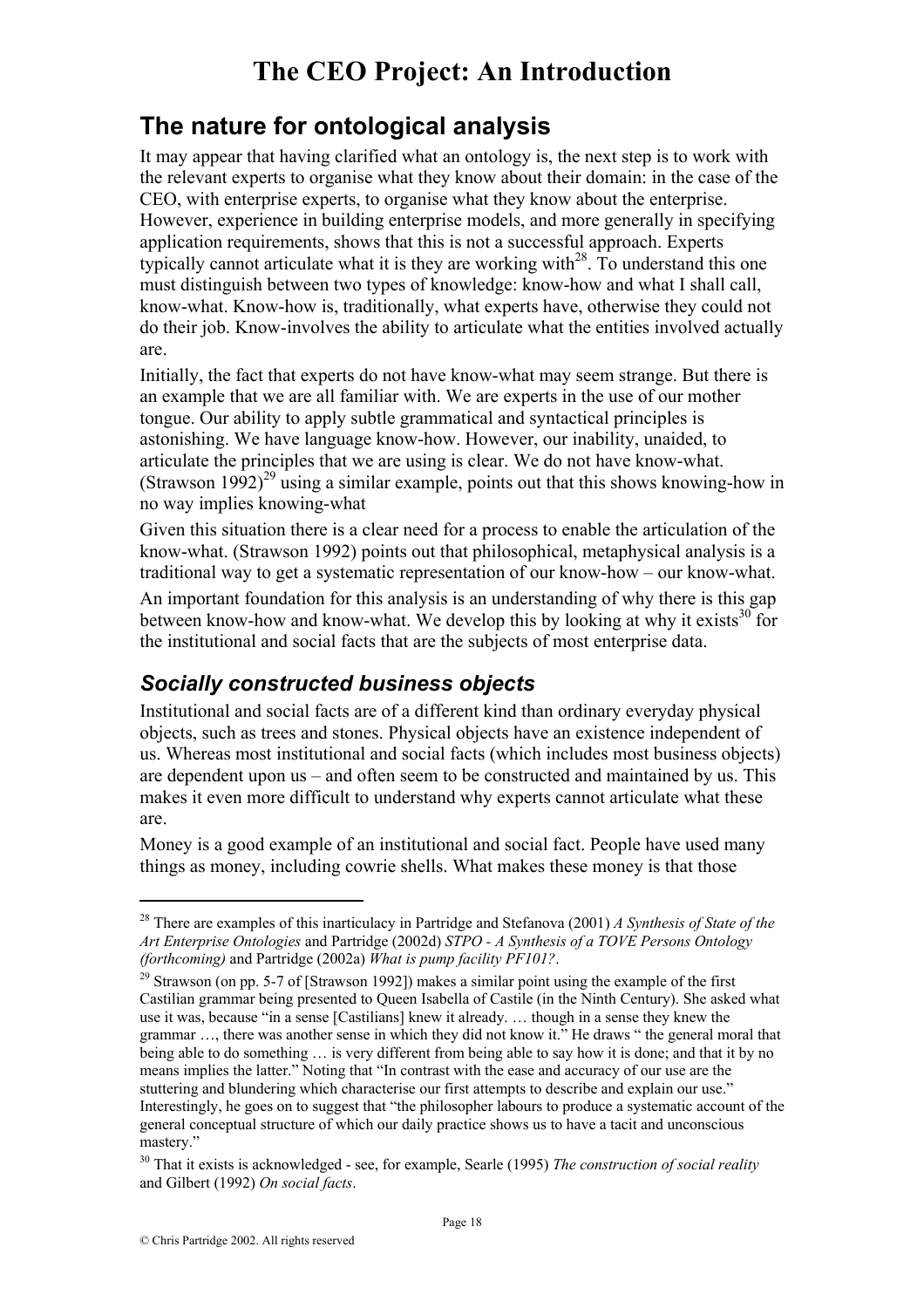people accept them as such. Cowrie shells are certainly not intrinsically money, independently of the humans that use them as such. Similar things are true of languages and social institutions, such as marriage. The same is not true (at least not in the same way) of trees and stones. (Searle 1995) analyses this difference and describes these people-dependent objects as *socially constructed* and calls them *human institutions*.

Furthermore, the rules that characterise human institutions (to use Searle's name) work in a different way from the rules that characterise physical objects. Physical objects have rules (laws) that govern their behaviour, but cannot be said to know the rules. Stones do not have to learn the rules of gravity before they fall – nor can they decide, once they know the rules, that they do not want to follow them. Whereas people have to learn the rules that govern their human institutions. This can be quite arduous, as, for example, when someone has to learn a new language. It is also possible (in many cases quite easy) to 'disobey' the rules. For example, fluent language speakers can and do choose to make deliberate grammatical mistakes.

Most people are comfortable with notion that the conceptual structures of business and law that underlie the enterprise are socially constructed artefacts. However, with this notion often comes an assumption that is not so well warranted which is relevant to our topic: that these artefacts are solely the result of people following rules (even constituted by the rule following). This would imply that following the rules only involves consulting the rules in their heads. Ontological analysis would then involve examining these rules to develop a more precise picture – for example, by interviewing experts or training them in introspection. Though there are elements of truth in this assumption, I shall argue that it is mistaken in the case of analysing a core ontology and that a different method of analysis is more appropriate.

## *Following rules*

The assumption seems, on the face of it, reasonable. As already noted, language is an archetypal example of a human institution. Consider someone who is learning a new language. When they try to speak, they have to laboriously consult the rules that they have been taught and are conscious of trying to follow them. Things are less clear for children learning their mother tongue. However, this can be explained, as Chomsky does in his account of Universal Grammar (Chomsky 1975). He reckons a child is able to learn grammar because he or she is already innately in possession of the rules of a universal grammar, though these are unconscious.

Closer examination of specific cases shows that most rule following is unconscious. When someone has learnt a language properly, they are no longer conscious of consulting and following its rules. Similarly, practicing business people and lawyers are typically not conscious of the rules they are following. The examination also reveals deeper problems with the rule-following account – it does not seem to fit the obvious facts. As Searle points out (on p. 127):

"the structure of human institutions is a structure of constitutive rules ... the people who are participating in the institutions are typically not conscious of these rules; often they have false beliefs about the nature of the institution, and even the very people who created the institution may be unaware of its structure."<sup>31</sup>

<sup>31</sup> Searle (1995) *The construction of social reality*, p. 127. Gilbert (1992) *On social facts* makes a similar point.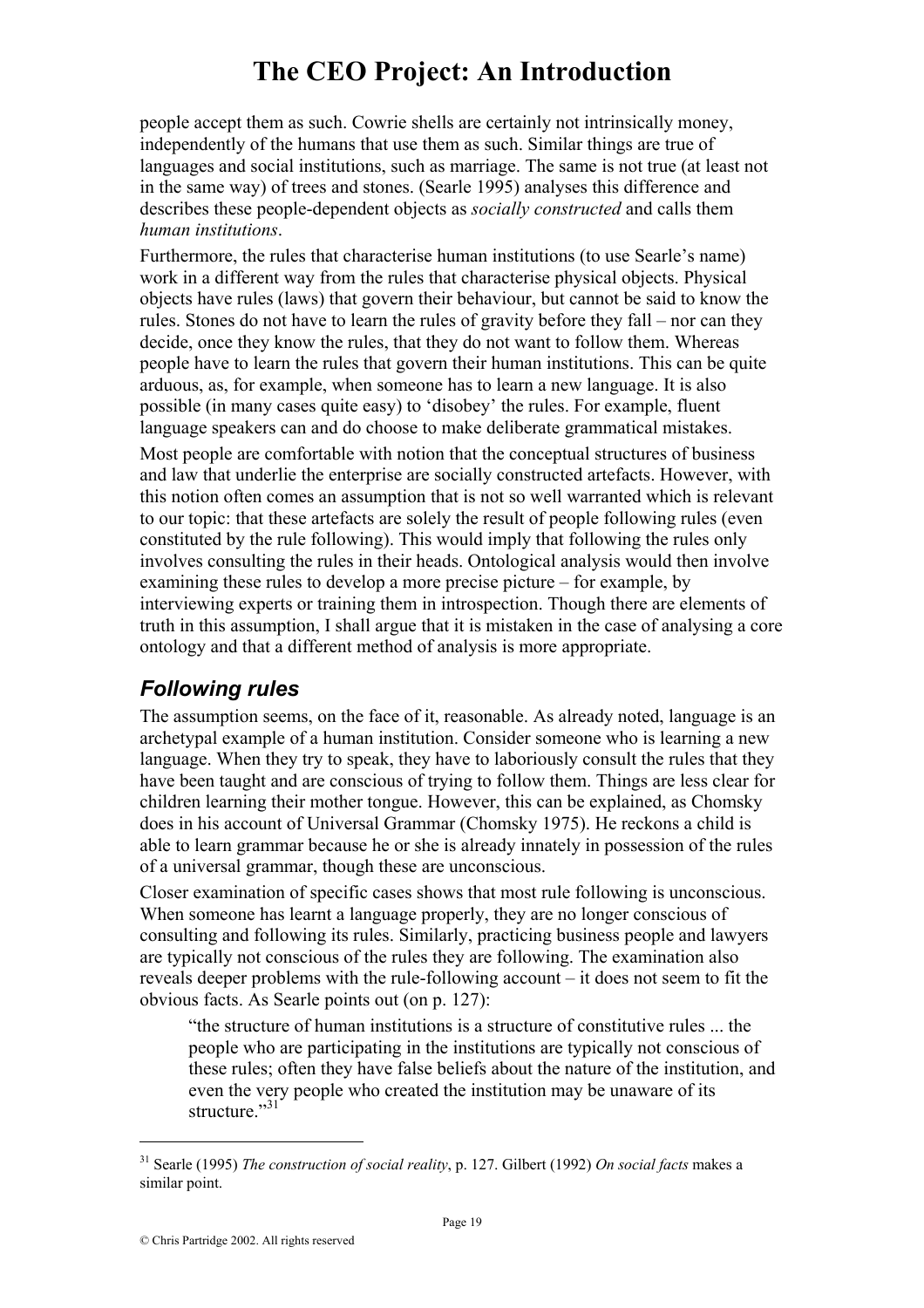Even when the beliefs are true, they are often inadequate by themselves for their purpose. As every system designer knows, experts typically cannot articulate rules to a sufficient level of formality and precision. Even though they have no problem in actually undertaking the tasks precisely enough.

If we know these rules and are following them, it seems strange that we can so regularly have false beliefs about them. Particularly when this seems to have no correlation with our ability to follow them correctly. It also seems strange that we cannot articulate the rules to a level of accuracy that we must know to be able to follow them properly.

The problem is in the assumption that we are always following rules. Searle articulates<sup>32</sup> the issue as a question about the causal role of the rules, which neatly distinguishes between the two extremes in the ways in which rules operate. Are there rules in our heads that are the cause of us following the rules – in other words, are the rules representations which we consult and follow? Or, at the other extreme, do these rule representations have no direct causal role – merely providing a description of the actions we take? In other words, we do not 'follow' the rule representations.

Neither extreme seems to fit all the evidence. As noted earlier, human institutions are clearly not completely governed by rules in the way physical objects are. But, on the other hand, neither are they completely subject to forms of rule following. A number of philosophers<sup>33</sup> (including Searle) have suggested that our more conscious rule following is grounded in natural propensities that operate at the level of neurophysiological (non-intentional, non-representational) processes. This implies that the closer the rules are to the foundations, the less rule following is involved.

## *Nature of ontological analysis*

Irrespective of the chosen explanation, these facts have a clear implication for the process of analysis involved in building a core ontological model. Given the level of false and inaccurate knowledge there is of the rules that experts are capable of articulating, and that, in many cases, they are incapable of articulating the rules, it does not make sense to based an analysis methodology on the presumption that they have a sufficiently complete and accurate knowledge of the rules. While interviewing experts may play a part in the analysis, it will never give a complete picture. And experts' claims will need to be examined in the light of what actually happens, what people and organisations actually do.

## **CEO's requirements for a core ontology**

The CEO's requirements will guide its choice of ontology and its use. Because it makes the relevancy of the requirements clearer, we consider the specific CEO requirements first, and then set them in context, by looking at the general requirements for a core ontology.

<sup>32</sup> Gilbert (1992) *On social facts* p.127-8. 33 Wittgenstein (1953) *Philosophical investigations* introduced the question of how we 'follow' rules and discussed natural dispositions. Kripke (1982) *Wittgenstein on rules and private language* revived the discussion more recently and it is now a lively topic. See also, for example, this point in Wright (1987) *Realism, meaning, and truth*, p.28 "… the path to understanding exploits certain natural propensities which we have, propensities to react and judge in particular ways. The concepts which we 'exhibit' by what we count as correct, or incorrect, use of a term need not be salient to a witness who is, if I may so put it, merely rational …".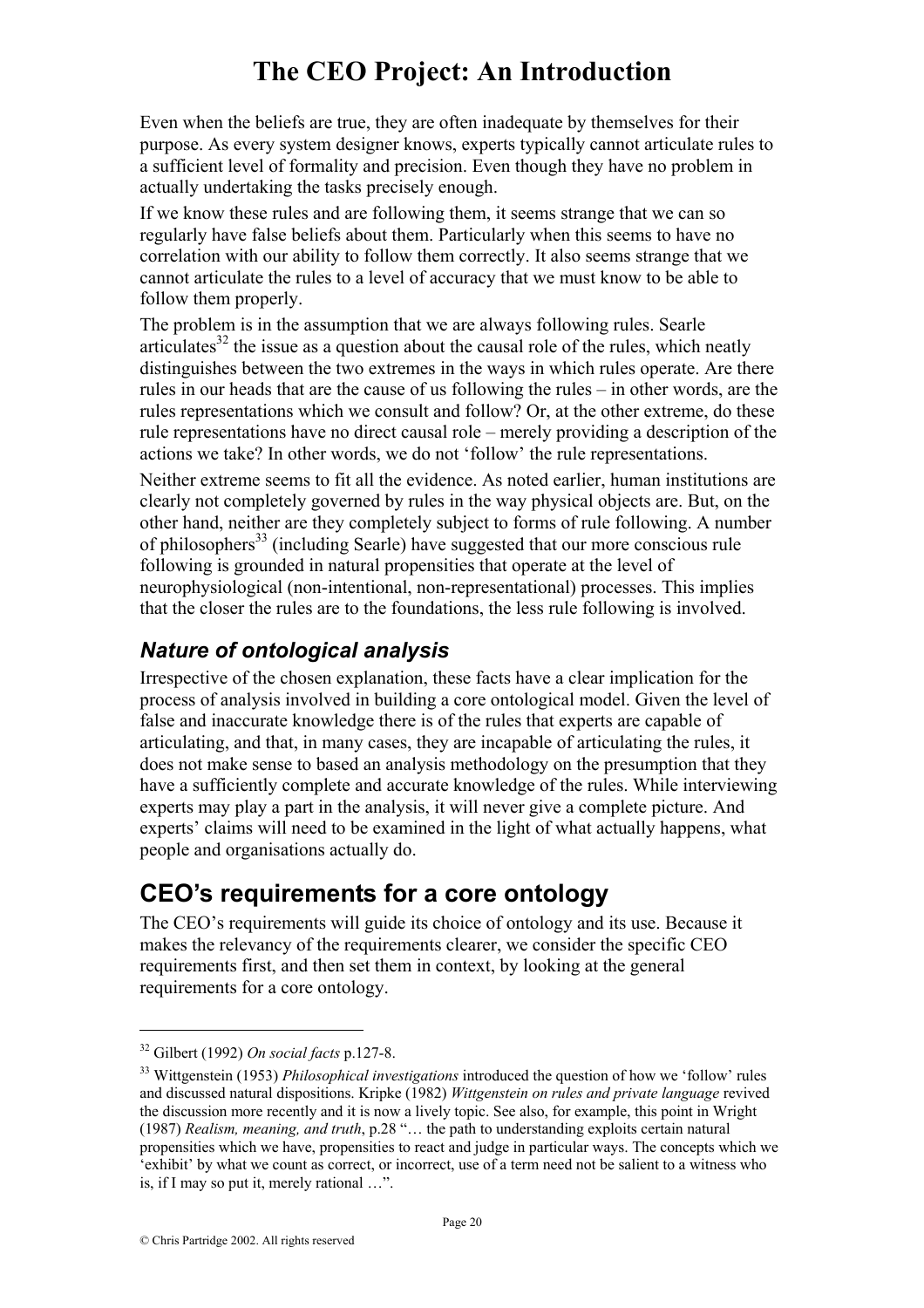## *Specific requirements for the CEO*

Currently most of people's understanding of the enterprise is at the level of particular domains (such as banking or retail). Their understanding of these domains is complex and this is reflected in the computer applications that they build to support it. There is not really any general, integrated, homogeneous understanding across these domains. And this is a significant barrier to making across the board improvements.

A core enterprise ontology has a basic requirement for at least some level of general understanding as it is intended to capture the general categories that unify its field – categories that are wider than the individual domains within the field. This requirement needs to be met if the CEO is to qualify as a core ontology.

The starting point for delivering this is the relevant generalisation of existing understanding – existing categories. The goal is to subsume the various categories of domain specific understanding under more general categories of understanding that transcend the domains – without any loss of information<sup>34</sup>. This constitutes a requirement for the CEO to make the significant increases in relevant generalisation.

To meet its goal of making significant improvements, the CEO project has set itself the more stringent requirement of developing a *simple* integrated homogeneous understanding – one that is sufficiently simple that it will be feasible for people to grasp it as a whole. It is anticipated that this will lead to not only significant improvements in people's understanding of the enterprise, but also much simpler computer applications (so ones that are easier to develop and maintain).

It is not just generalisation and simplification that are important – understanding is as well. In most projects, this understanding is developed in a relatively informal, indirect way. The CEO project, with its ontological approach, focuses more directly on this. It has a requirement to offer a reasonable explanation that can act as a basis for a (sufficiently) common understanding. Along with the generalisation and simplification requirements this constitutes a requirement to provide *significant* improvements in our understanding.

Finally there is a requirement to formally and precisely specify the ontology. The specification (the ontological model) needs to be formal enough to form the basis for a computer specification. It needs to be precise enough to enable the automation of the relevant kinds of processes.

#### **Summary of specific requirements for the deliverables**

These requirements can be summarised as follows:

- A basic requirement to capture (in the CEO's ontological model) the general categories that unify the enterprise field – categories that are wider than the individual domains within the field.
- A requirement to make the significant increases in relevant generalisation.
- A more stringent requirement to develop a sufficiently simple understanding of these categories that it will be feasible for people to grasp their unifying structure as a whole.

<sup>34</sup> In Partridge (1996) *Business Objects: Re - Engineering for re - use* this is called compacting and involves the use of facetted generalisation – which is briefly described later.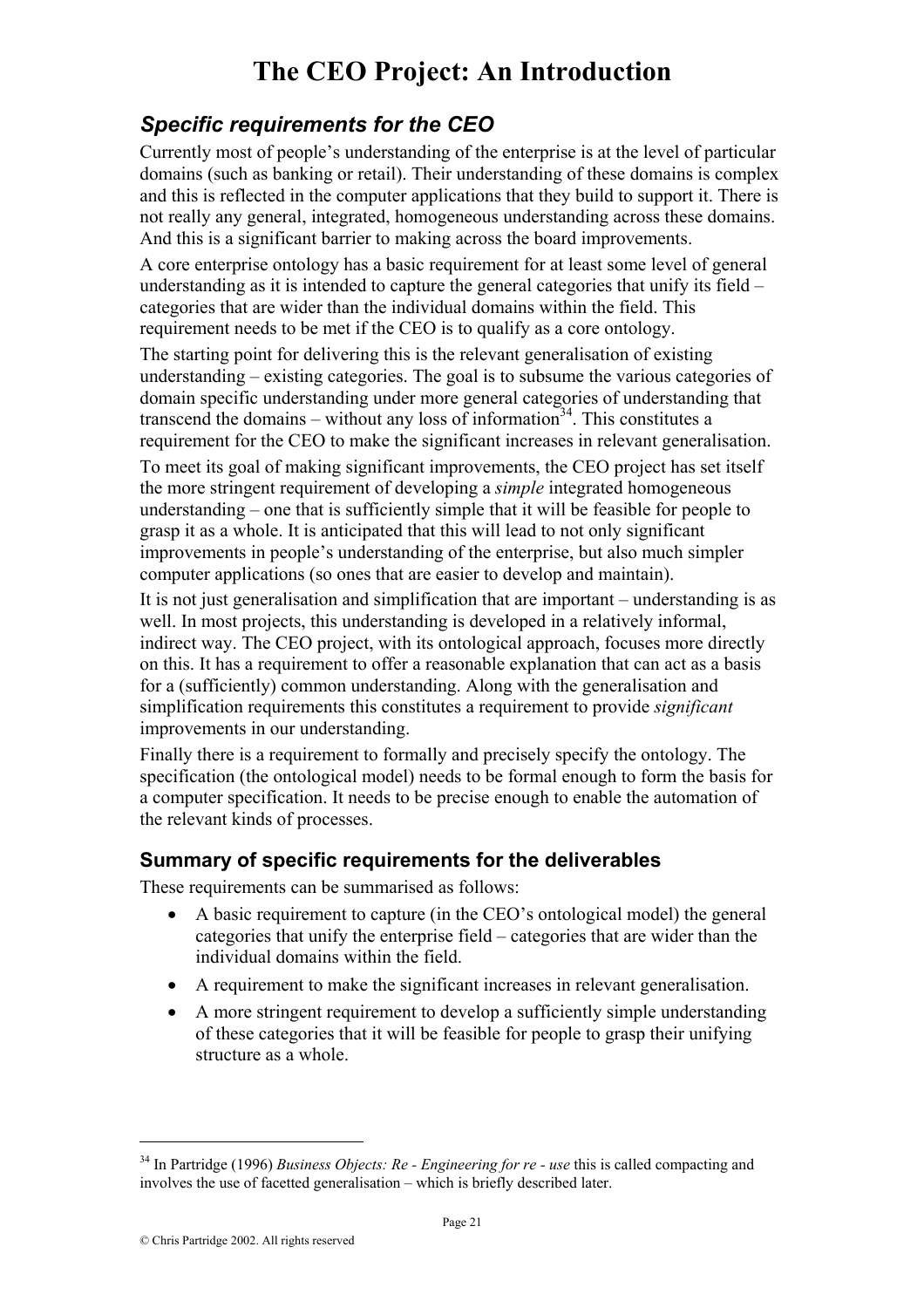- A requirement that the ontology should also offer a reasonable explanation of the unifying structure that can act as a basis for a (sufficiently) common understanding.
- A requirement to specify the CEO's ontological model in an appropriately formal way, so that it can form the basis for a computer specification.
- A requirement to precisify its formal ontological model in ways relevant to enterprises – that is, ways that enable automation of the relevant kinds of processes.

#### **Requirements for the use of the CEO's deliverables**

These specific requirements relate to qualities of the CEO's deliverables rather than qualities of its use and so can be checked by inspection. However, the overall goal of the CEO project is to develop a toolkit that enterprises use successfully. So a key requirement is that it can be used successfully – and the best check for this is to actually apply it.

## *General core ontology requirements*

These specific requirements for the CEO's deliverables can usefully be put into a general context. As just noted, the CEO will be judged by its utility: in particular, the value of the domain ontologies and applications that it helps to build. Engineering and science are assessed in a similar way and have identified a number of closely interrelated values<sup>35</sup> that characterise successful technologies and theories. It is a requirement that these should also characterise the CEO and its applications.

The engineering-based values are:

- Teachability
- Consistent applicablility

These engineering values characterise use, whereas, in general, the scientific values characterise the general qualities of the theory/model. As such, for the CEO's purposes, they need to be qualified: the qualified values are:

- Relevant precision and sufficient formality
- Sufficient simplicity and relevant generality
- Appropriate unity and explanation
- Relevant fruitfulness
- Relevant repeatability re-usability

Here the relevancy, sufficiency and appropriateness qualifications are relative to the uses of the CEO.

Most of these values apply at two levels. Firstly, they apply directly to the CEO: it needs to exhibit them. Secondly they apply to the domain ontologies developed using the CEO: they also should exhibit the values.

Most people will have some general understanding of what these values are. However, there are a few points worth touching upon to clarify details.

<sup>35</sup> Most of these values are not particularly new. For example, Aristotle *The metaphysics* [981a-b] characterises teche (technology) with a similar list – see also the discussion of teche in pp.95-6 Nussbaum (2001) *The fragility of goodness*.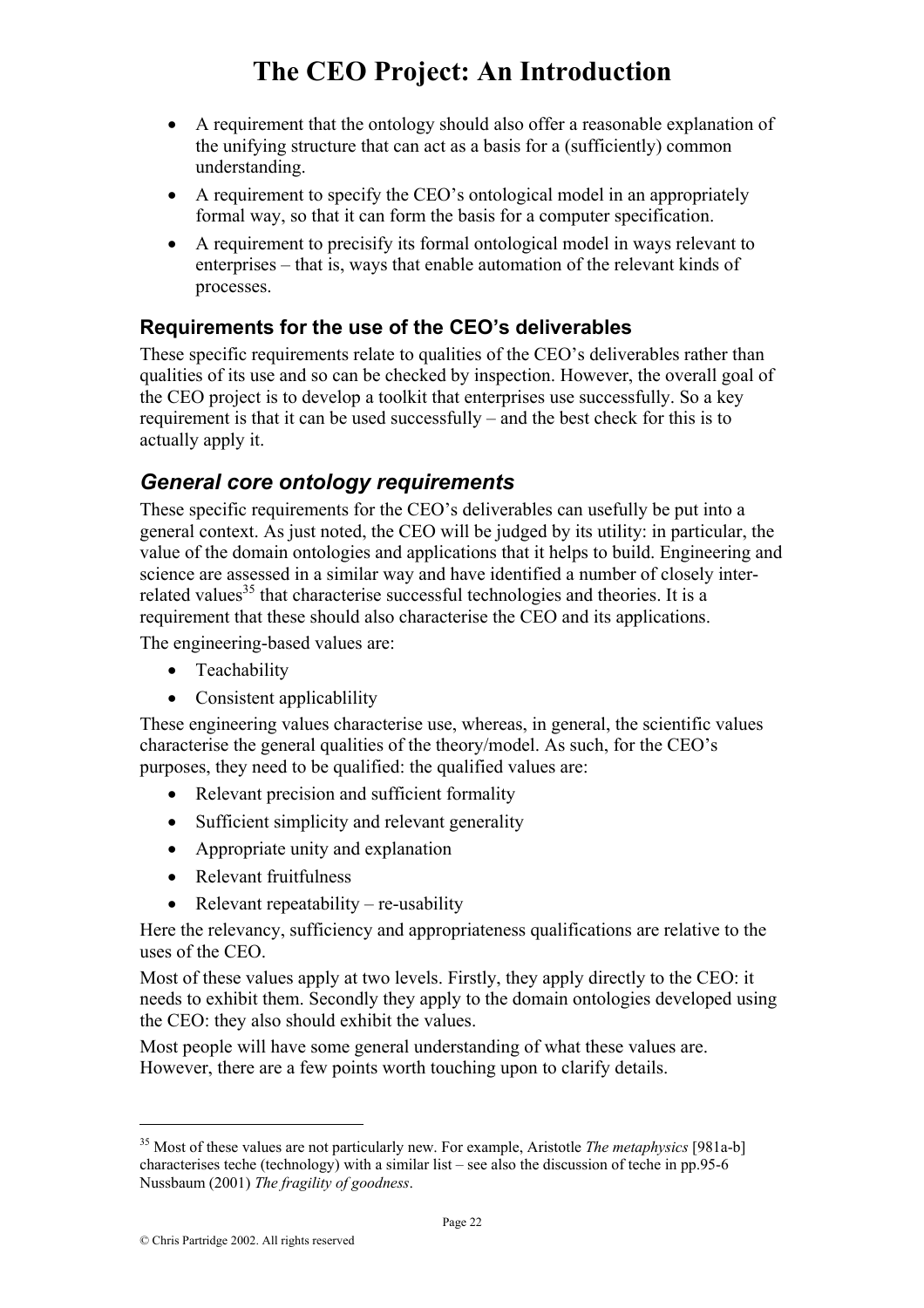#### **Teachability**

The value of the CEO – and the domain models (developed using the CEO) – will be strongly determined by whether they are consistently teachable / learnable. If teaching a model is not easy enough, if learning it is a difficult, mysterious and unpredictable process, this makes it difficult to deploy and so less valuable.

#### **Consistent applicability**

The models also need to be applicable. The domain models need to provide a relevant basis for tasks such as specifying the requirements for a computer application or the semantic integration of a range of applications. The CEO model needs to provide a relevant basis for developing domain models that can do this.

Furthermore, both types of model need to be consistently applicable. It defeats the purpose of the model, if two trained practioners working independently on similar tasks consistently produce markedly different results. Similarly, a model of a domain developed in one enterprise by one practioner should be consistently applicable in another enterprise in the same domain. The model of a domain should not depend upon who develops it or where it is developed. This makes the models eminently reusable – and also facilitates inter-operability.

Though this consistency requirement is not often proposed in software engineering<sup>36</sup>, it is commonplace in traditional engineering and scientific processes. Engineering processes and scientific experiments are expected to be repeatable. Engineers and scientists in Australia expect to be able to repeat a process or experiment developed in England.

#### **Relevant precision and sufficient formality**

It is useful to make a distinction between what I shall call formality and precision: between the formality with which the representation is expressed and the precision with which it refers<sup>37</sup>. This makes formality a property of the representation and precision a property of the relation between the representation and the represented. There is a one-way dependence between the two. It is possible (but not useful) to have a very formal representation that is not particularly precise. However, it is more difficult to increase the precision of a representation without also needing to increase the level of formality.

Formality is important here as it is a needed if the ontological model is to be translated into an adequate computer specification. The formality needs to be sufficient for this translation. It is worth noting that formalisation typically leads to a change in meaning – as, for example, it eliminates ambiguity (as Quine notes for a formalisation into  $logic^{38}$ ).

<sup>&</sup>lt;sup>36</sup> For example, it is common in database design to expect two designers to produce very different ways of representing the same information -–this is known as design diversity Parent and Spaccapietra (2000) *Database Integration*. 37 This is a technical use of the terms – the ordinary language meaning is not 'precise'. For example,

Russell (1923) *Vagueness* p. 153 uses precise to mean what I have called formal, saying a belief 'is accurate when it is both precise and true' allowing for the possibility of a false precise belief – in my terms, an imprecise formal representation.

<sup>38</sup> Quine (1964) *Word and object* pp. 159-60, where he calls this formalisation, regimentation. In §33 - *Aims and Claims of Regimentation*, explains the consequences of regimentation "… If we paraphrase a sentence to resolve ambiguity, what we seek is not a synonymous sentence, but one that is more informative by dint of resisting some alternative interpretations. Typically, indeed the paraphrasing of a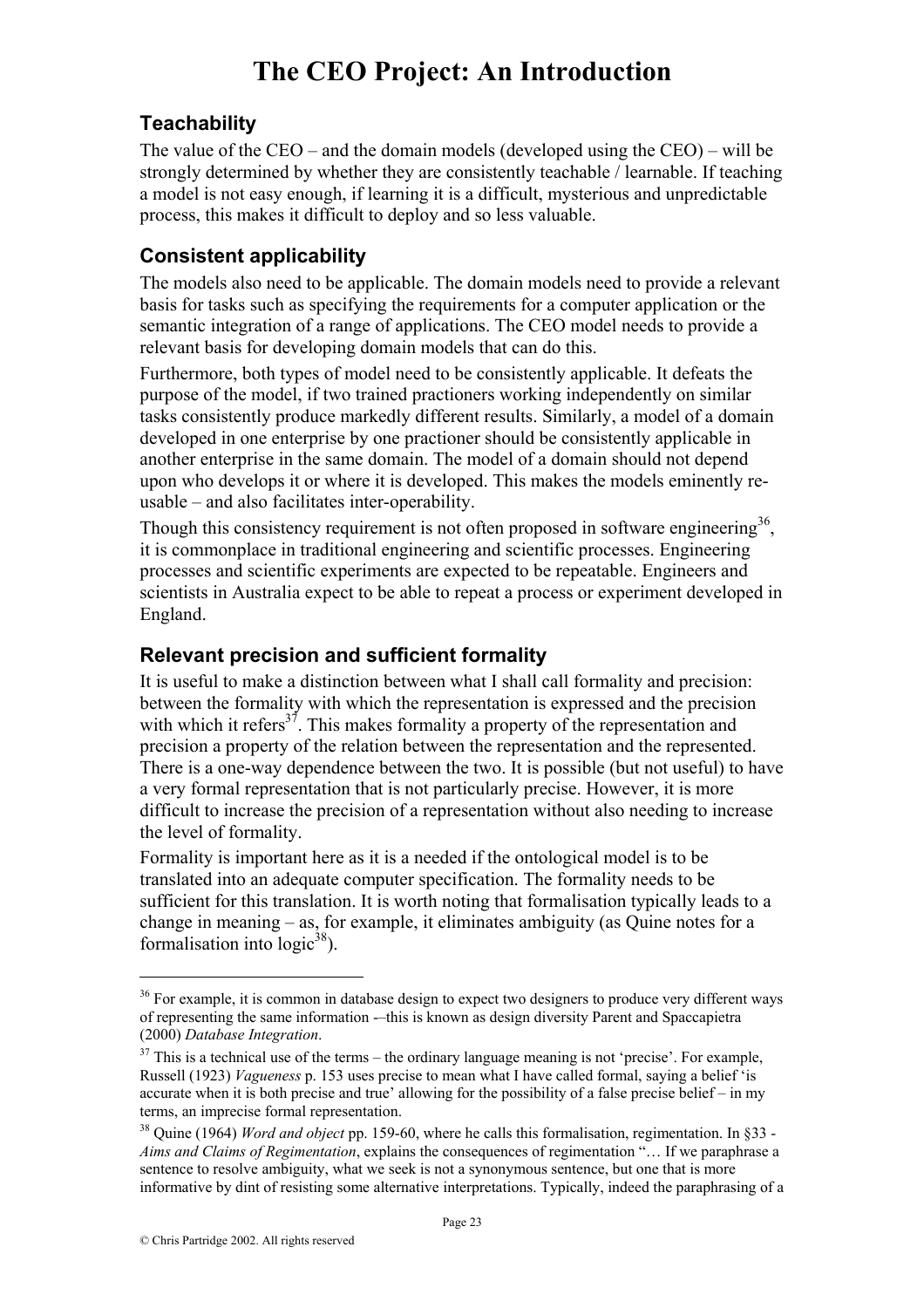Most of ordinary language is manifestly imprecise, and a reasonable position is that all representation is inherently imprecise<sup>39</sup>. This makes a goal of exactitude impossible: as Aristotle said "it is the mark of an educated man to look for precision in each class of things just so far as the nature of the subject admits $140$ . Furthermore the cost of exactitude may exceed any benefits. So the goal is to represent objects to the relevant level of precision. This is a well-established notion in engineering, where the tolerance (the degree of precision) required is often specified.

A key driver for increases in precision is increases in generality, which introduce objects that span larger numbers of domains. In small (specific) domains, there can be quite a high degree of tolerance (low precision) – but as the scope grows, the tolerances need to become smaller (the precision higher). This can be illustrated using inference.

Since Frege, there has been a growing recognition that imprecision has an impact on logical inference. Starting with imprecise premises, each inference tends to significantly dilute precision<sup>41</sup>. As Duhem pointed out<sup>42</sup> one needs inferences where the approximate truth of the premises is sufficient to guarantee the approximate truth of the conclusion. This suggests an engineering approach that recognises the dimensions along which 'precise' inference is likely to be needed (the relevant dimensions), and focuses on getting the required level of precision for a representation along these dimensions. Given this, one can see that enlarging the scope of an application is likely to enlarge the number of different dimensions along which representations have a required level of precision – and so likely to lead to increased their required level of precision.

An ontology captures the increased levels of formality and precision in a public and explicit specification – the ontological model. In our existing paper and ink technology based culture, the profound knowledge of a domain is in a private, intuitive form – the know-how in experts' heads. As has already been noted, building an ontological model involves the construction of a public and explicit explanation of know-what corresponding to this know-how.

sentence S of ordinary language into logical symbols will issue in substantial divergences. Often the result S' will be less ambiguous than S, often it will have truth values under circumstances which S has none (cf. §§ 37 f.), and often it will even provide explicit references where S uses indicator words (cf. §  $47)$ ."

<sup>&</sup>lt;sup>39</sup> As taken, for example, by Charles Peirce and Bertrand Russell. For a brief overview of their position on this see Williamson (1996) *Vagueness*.

<sup>40</sup> Introductory quotation headed 'A Warning' in Armstrong (1997b) *A world of states of affairs*. 41 Dummett points out quite clearly on pp. 50-1 of Dummett (1991) *The Logical Basis of Metaphysics*,

in a section called 'Degeneration of Probabilities'. "Hence it is sufficient, for mathematical purposes, that a principle of inference should guarantee that truth is transmitted from premises to conclusion. Outside mathematics, we have a motive to demand more, if we can get it. ... Most of our beliefs are perforce based upon grounds that fall short of being conclusive, but a form of inference guaranteed to preserve truth is not, in general, guaranteed to preserve degree of probability. ... The 'ideal' subject starting from beliefs whose probability is close to 1, will end up with beliefs negligibly greater than 0; the man of common sense, initially adopting beliefs with a much weaker evidential basis, but reasoning from them only to a meagre extent, will finish with far fewer beliefs than he. That is why scientific conclusions arrived at by long chains of impeccable reasoning almost always prove, when a direct test becomes possible, to be wrong. ... In practical life, truth is valued chiefly as a guide to action; and then the principal remedy for the degeneration of probability in the course of inferential reasoning is to employ it sparingly."

<sup>42</sup> As noted in Black (1937) *Vagueness*.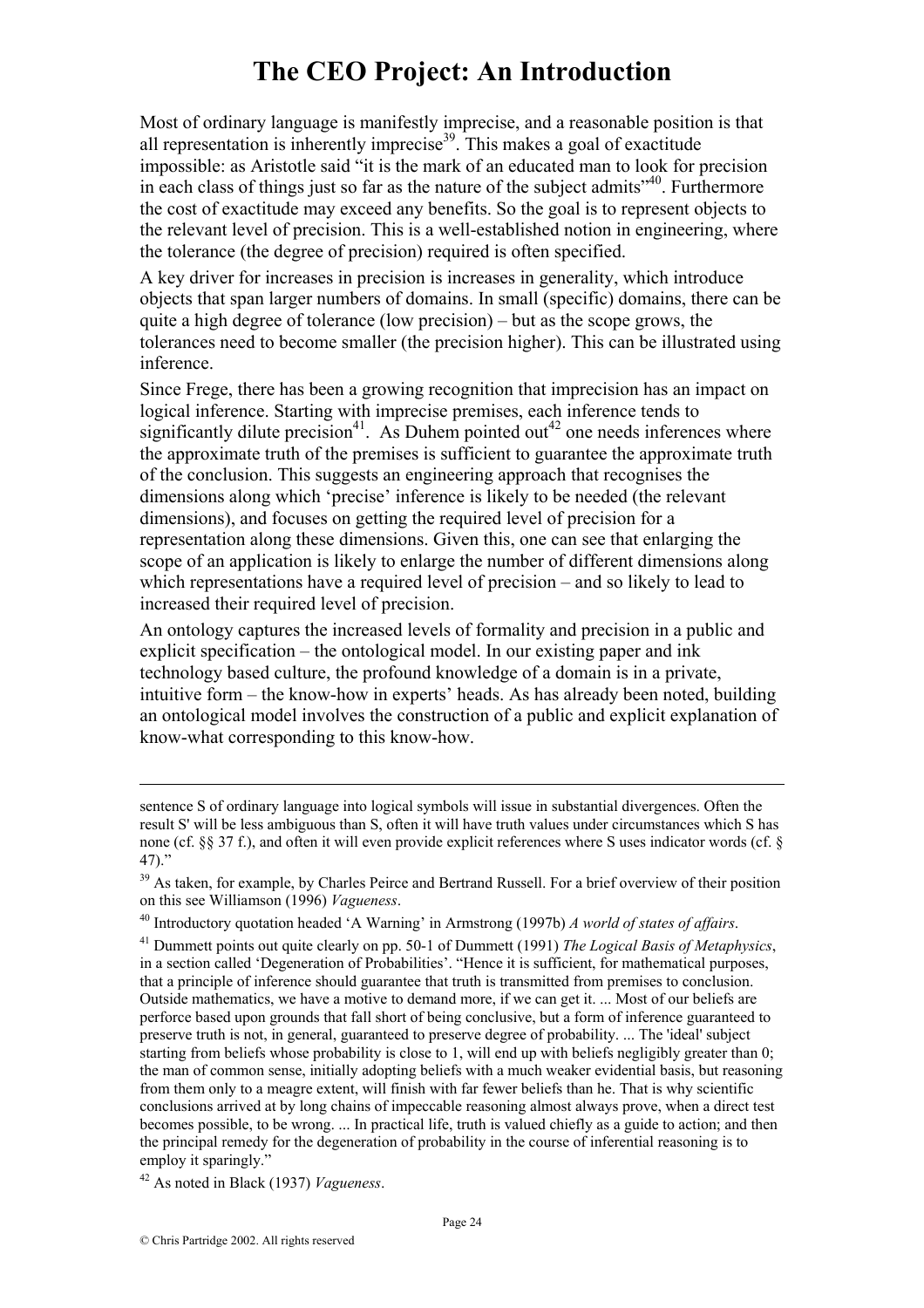#### **Sufficient simplicity and relevant generality**

The CEO's goal is a core ontology model that contains the unifying categories for its field (in other words, is relevantly general) and is sufficiently simple that a single person can grasp it.

Part of the process will be taking the general terms from the existing languages and identifying the general entities that they are committed to. The problem is that in fields, such as the enterprise, there is a plethora of these languages. Different domains naturally develop their own dialects, and enterprises their own idiolects. And there is often little real commitment to, and so little work done on, developing and using a common language.

There is some benefit to be derived from a harmonisation of the existing terms in the various dialects and idiolects. This will unearth any generality that already exists, sometimes implicitly, across the various domains. However, there is no reason to expect any of the individual domains to have developed terms (and an associated ontology) that cover the whole enterprise field.

Furthermore, there is no reason to expect harmonisation to increase simplicity  $-$  it is more likely to increase complexity. To increase simplicity, there needs to be a level of revision that goes beyond harmonisation. As David Lewis notes (on pp.133-5 (Lewis 1986)) "trying to improve the unity and economy of our total theory" involves "two things that somewhat conflict". Firstly, "to *improve* that theory, that is to change it", and secondly, "to improve *that* theory, that is to leave it recognisably the same theory we had before". As he notes, the first of these can, and does, lead to improvements that "correct" common sense. As he says, this may have some costs but these "must be set against the gains" within the overall scheme of things. The REV-ENG experience confirms that significant gains in simplicity tend to come at a cost of 'correcting common sense'.

It may seem counter-intuitive to expect a revised model to be both more general and simpler. This goes against the grain of most application building experience. But it is a trait of successful scientific theories. The classic scientific example is Einstein's well-known equation ' $E=mc^2$ '. This replaced pages of complex equations with a single line, and the 'improved' theory involved a new perspective that 'corrected' common sense.

So, as Lewis points out, to meet the CEO goal of increasing both simplicity and generality, the ontological analysis will involve more than a mere harmonisation of the existing conceptualisations. It will need to make the kind of revisions that are exemplified in scientific revolutions, where well-accepted common sense needs to be corrected.

#### **Appropriate unity and explanation**

Unity and explanation are more global than local features of the model. In a unified ontology, the individual local general patterns form part of a common global framework. The two are linked, as providing a unifying framework is also one aspect of giving an explanation. Another aspect is describing the causes (in the sense of Aristotle's four causes) – answers to the question 'Why?' in terms of 'Because …'. Experience has shown that unity and explanation are useful in two main ways. Firstly, they make a model easier to comprehend. Secondly, they appear to be good indicators of fruitfulness. One apparent difficulty is that it is hard to give an exact measure for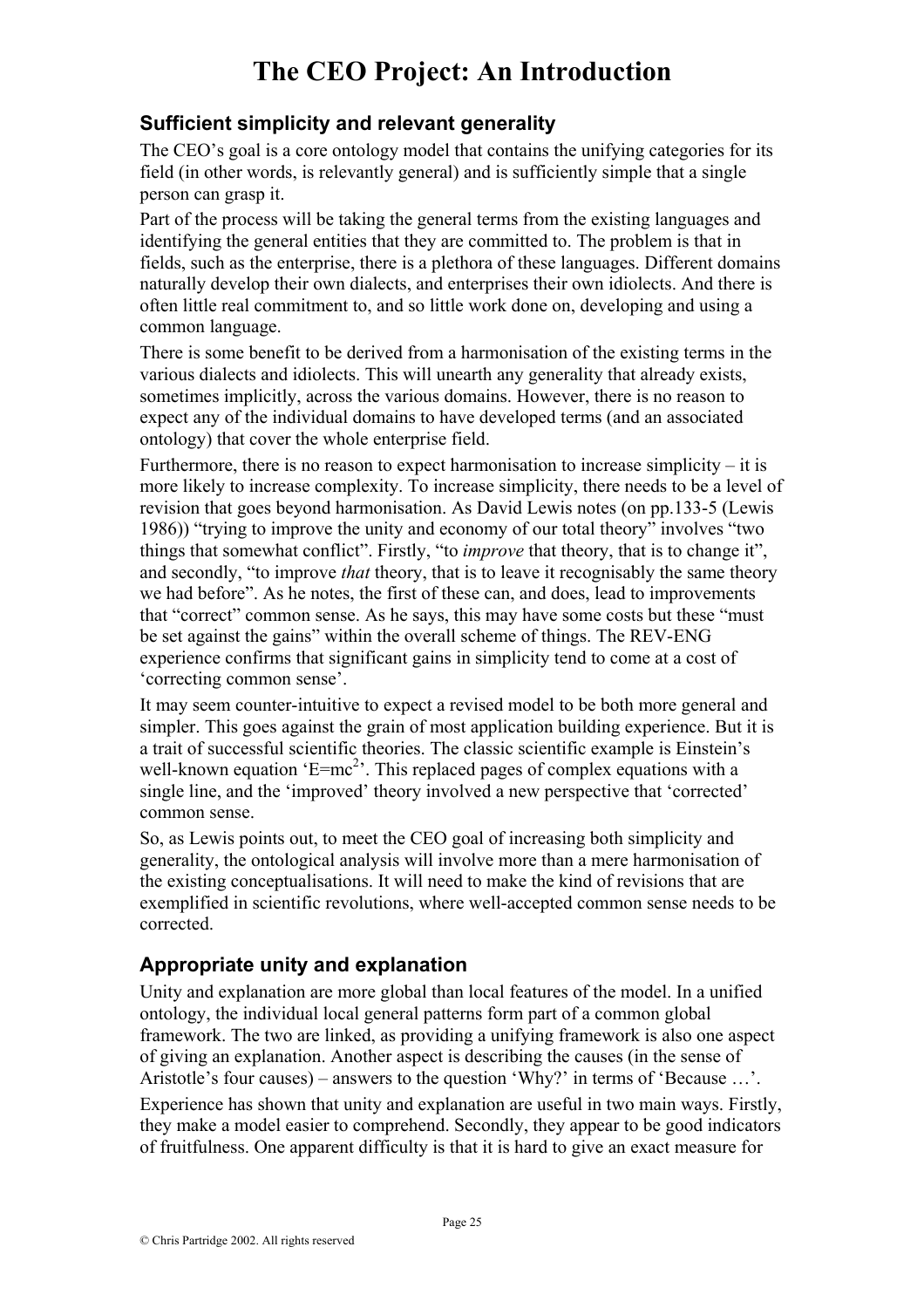the level of unity or explanation, however this is no real problem as people find it easy enough to recognise this intuitively.

While the formal ontological model will explain to an extent what the objects are, it is not sufficient for human understanding. Typically it needs to be supplemented and supported with a certain amount of informal explanation.

#### **Relevant fruitfulness**

Fruitfulness is often cited as the key property of a successful theory. History shows that successful scientific theories are typically fruitful, having a plethora of major applications that were not considered by their developers. One explanation (put metaphorically) that goes back to Plato is the notion of carving nature at its joints. More recently, and more prosaically, Hilary Putnam talked about cookie cutters and lumpy cookie dough. The underlying idea is that the theory captures somehow the real structure of nature.

This helps to explain another important feature of fruitfulness, its support for semantic extensibility. Where a fruitful model needs to be extended, the extensions tend to fit naturally. The extended system retains its simple general structure.

From the enterprise perspective, fruitfulness is a valuable property. Business change is a feature of modern enterprises. New business products are regularly introduced (for example, a new synthetic instrument in the financial sector), requiring support for them to be developed. Yet these 'new' products are often not fundamentally different from the existing range, rather new combinations of existing elements. A fruitful ontological model – one that carves the enterprise at its joints – will already have these elements as components and cater for the new product as a new combination of these. And if the ontological model is translated into the enterprise's systems, they will support it.

## *Developing the CEO to requirements*

These requirements, specific and general, are intended to shape the development of the CEO. The sample of best of breed ontologies will be harmonised and revised to produce the kind of general, simple, explanatory and fruitful model required. However, there is an important pre-requisite to this.

## **Choosing an ontological paradigm**

The CEO is intended to be a categorical ontology, and as such requires a set of top categories into which the rest of the things that exist fall. This helps to organise what kinds of things can exist – and how they can exist. As such, these sets are ontological paradigms – the term 'paradigm' is used here in the sense (Kuhn 1970) coined: a scheme that fixes a particular world view.

Philosophical analysis has revealed that there are a number of possible ontological paradigms that one can adopt. It has also revealed that ordinary everyday conceptions of the world, such as those encountered in the enterprise, are neutral with respect to these paradigms. These conceptions do not seem to be developed on the basis of any particular paradigm and, with suitable revisions, they can be aligned with any of them – they are victims of a kind of ontological relativity<sup>43</sup>.

<sup>43</sup> This term is taken from Quine (1969) *Ontological relativity, and other essays*.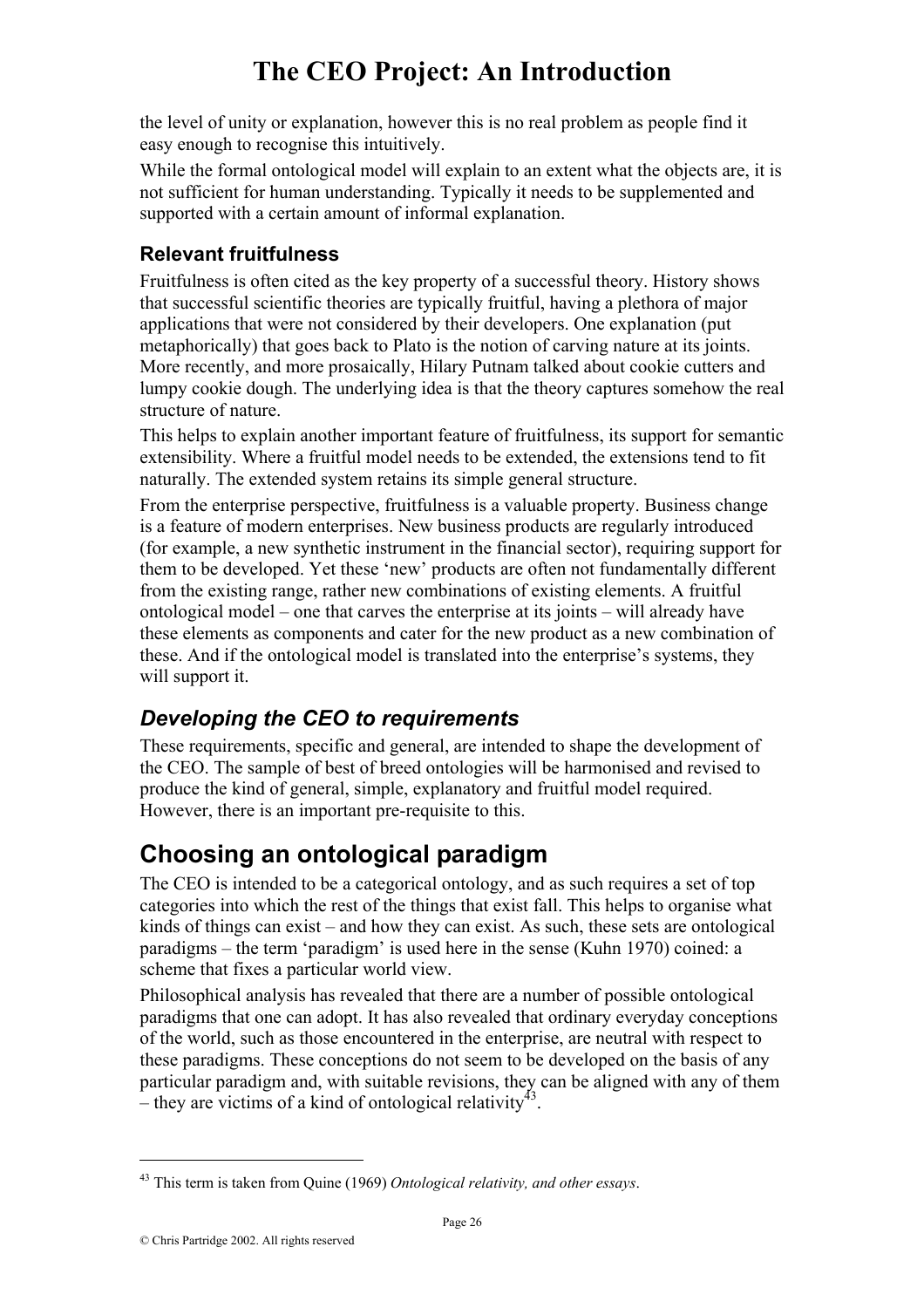This ontological relativity can be explained as arising from making different metaontological, metaphysical choices<sup>44</sup>. These choices dictate the top level categories into which the rest of the things that exist fall. They are also essential for making the analysis work consistently, ensuring that it does not lead to different results in different times and places – enabling a kind of semantic normalisation process.

Within a paper and ink culture, most communities have no practical need to understand the meta-ontological choices and consciously fix on an ontological paradigm – regimenting their classifications to fit under its top categories. This is reflected in the difficulty they have in characterising an adequate set of top-level categories. However, with the advent of computer technology it makes sense to build applications upon ontological models and so these choices and their related paradigms become relevant – and working practices will need to adapt to this.

This lack of awareness of meta-ontological choices is reflected in the sample of ontologies selected. None of them has a well-formulated top ontology. This is yet another reflection of the immaturity of work done in this area.

## *The Business Object Paradigm*

The CEO needs to have an ontological paradigm and so has selected one based upon the substantial REV-ENG experience with ontological analysis. This is called the business object paradigm and is described in detail in (Partridge 1996). This is to be regarded as a starter top ontology that will be honed and refined in the light of the CEO analysis. The details of the ontology are to be found in Appendix A.

It will be helpful here to give some insight into the nature of the paradigm by characterising it in terms of:

- the metaphysical choices it embodies, and
- the styles of analysis it encourages.

As often happens at this very general level these two are inter-related – this will become clearer in the exposition below.

### *General characterisations*

Before looking at the choices and styles specific to the business object paradigm, it is useful to examine a couple of characterisations that apply reasonably generally. One is a meta-ontological preference that informs the choices and the other is a style that applies to most ontological analysis.

### **A general meta-ontological preference for unifying entities**

The general requirement for simplicity leads to this meta-ontological preference. A number of the meta-ontological alternatives involve a choice between multiplying or unifying entities. From a simplicity perspective, the concerns are wider than just inflating the number of entities, there is also a requirement to explain the relation between the multiplied entities. This is not an issue for the unifying option, as they have been unified into a single entity.

Hence the general requirement for simplicity therefore leads to a preference, other things being equal, for a unifying option. This can be seen as a variety of ontological parsimony, much like Ockham's razor.

<sup>44</sup> See Partridge (2002c) *Note: A Couple of Meta-Ontological Choices for Ontological Architectures* and also Chap. 1 – *Meta-ontology* of Van Inwagen (2001) *Ontology, identity, and modality*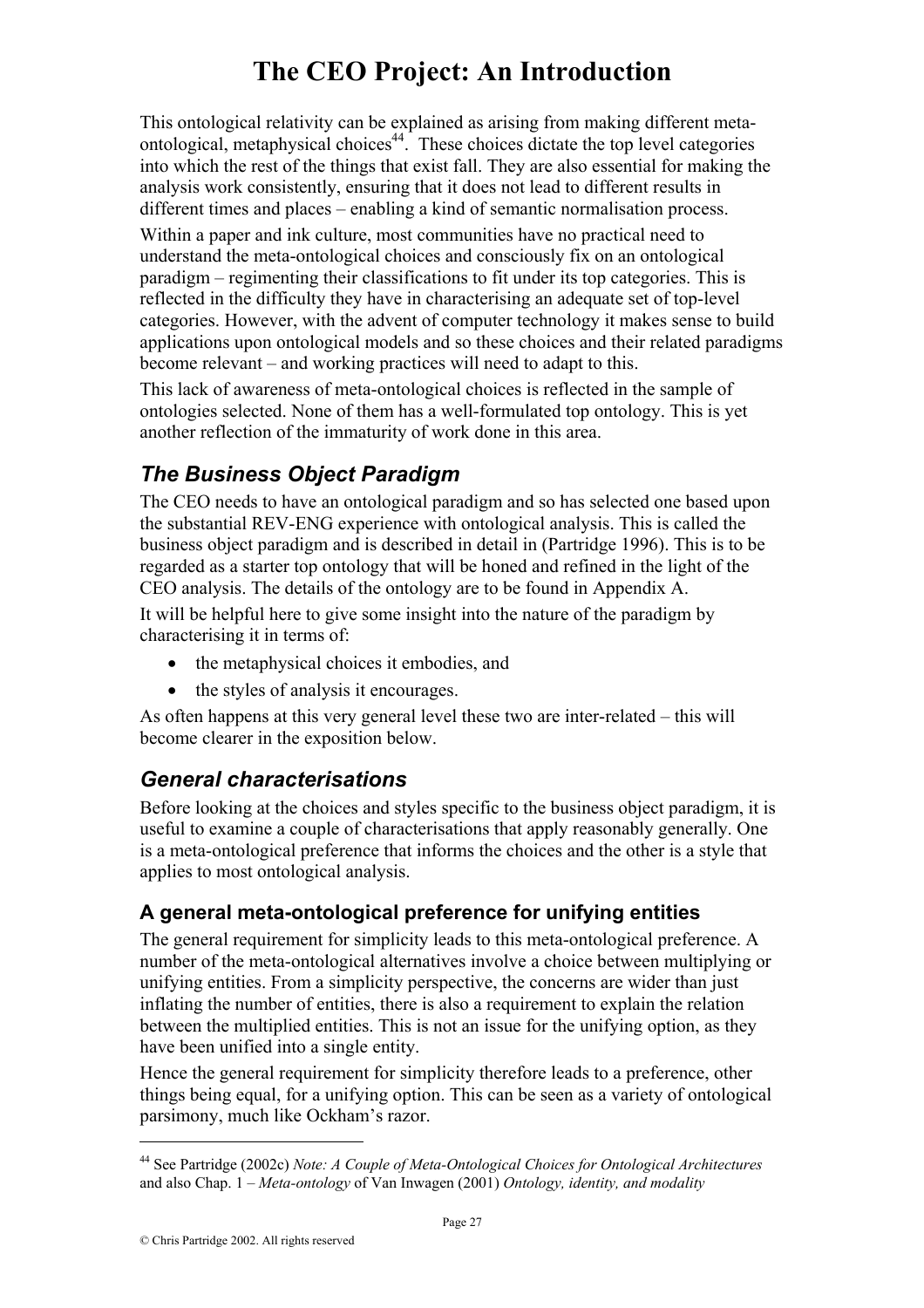#### **A general ontological style**

Identity is of central importance to ontology. It is extremely useful for generating questions that help us to see what something is. Typically, the question will ask whether and why two names or descriptions refer to the same or different entities, or more generally, under what conditions two names of instances of a type refer to the same object. Usually, the answer depends upon which metaphysical alternative is selected.

Associated with identity is mereology; which looks at the whole-part relation. This can be seen as partial identity (Armstrong 1997b): a part of something is partially identical to its whole. Mereology generates similarly useful questions about the partial identity of objects.

## *The specific metaphysical (meta-ontological) choices*

The metaphysical (meta-ontological) choices help to determine the overall structure (architecture) of the ontology. Typically, these choices commit us to particular ontological categories. These choices influence one another: making one choice has architectural implications for the other choices. This means that a major concern in constructing an ontology is making these meta-ontological choices in a co-ordinated way, committing to a (reasonably) coherent set of ontological categories.

#### **The meta-ontological choices**

We now look at three of the meta-ontological choices that are particularly relevant to ontological analysis:

- Minimal categoricity
- Perdurantism, and
- Extensionalism.

All three are motivated by concerns for ontological parsimony.

#### **Minimal categoricity**

As part of a general preference for simplicity and ontological parsimony, the business object paradigm only commits to a minimal number of necessary categories for its objects. There are three main category simplifications that it adopts:

- Naturalism.
- Materialism, and
- Unifying space-time and matter

And a natural extension of these three simplifications:

• Mereological extensionalism.

#### **Naturalism**

The first simplification is what (Armstrong 1997b) calls naturalism: "It is the contention that the world, the totality of entities, is nothing more than the spacetime system." This helps to enforce a useful rigour to the analysis, as one has to identify the objects in space-time, and cannot have recourse to abstract objects – except as place-holders.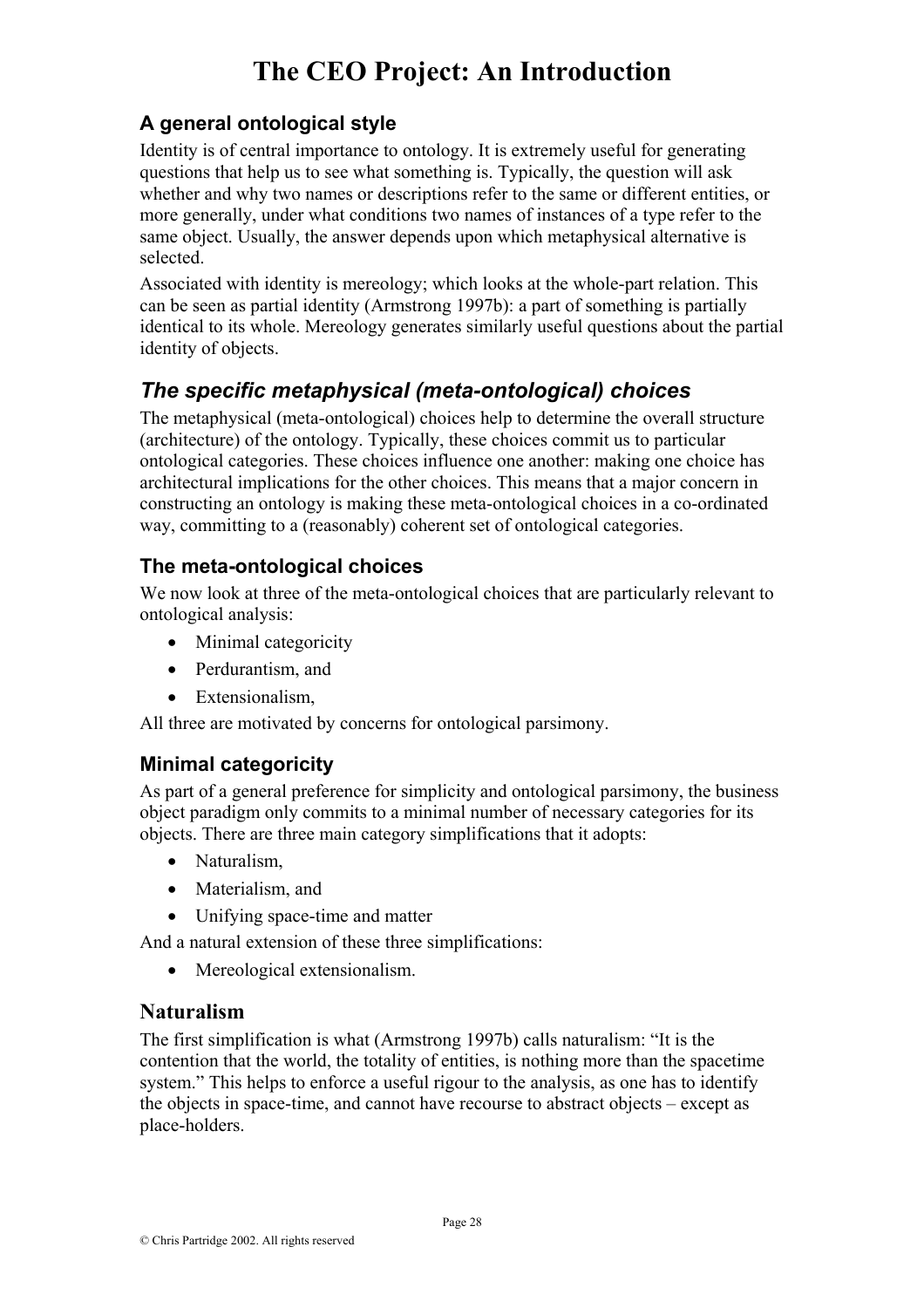#### **Materialism**

A second simplification-unification is a single category for objects existing in naturalistic space-time – the material category. This obviates the need to have disjoint categories for form and matter. So, using the traditional example, a statue and the clay it is made of both belong to the same single material category. Materialism and identity extensionalism (see below) together imply that where descriptions of a statue and a piece of clay pick out the same spatio-temporal extension, they refer to the same object.

#### **Unifying space-time and matter**

A third simplification is the unification of space-time and matter. Under this scheme, space-time regions and their occupants belong to the same category. This and extensionalism (see below) imply that descriptions of a physical object and the spacetime region it (completely) occupies refer to the same object<sup>45</sup>. This unification allows for unfilled space-time, regions that are unoccupied by matter.

In a dualist scheme there would be two disjoint ontological categories – space-time and matter. In this scheme, immaterial regions of space-time can be co-located with physical objects. For example, there would be an immaterial region called the Earth and the planet Earth that (always) occupies it. In the unified scheme, these are two ways of describing the same object. Within this scheme, regions, such as Earth, are 'immaterial' in a different sense – in the sense that it is immaterial what occupies them or, indeed, whether they are occupied.

#### **Mereological extensionalism**

A natural extension of the last three category simplifications is mereological extensionalism (see (Simons 1987) for more details), which is adopted. This is the principle that the sum of parts can only be a single whole. This makes sense where there is only a single main category, and so the whole and parts must both belong to it,

#### **Unifying the past, present and future**

There is a simplification relating to time, which is similar to but not quite, a category simplification. Physical objects, such as trees, stones and people, persist as individuals through time, despite changing. There is a meta-ontological choice to be made about how this is dealt with. A choice between regarding these bodies as changelessly extended in time (perduring through time) or changing as they endure through time<sup>46</sup>. The business object paradigm chooses to treat them as perduring through time – this is called a perdurantist position in contrast to the opposing endurantist position. From the perdurantist perspective, changes over time are regarded as different temporal parts of the object as having different properties.

This naturally leads to a position that deflates tense distinctions. Endurantists tend to argue that there is a difference between the future, present and past me – even with

<sup>45</sup> See Note 10 on p.76 of Lewis (1986) *On the plurality of worlds*, where quoting arguments from Nerlich (1994) *The shape of space*, he makes the same choice.

<sup>46</sup> The terms 'endurantist' and 'perdurantist' are taken from David Lewis's book *On the plurality of worlds.* (1986), where 'persist' is intended to be neutral with regard to the 'endure' and 'perdure' interpretations. For a more extended discussion of this choice see Partridge (2002c) *Note: A Couple of Meta-Ontological Choices for Ontological Architectures*.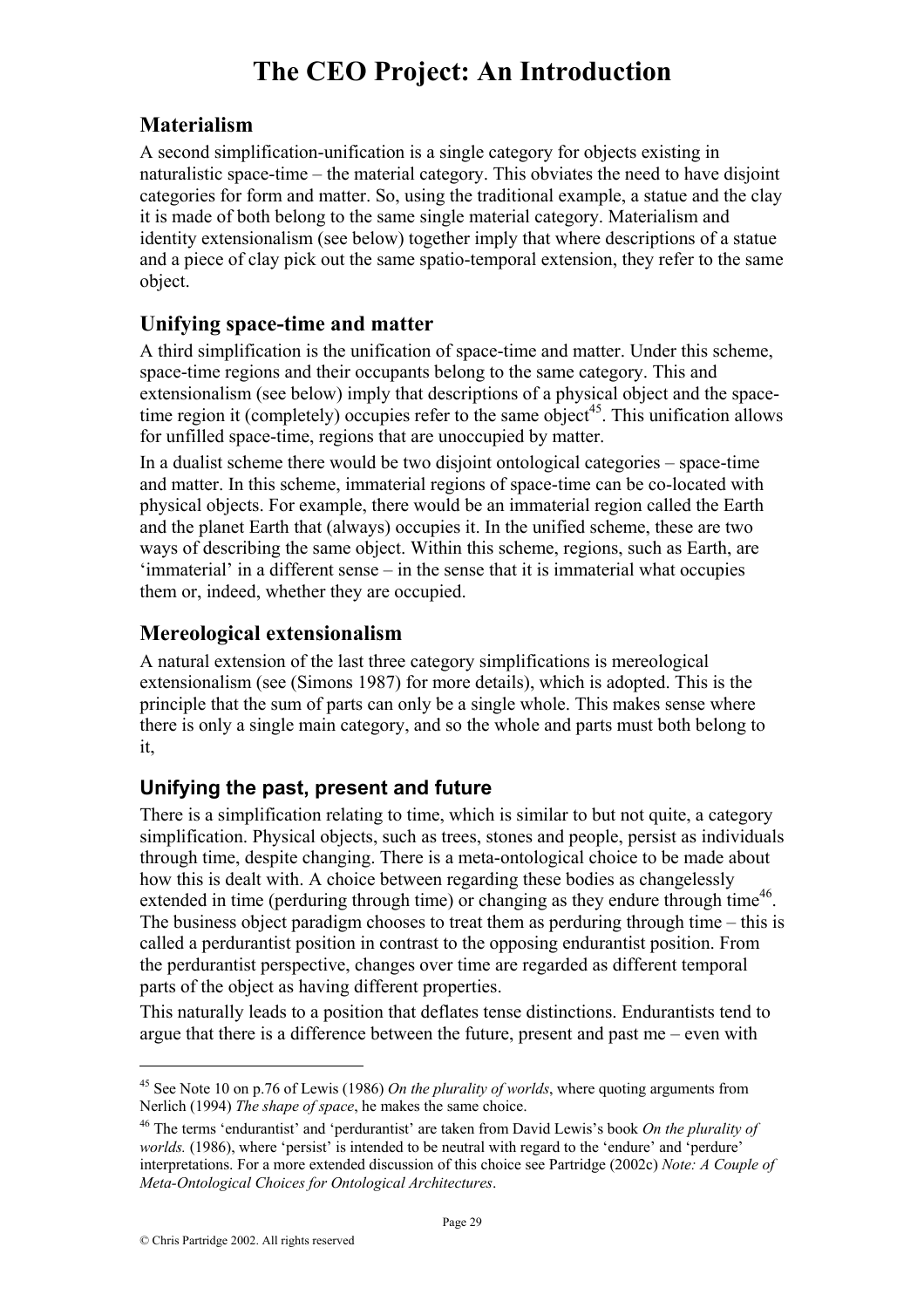respect to the same time. So, the future-me tomorrow is different from the present-me when tomorrow arrives and the past-me after tomorrow. The perdurantist has no need for such a distinction – nor the problem of explaining how these 'me's are different but the same.

#### **Identity extensionalism – categorical formal identity criteria**

(Quine 1969) sloganised his position as 'no entity without identity'. A straightforward strategy for implementing this adopted by the CEO (and Quine) is to provide the top categories with criteria of identity for their instances.

Extensionalism is a way of characterising the formal identity criteria for the categories – in terms of their extension. The alternative is intentionalism, where two different objects can have the same extension, but be differentiated by their intension. The formal identity criteria for intension has then to be formulated. This is discussed for types and elements below.

#### **Extensional identity criteria for types**

The extension of a type is the collection of objects that are instances of it. A simple view of this only considers the actual objects that are instances of the type – and maybe even additionally restricts actual to now – that is, the present instances. Basing identity on this leads to problems, the classical illustration of which is the story of Plato's definition of humans as featherless bipeds – on the basis that the two types had the same 'actual' extension. Whereupon, Diogenes is said to have plucked a chicken and said "Here is Plato's human". A more sophisticated view takes the extension of a type to include all possible instances<sup>47</sup>. This is sufficiently fine grained to avoid these kinds of issues. It also provides a reasonably robust mechanism for determining identity, and partial identity. Where 'two' types have the same instances, the same extension, they are identical. Where two types have some instances in common, they are partially identical.

An intensional view is even finer grained than this. It would recognise two (ontological) types with different 'meanings', but the same extension. For example, it would regard equilateral triangle and equiangular triangles as different (ontological) types – even though they have exactly the same extensions. This intensionalist policy has a number of problems. It has a multiplier effect, increasing complexity. One would need not only more types, but also a need for structures /explanations to 'manage' the relations between types with the same possible extensions. For example, explaining why equilateral triangle and equiangular triangles necessarily have the same extension. This additional complexity does not seem to bring any apparent overall benefit. Of course, there are differences in meaning between the terms 'equilateral triangle' and 'equiangular triangle' – but these can be explained in semantical<sup>48</sup> terms – without burdening the ontology.

### **Extensional identity criteria for elements**

Within the minimal categorical structure of the business object paradigm, all elements have a spatio-temporal extension. This provides us with an identity criterion. If

<sup>&</sup>lt;sup>47</sup> Though this, of course, raises ontological questions about the nature of these possible instances' existence. See Lewis (1986) On the plurality of worlds for one position on this.

<sup>&</sup>lt;sup>48</sup> Semantical in the philosophical sense – the relationship between words and objects. One place where this kind of semantic explanation is provided is Bealer (1982) *Quality and concept*.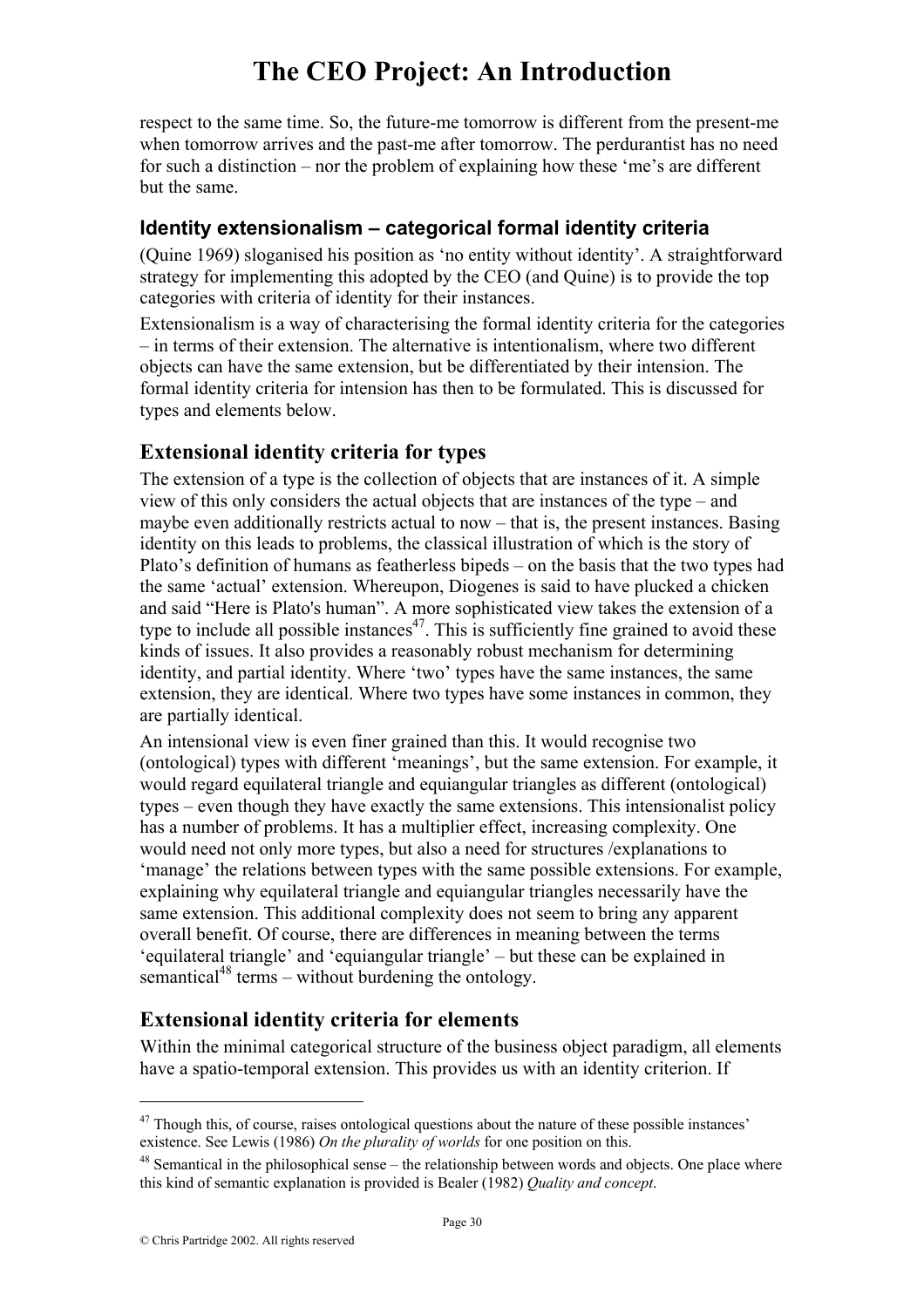elements have the same spatio-temporal extension, then they are the same. In less technical jargon, if two things are always in the same place at the same time, then they are the same. As (Locke 1690) pointed out*<sup>49</sup>* some time ago, if two things have different beginnings (or endings) they cannot be the same thing.

A classic example is the two names 'Morning Star' and the 'Evening Star'. Ancient astronomers at first thought these were two different planets. However as their observations became better, they realised that these were in the same places at the same times - that they were one thing, the planet Venus.

## *Styles of analysis*

It has been found useful to characterise the history and practice of science in terms of styles of thinking (this is done, for example, in (Crombie 1994) and (Hacking  $2002$ <sup>50</sup>). A couple of examples of the kind of style that Crombie identifies are:

- ordering of variety by comparison and taxonomy
- the deployment of experiment both to control postulation and to explore by observation and measurement.

One reason for focusing on styles is that they offer a more stable way of characterising the scientific enterprise than scientific theories. Clearly Crombie's 'ordering of variety' style has persisted through a number of changes of theory.

There are a number of styles that characterise the kind of ontological analysis needed for the CEO. These have, like scientific styles, emerged from successful practice rather than theory. The meta-ontological choices turn out to have a big influence on the styles of analysis – in particular, extensionalism has lead to a style called here extensional analysis. Experience has also revealed some styles successfully inherited from the general scientific store. Examples are the two styles noted above: called here categorical taxonomy and empirical investigation. These three styles and another called facet generalisation are described below.

#### **Categorical taxonomy**

 $\overline{a}$ 

An important part of building the ontological model is unearthing the underlying taxonomy. As noted earlier, this has been a standard approach since Aristotle. It involves identifying the major categories and organising the various entities into hierarchies under them. As a matter of principle, every entity has to fall into one or other of the categories. And care must be taken to ensure that it is placed into the correct category – that its ontological type is accurately identified.

 $49$  Book II, Chapter xxvii,  $1 - XXXVII - Of identity and diversity - \dots$  When we see any thing to be in any place in any instant of time, we are sure, (be it what it will) that it is that very thing, and not another, which at that same time exists in another place, how like and indistinguishable soever it may be in all other respects: … [O]ne thing cannot have two beginnings of Existence, nor two things one beginning, it being impossible for two things of the same kind, to be or exist in the same instant, in the very same place; or one and the same thing in different places. That therefore that had one beginning is the same thing, and that which had a different beginning in time and place from that, in not the same but divers."

<sup>50</sup> See, in particular, Ch.12 *"Style" for historians and philosophers*, where this analysis is referred to as styles of reasoning.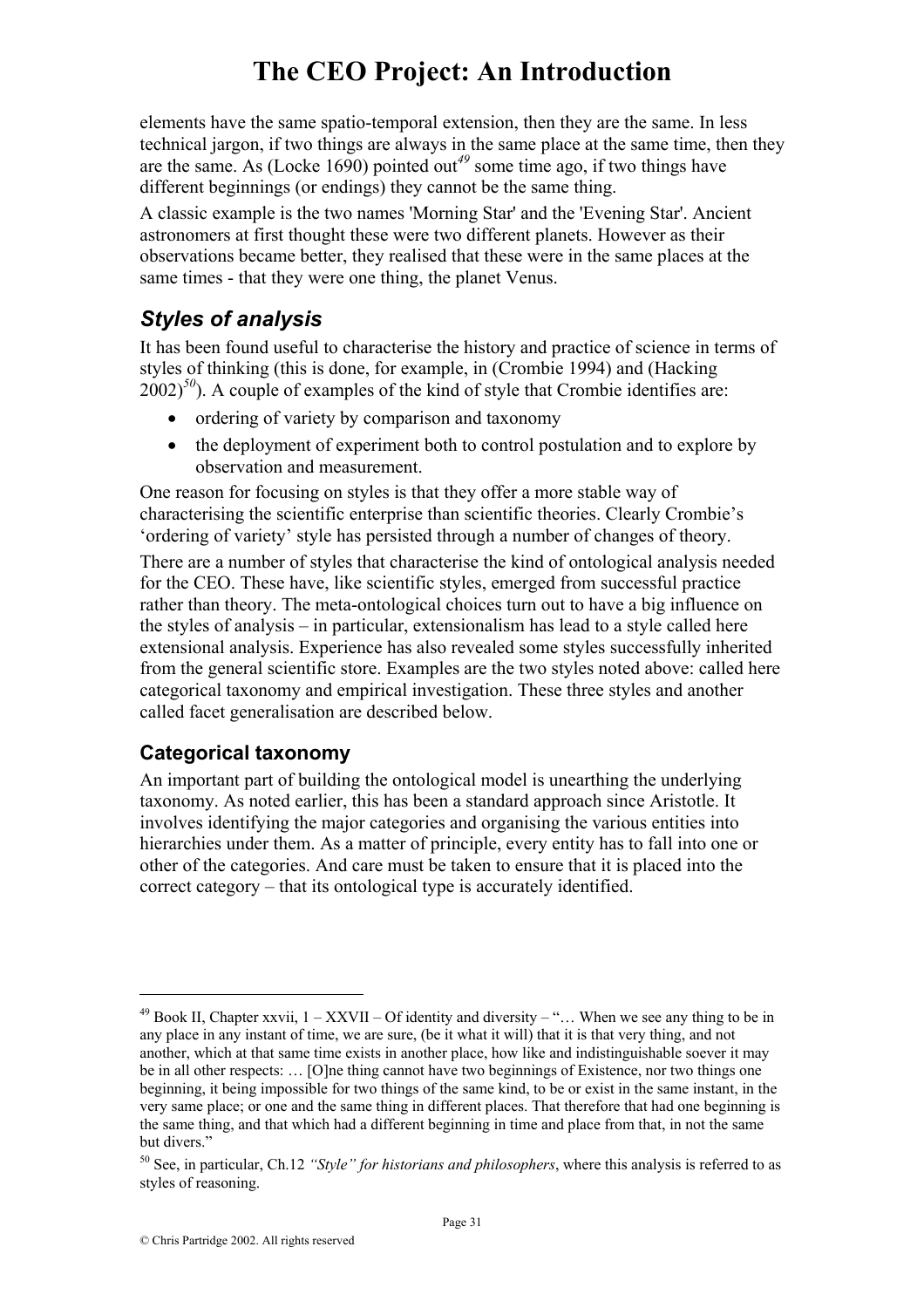#### **Faceted generalisation**

Facet generalisation is a key style delivering both simplification and generalisation. Aristotle's hierarchical analysis, and much taxonomic analysis since has used what might be called abstraction generalisation. This groups together lower level types under a single more general type – which is characterised by the common qualities of its sub-types. In this approach, there is a measure of generalisation, but the lower level types remain indispensable as they deal with the more specific characteristics.

In faceted generalisation, the qualities of the lower level types are analysed for general patterns with the goal of characterising all of them under more general types – known as the lower level type's facets. Typically a smaller, simpler group of these higher level types/facets fully characterises the lower level types, giving a simpler, more general picture, and rendering them, from one perspective, redundant. (Partridge 1996) calls this compacting and has several worked examples illustrating how it works.

#### **Extensional analysis**

As a result of the meta-ontological choice of extensionalism, the extensional analysis of objects corresponds to an analysis of identity both partial and total. This turns out to be a particularly fruitful style. At the level of elements, the analysis maps out their extension in relation to other elements, showing inclusion, overlap and disjointness. A useful technique has been developed for modelling the relationships between spatiotemporal extensions of elements called space-time maps $<sup>51</sup>$  - and it is anticipated this</sup> will be used extensively in the CEO's analysis. At the level of types, the extensional analysis corresponds to a taxonomic analysis: for example, type inclusion (partial identity) corresponds to the taxonomic sub-type relation<sup>52</sup>.

### **Empirical investigation**

The CEO ontological analysis has a strong empirical bent. It typically starts with a close look at individual elements. As new general patterns are discovered, they are tested against their instances.

Even the top categorical levels are subject to empirical tests. An important aspect of the meta-ontological choices is that they, typically, cannot be verified or falsified empirically. One can think of these as ways in which the world is that, unlike empirical scientific claims, cannot be directly tested. Or, from another perspective, as making choices about how we organise what we know about the world. This may seem to suggest that we can make the choices without considering the way the world is. But this is not so. The results of the choices are judged by how well they actually organise the world – on the basis of the values described earlier.

The core ontology's general patterns can be tested empirically. Experience has shown that the re-engineering of existing large applications provides a good mechism for doing this. The data in the application system is a useful source of 'observations', which can be used to check the 'theory' embedded in the general pattern. Running the data against a proposed general pattern often shows up faults that are not easily found by human inspection. The large volume of data available makes it likely that it will

<sup>51</sup> For more on these see pp.179-80 of Partridge (1996) *Business Objects: Re - Engineering for re - use*, which has an explanation and examples.

<sup>52</sup> The extensional perspective on the type taxonomy is described in Lewis (1991) *Parts of classes*.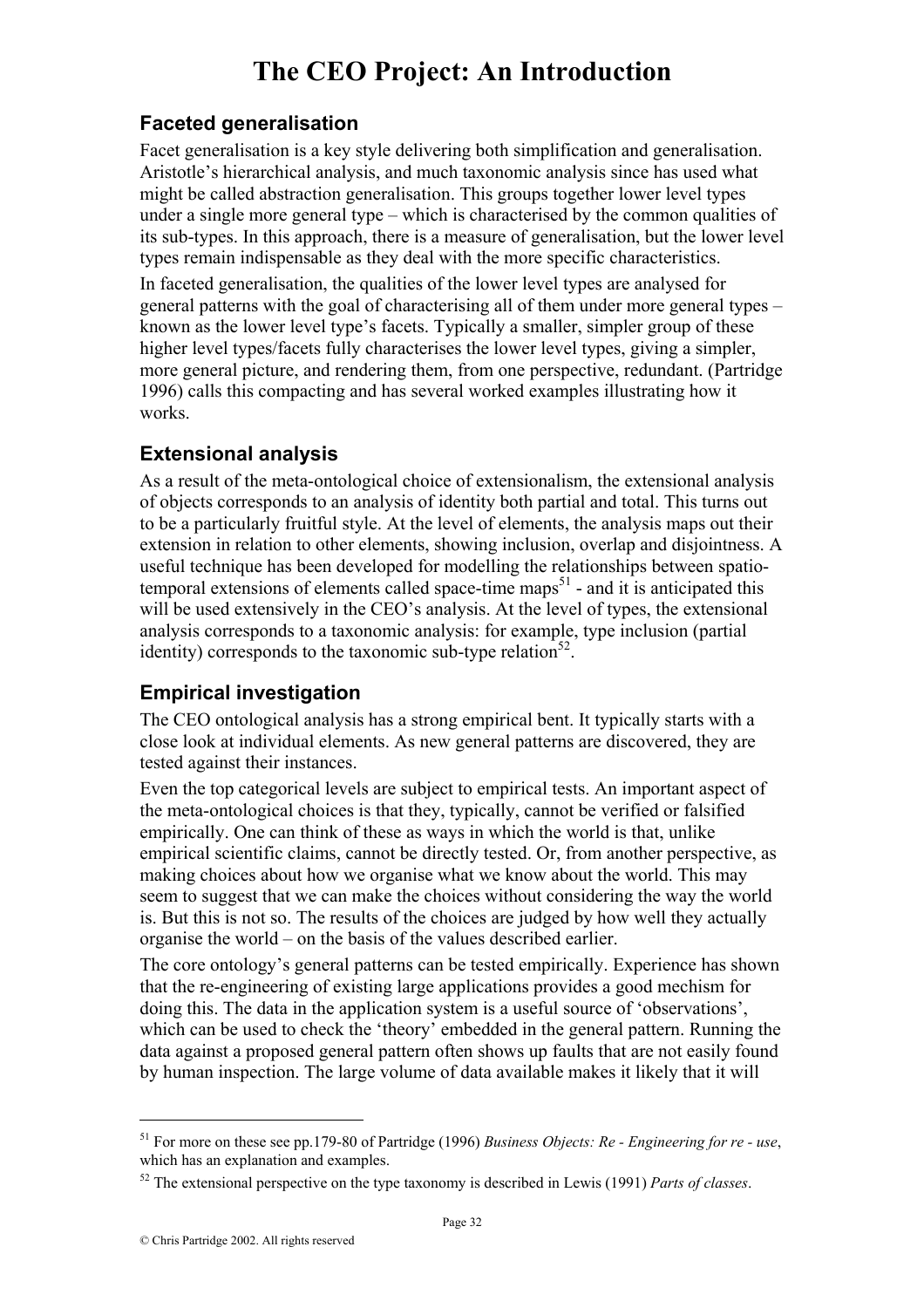contain the degenerate and pathological situations that are often forgotten in the development of general patterns.

#### **Interlinked styles and choices**

As noted at the beginning of the section, the styles and choices are interlinked and mutually supporting. For example, the general meta-ontological concern with identity is linked to the metaphysical choice of extensionalism, which is linked to the style extensional analysis. These also bear a close relation to the style categorical taxonomy as, given the metaphysical choice of identiy extensionalism, its ordering can be seen as delineating the mereology of the types involved – a sub-type is partially identical to its super-type as it shares some members.

## **Potential applications**

The CEO has a range of applications – the most obvious being in the area of semantic interoperability and consistency.

The business models embedded in enterprise applications typically represent the domain of the application from the point of view of that part of the enterprise using the application. The CEO provides a toolkit for developing reference models that integrate business models from a variety of applications within and across enterprises. The CEO can also be used to help ensure the semantic consistency of business models during their development. Consider, for example, a large modular development, where the team working on each module develops its own domain ontological model. Then the CEO can be used to ensure that the business semantics of the different modules are developed in a way that is semantically consistent – and so easily interoperable. Similarly, if two teams are working independently on applications in the same or related domains – if they use the CEO as the foundation of their domain models, this will guarantee a high level of semantic consistency – and so straightforward interoperability.

Once an ontological model has been established for an enterprise domain, as it is application and technology independent, and so can be used in many ways. It can be (re-)used directly in the specification of business requirements for new applications and the re-development of existing ones. Using the model will ensure high levels of semantic consistency between the application and other applications using the same ontological model.

For existing (legacy) applications, it can be used in the specifications for exchanging information with other systems. It could, for example, provide a common business language for the middleware integrating applications and the people using the middleware. Using it helps to ensure semantic consistency – and so interoperability.

The CEO also has a part to play during deployment of applications. It can help to ensure operational data is semantically consistent. For example, that different people at different times using different systems will classify the same entities in the same way – and re-identify the entities as the same when they re-encounter them. This consistent classification and re-identification is essential to interoperability.

## **The next steps**

The paper describes the context within which the CEO work will be undertaken. The next step is start the synthesis stage, in particular, the Synthesis of a TOVE Person Ontology (STPO) task.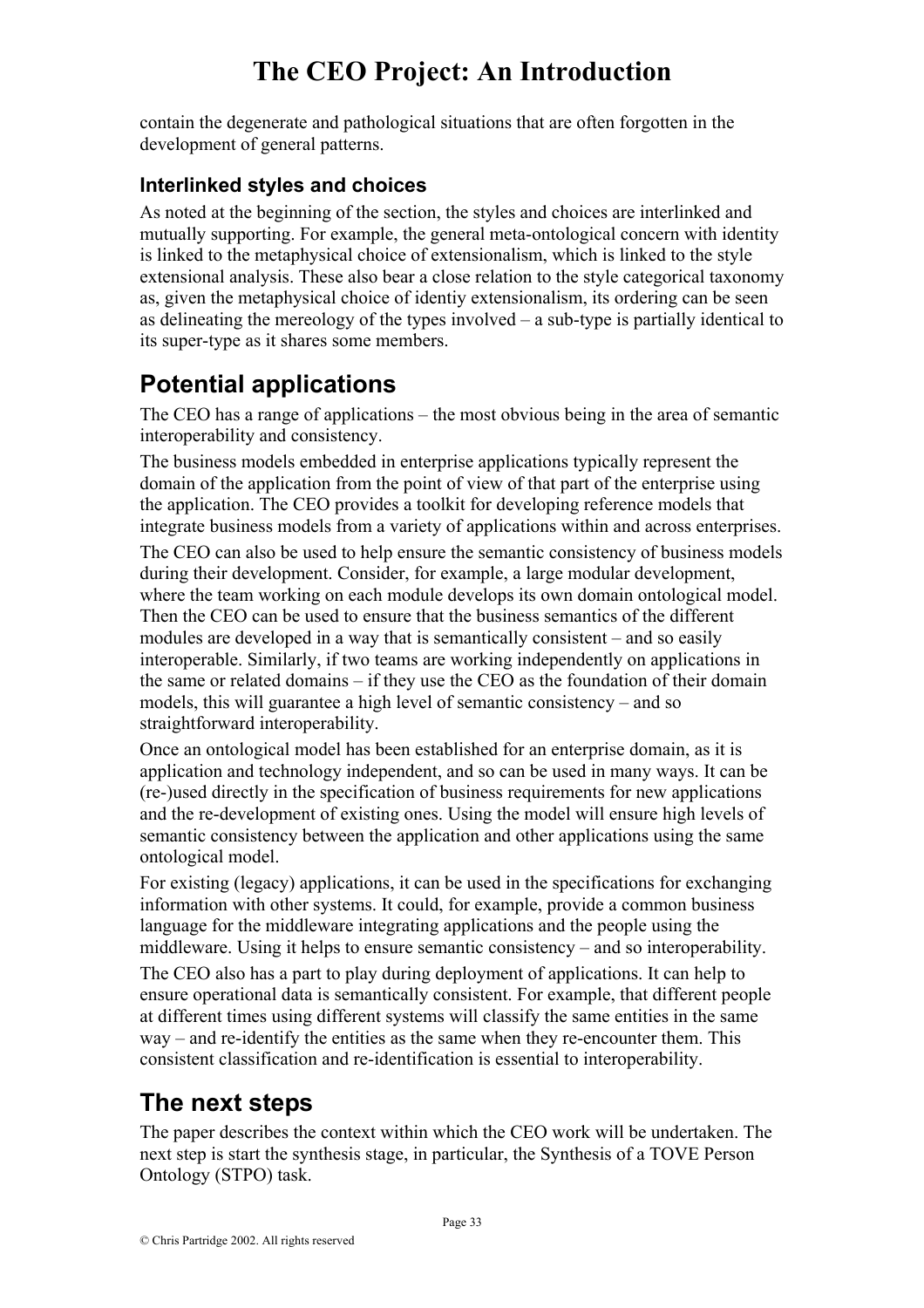## **Acknowledgements**

This report was produced while on sabbatical leave at the Group of Conceptual Modeling and Knowledge Engineering at CNR-LADSEB, Padova. I would like to thank them for their support. I would also like to thank Milena Stefanova, Nicola Guarino, Claudio Masolo, Alessandro Oltramari, and Bob Colomb for the numerous fruitful discussions we had on topics related to enterprise ontologies.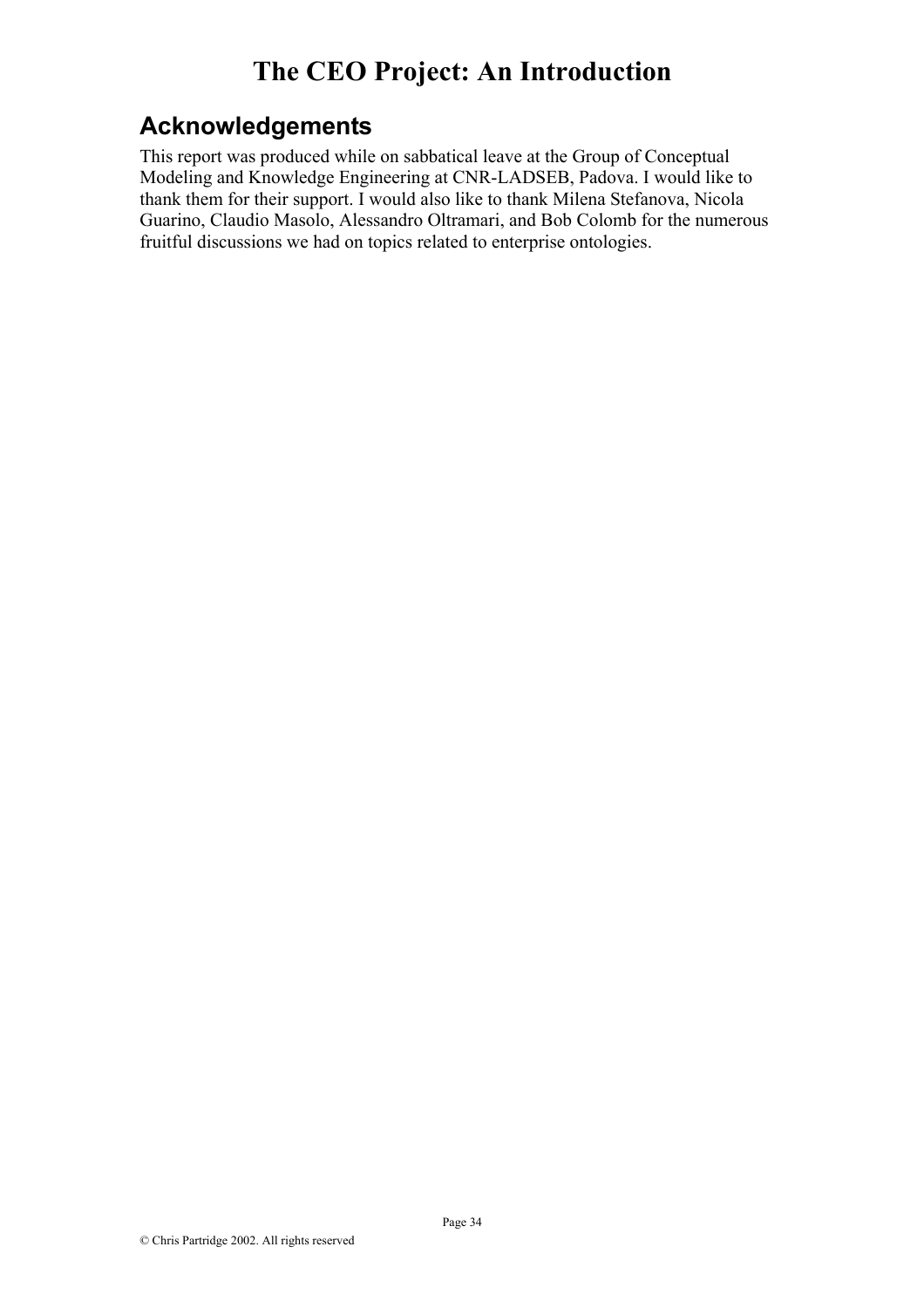# **Appendix A: The CEO Starter Top Ontology**

The final CEO deliverables will include a top ontology as a foundation for the core ontology. To kickstart the synthesis stage the following starter top ontology has been developed – based upon that used for the REV-ENG analysis<sup>53</sup>. As this is only a starter ontology, it is not intended to be completely rigorous or final – merely adequate to support the initial synthesis. In the process of developing the CEO, it is anticipated that it will evolve.

## *The basic elements of the framework*

The most basic categories within the ontology are types and elements<sup>54</sup>. These are connected by the formal relation, instance\_of. An example of a type would be 'dog' and an example of an element would be 'Fido'. An example of an instance of relation would be 'Fido is an instance of a dog'.

Elements and types are disjoint and an element is typically an instance\_of a type but cannot have instances, whereas types will typically have a number of instances. This gives rise to a classical characterisation of types as objects that can have instances, and elements as objects that cannot – but can be instances of other things.

This does not exhaust the list of categories. Entities such as relations and states of affairs need to be accommodated. However, the CEO is not yet committing to a particular way of treating these<sup>55</sup> – its decision will be dictated by the practical needs of the core ontology. When the final CEO is issued, it will contain a reasonably complete top ontology – including all the relevant categories of existence for the objects in the core enterprise ontology.

#### **Identity conditions**

As noted earlier, the CEO is following a strategy of having criteria of identity for the top categories. These have already been given for the two basic categories – in the section on identity extensionalism. The identity for the instance of relation is dependent upon its two relata and the role they play in the relation: in other words, if two descriptions refer to instance of relations with the same relata in the same roles – they refer to the same relation.

#### **Types, elements and instances of**

It is good practice to explicitly introduce the top categories into the ontology and also to show their relationship with their instances. So the top ontology includes the categories Type and Element and a formal relation of instance\_of between them. All objects that are types are instances\_of the category Type and all objects that are elements are instances\_of the category Element.

<sup>&</sup>lt;sup>53</sup> Which is described in Part 4 of Partridge (1996) *Business Objects: Re - Engineering for re - use*.<br><sup>54</sup> Types are also sometimes called universals properties or classes. Elements are also sometimes called

particulars. The CEO has chosen the names, Type and Element because they seem to come with the least ontological baggage.

<sup>55</sup> Partridge (1996) *Business Objects: Re - Engineering for re - use* pp. 159-60 (Ch.7 §6) offers a logician's answer to the nature of relations.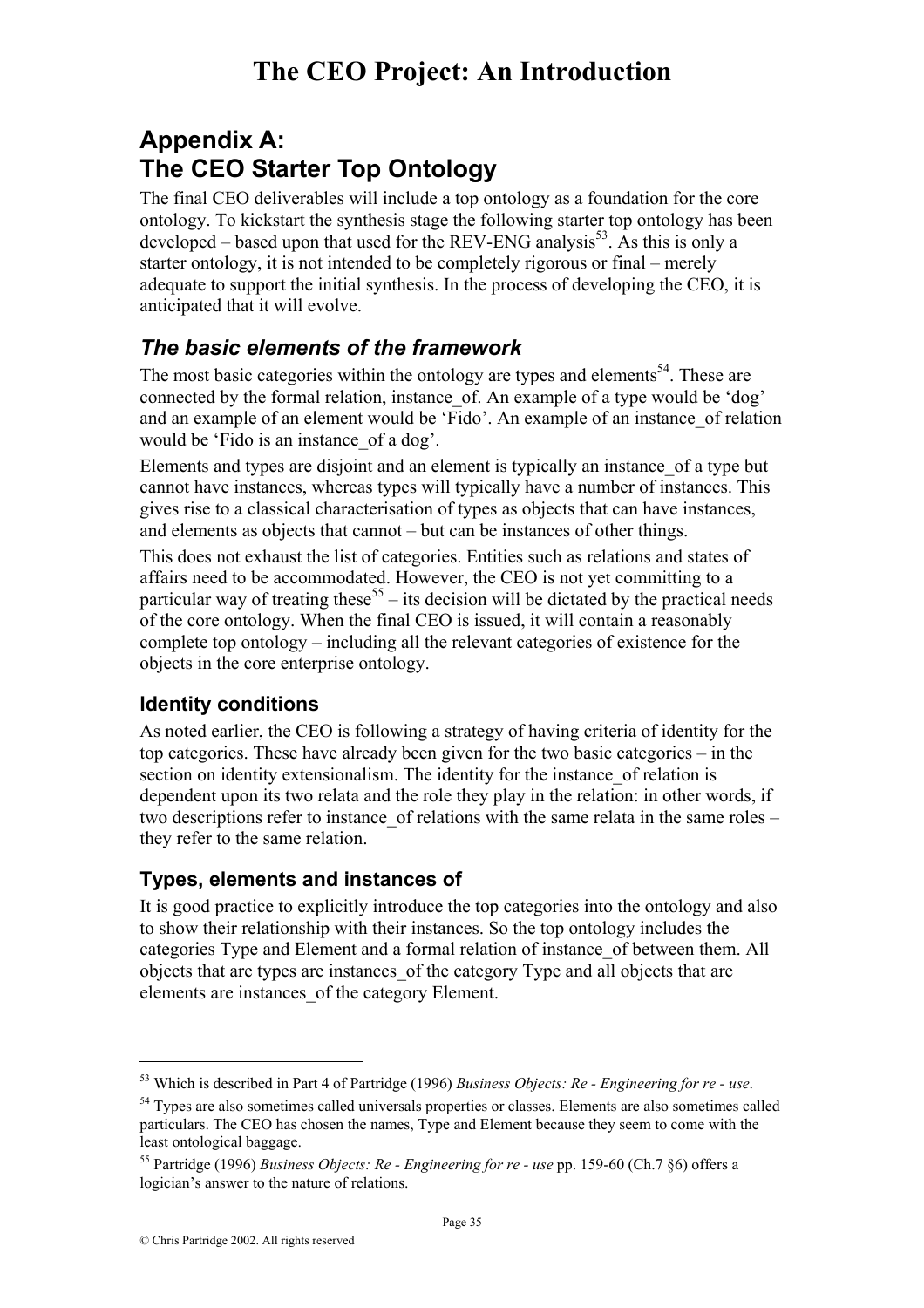#### **Some relevant structural options**

Within this framework there are a couple of key structural options: Higher order types, whether:

- only elements are allowed to be instances of types, or
- types (instances of Types) can be as well.

Multiple instantiation (also known as multiple classification), whether:

- an instance of a type can only be an instance of one type, or
- is allowed to be an instance of more than one type.

The CEO selects the second option in both cases for the simple practical reason that it needs to make use of these more 'expressive' structures. People typically make use of these, as the following examples illustrate.

#### **Types as instances of types**

For example, people say that the rose's colour is an instance\_of red, and red (a type) is an instance of colour. Or George is (an instance of) an accountant, and accountant (a type) is (an instance\_of) a profession. Colour and profession, whose instances are types, are often called higher-order types.

One way of describing this is to introduce a higher-level category 'Object' – which is the union of Type and Element – and regard the relational category instance\_of as relating instances\_of Type and Object.

#### **Instances of multiple types**

Similarly, we typically classify things under multiple types<sup>56</sup> – a ram is classified as both 'Sheep' and 'Male'. Furthermore, enforcing a classification under a single type – such as Ram – rather than multiple types adds unnecessary complexity with no apparent consequential benefits<sup>57</sup>. An obvious related point, but worth noting, is that types typically have a number of instances.

#### **Other not-so-relevant structural options**

There are some other structural options for types that (given the CEO's practical goals) do not need to be exercised, but are worth being aware of.

#### **Are Type and Element types?**

A naïve commonsense view would be that Type, Element and instance of are types – as they have instances. It might seem that they are all instances of some meta-Type. However, this raises the question of whether this meta-Type is also a type – and the possibility of an endless regress. A practical solution may seem to be to regard them as simply instances of Type – making Type is an instance of itself. However, unless this is formulated carefully, we are faced with Russell's paradox. The CEO elects to leaves the matter open for now, as it seems to be a technical and theoretical matter, with no practical consequences from the CEO perspective.

<sup>&</sup>lt;sup>56</sup> Many computing programming languages do not have this expressiveness – they only allow 'single classification' – for more see Ibid. pp.  $81-2$  – Ch.4  $84.3.1$ .

<sup>&</sup>lt;sup>57</sup> This difficulty is discussed in more detail in Ibid. pp. 81-2 – Ch.4  $§$ 4.3.1.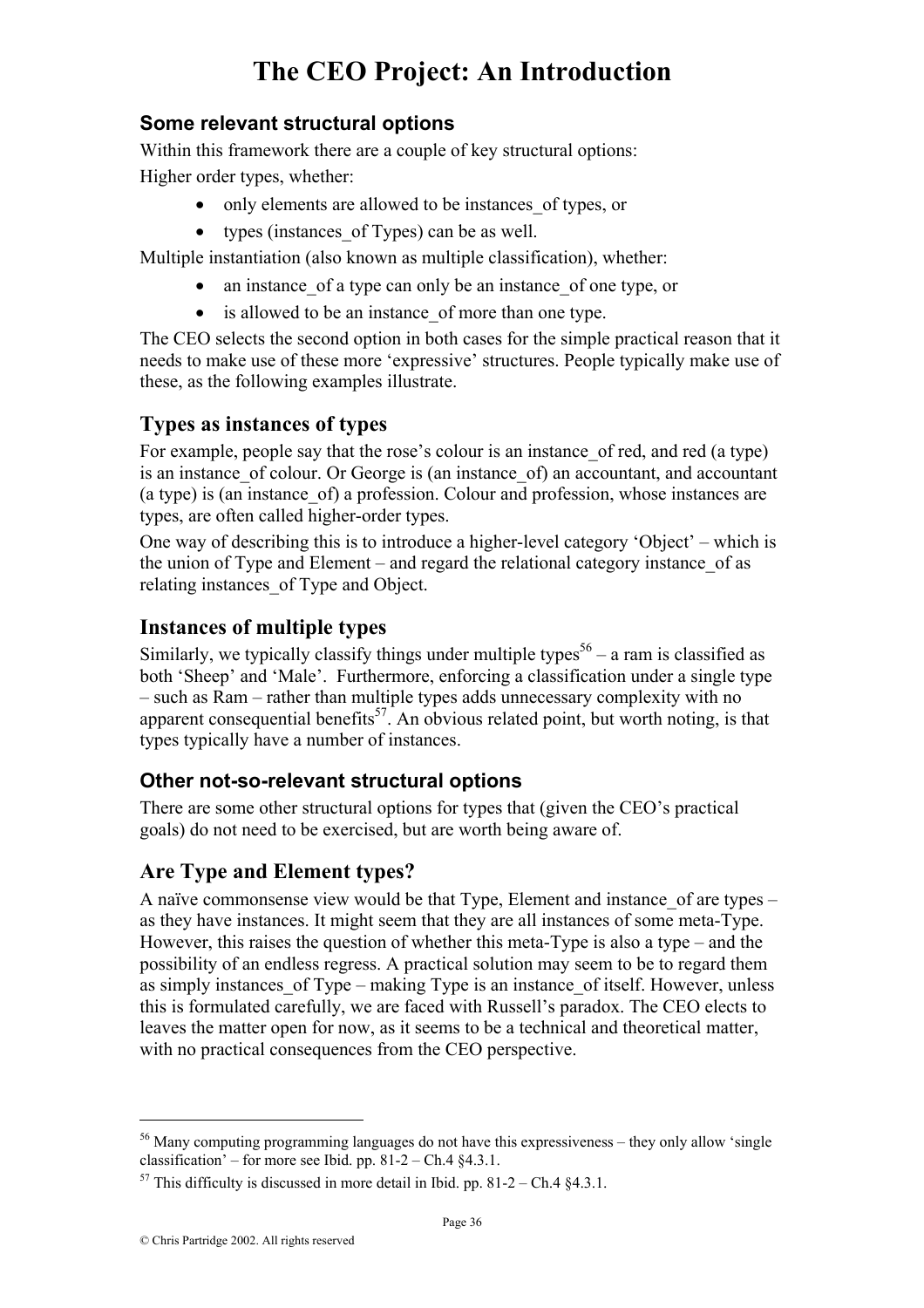#### **Two other structural options**

Two other not-so-relevant structural options are:

- Whether to insist that all the instances of a type must be either exclusively types or elements, or allow mixtures? Under the first option, types would have to be either element types (that only have elements as instances) or type types (that only have types as instances). It is hard to make a principled case for a restriction like this – and so for now the CEO allows the second option.
- Whether there are any restrictions on what collections of elements or types can be the full set of instances of a type? In particular, if there were no restrictions, then there could be a type corresponding to every collection of entities? This is a more difficult question to answer – in particular, to identify what restriction one might want to apply58. The CEO applies no restriction at this stage.

It is neither clear how to deal with these restrictions simply nor anticipated that there is a pressing practical need to do so. Hence the CEO does not attempt to deal with them at this stage. Of course, if the analysis should reveal that it is practically useful to take a firm position on any of these, the CEO will do so.

## *The Framework for the Synthesis*

As well as these basic categories of existence, there is a general ontological framework based upon three structural hierarchies into which objects must fit: these are:

- Typonomy<sup>59</sup>.
- Taxonomy,
- Partonomy (or mereonomy).

Each of these is built from a basic formal relation: Typonomy is generated by the instance of relation. Taxonomy is generated by the sub-type of relation and Partonomy is generated by the part of relation. Hence the alternative names for them:

- Type-instance hierarchy,
- Super-sub-type hierarchy, and
- Whole-part hierarchy.

It turns out to be good analytic practice to ensure every object has a place within these hierarchies. A good strategy for this is to determine the main ontological categories that occupy the highest level of each of these hierarchies. This makes it simpler to consider the structure from the top down.

#### **Typonomy and the instance-type relation**

Instances instantiate types – instances are in an instance-type (or instance\_of) relation with types. For example, my pet Fido is an instance of the type dogs. Typonomy is the hierarchy created by this instance-type relation. At the base of the hierarchy are

<sup>&</sup>lt;sup>58</sup> This is, in essence, a difficult problem in philosophy that David Lewis has characterised in terms of sparse and abundant properties (restricted and unrestricted types). See Lewis (1997) *New Work for a Theory of Universals* and Armstrong (1997a) *Properties* in Mellor and Oliver (1997) *Properties*.

 $59$  There is no obvious or established name for a type-instance hierarchy (unlike taxonomy and partonomy). Typonomy's main merit is that it is less of a mouthful than 'instanceonomy' or 'memberonomy'.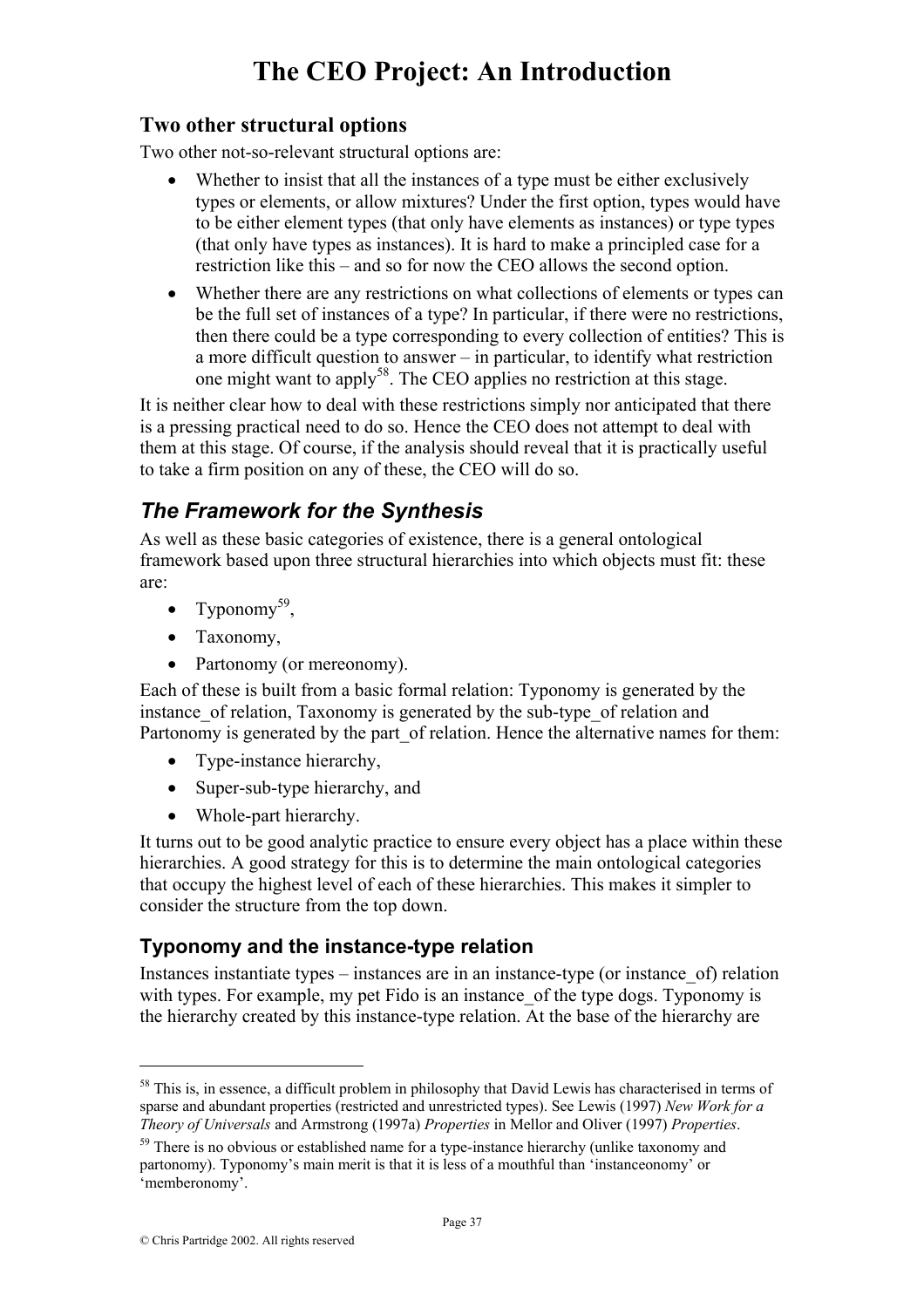elements that cannot be instantiated, and at the higher levels types that can. At the top of the hierarchy are the categories  $Type<sup>60</sup>$  and Element.

As a general rule, the ontological model should show how every object fits into the typonomy. The two roots of the hierarchy are the basic categories Type and Element, and, as a basic first step, the model needs to show, for every object, which category it is an instantiation of. As far as possible, it also needs to show all the other instance\_of relations – this typically yields a rich hierarchy.

Obviously, it is impossible to show all the instances\_of most types – as there are typically an infinite number. So the most common use of typonomy is to characterise types by providing well-known, prototypical examples of their instances. Another important use is to provide examples that illustrate pathological cases. Taking advantage of the fact that we can draw on a common experience, often proper names of the instances are adequate for a common recognition (for example, 'George Bush, the President of the United States' would be easily recognisable). Specifying the prototypical instances helps to guarantee the absence of radical differences of interpretation – by ensuring that different people include some of the same instances under the 'same' type – and so cover at least some of the same territory.

#### **Taxonomy and the super-sub-type relation**

When faced with a specific object, people naturally see it as an instance of a type. They also consider both the more general types of which it is a sub-type\_of as well as the more specific ones that it has as sub-types. So, for example, we see something and recognise it as a dog. We remember that dog is a sub-type\_of animal. We also probably look for a more specific type to characterise the dog – saying, for example, that it is an Alsatian. In other words, that Alsatian is a sub-type\_of dog. This subtype of relation creates a hierarchy of types called a taxonomy – ordered by the subtype of (or super-sub-type) relation.

In line with its general strategy, the CEO assumes that this sub-type\_of relation is extensional. In other words, saying that type A is a sub-type of type B means that all *possible* instances of type B are also instances of of type A. And vice versa, if all *possible* instances of type B are also instantiations of type A, A is a sub-type of B. For example, 'dog is a sub-type of animal' means every possible instance of a dog is also an instance\_of of an animal. And if every possible instance\_of a dog is also an instance of of an animal, then dog is a sub-type of animal. As with the instance of relation, the identity of the sub-type of relation is dependent upon its two relata and their roles.

In general, every type should appear in the taxonomy. This example, and most taxonomies, only deal with 'first-order' types – types that only have elements as instances. These 'first-order' types should appear in the part of taxonomy for types of elements which has at its top the category Element. Of course, it is possible to have higher-order types and each of these will have a top object. The parts of the taxonomy for the various orders may overlap where they contain types that have instances of different orders.

<sup>60</sup> As noted earlier, Russell's paradox raises a moot theoretical point about whether *Type* should be considered as a type, and what this means. Should, for example, *Type* be an instance of itself or *Element* an instance of *Type*. From a practical point of view, this problem can be left to the theoreticians. For simplicity's sake, the CEO does not consider *Type* or *Element* to be instances\_of *Type*.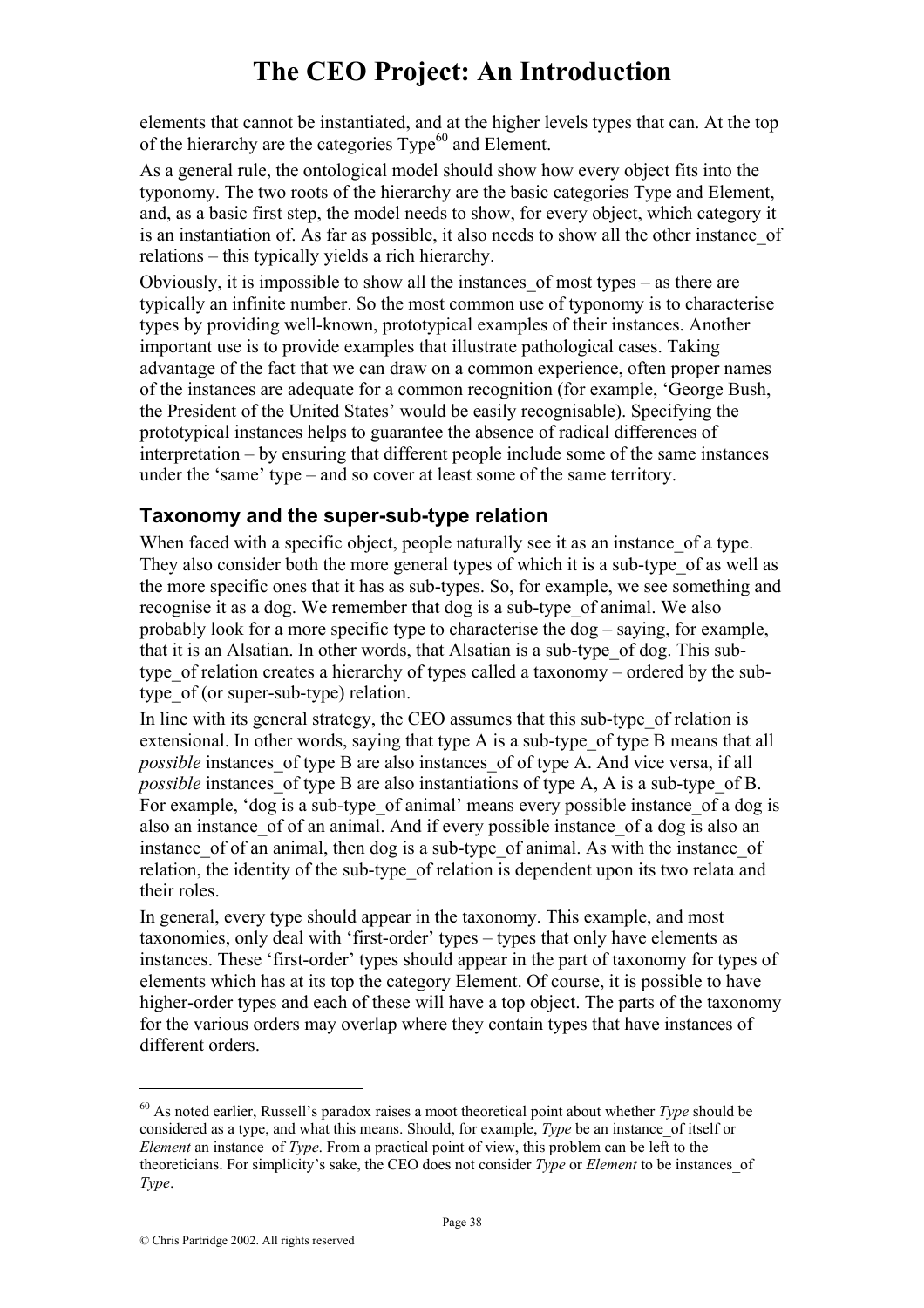For the ontological analysis, it is important to extend the non-categorical part of the taxonomy both upward and downwards. Extending upwards will identify the very general types that can be used to harmonise most, if not all, models. Extending downwards should introduce sufficiently common specific types, that people have no difficulty in supplying very similar prototypical instances. This enables the taxonomy to draw on their common experience, giving a degree of confidence that different people will end up with at least similar interpretations.

#### **Partonomy and the whole-part relation**

Wholes are composed of parts – the whole has a whole-part (or part  $of$ ) relation with the part. Partonomy, in the first instance, is the hierarchy created by the whole-part relations between elements: for example, Fido's foot (an element) is part\_of his leg(another element) and Fido's leg is part\_of his body. The part\_of relation is transitive, so Fido's foor is part\_of his body. The top of this hierarchy would be the universe – the full extent of space-time.

However general whole-part relations between types of wholes and parts are more useful, and the partonomy normally deals in these. These are the result of generalising to the types that the elements instantiate – in this example, we would generalise to 'dog's bodies typically have legs as parts – and the legs typically have feet as parts'.

The reason for picking out partonomy is its important explanatory role. Explaining what something is often involves talking about how it is composed, about its parts – for example, we describe a dog in terms of legs, tail, ears, etc.

The partonomy is related to the taxonomy of relations. There is a general part of relation of which the whole-part relation between animals' body parts is a sub-type and the whole-part relation between dogs' body parts is sub-type of that.

#### **Generalising Taxonomy and Partonomy**

As a number of people have noticed, these last two hierarchy building relations can be generalised. One can look at sub-type\_of over types and part\_of over elements as just specific types of a more general mereological sub-part of relation<sup>61</sup>. David Armstrong<sup>62</sup> explains this as both relations being partial identity – and mereology as the study of partial identity. So a wheel is part\_of a car because it is partially identical to the car. Similarly the type human is a sub-type\_of the type animal because it is partially identical to it.

As Armstrong notes this naturally leads from consideration of part of to related mereological relations such as overlapping. If being a part\_of (and sub-part\_of) is a kind of partial identity so is overlapping $63$ . This is a useful insight. In practice, both taxonomies and partonomies need to take account of overlapping and disjointness. It is extremely useful to be able to say that a car's wheel is disjoint from the dashboard – and that dogs are not cats. And Armstrong's explanation explains why overlapping and sub-part of seem intuitively to be dealing with the same kind of relation.

<sup>61</sup> This is, for example, the main subject of Lewis (1991) *Parts of classes* and also examined in detail Partridge (1996) *Business Objects: Re - Engineering for re - use*, see pp. 223-4 (Ch.10 §5.1), where it is called the sub-part relation.

<sup>62</sup> In various places in Armstrong (1997b) *A world of states of affairs*, e.g. pp.17-18. The suggestion is supported in Partridge (1996) *Business Objects: Re - Engineering for re - use*.

<sup>&</sup>lt;sup>63</sup> Where this generalised mereological overlapping can apply to both elements and types.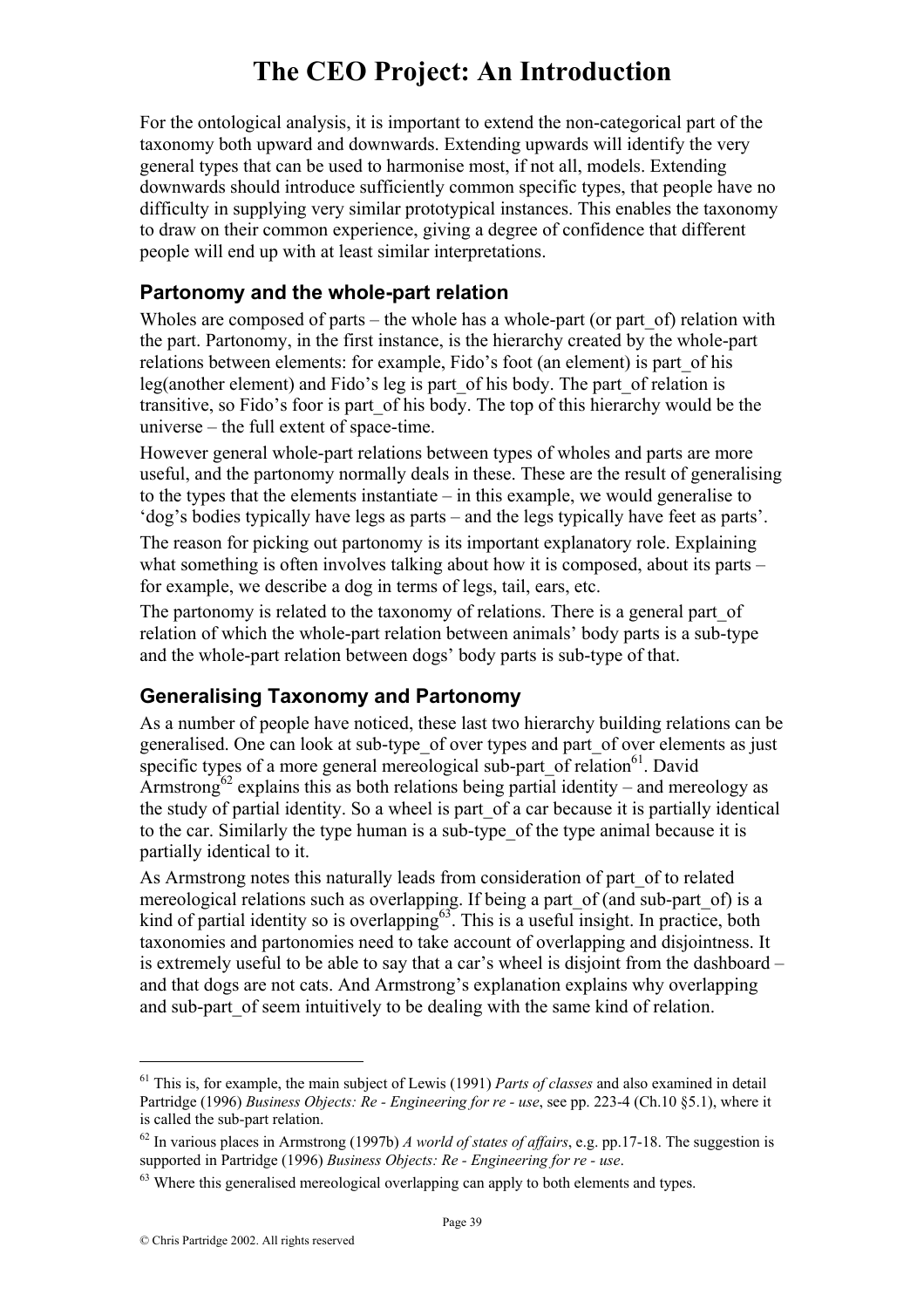The generalisation is useful in revealing the underlying categories. However from an analysis methodology's point of view, the distinction between part\_of and subtype of is crucial.

#### **The ontological heterarchy**

These hierarchies overlap. For example, the type dog appears in the examples for all three hierarchies. They also complement each other. For example, the typonomy's proto-typical instances help to illustrates the types in the taxonomy and partonomy. This overlapping and complementing helps to unify the overall ontology. The final ontology should be a network of connected hierarchies – a kind of heterarchy.

## *Building the ontological heterarchy*

This starter top ontology provides the framework within which the CEO's analysis will build its ontological heterarchy. As noted at the beginning, it is a starter ontology and it will be refined in the light of the needs of the emerging core ontology.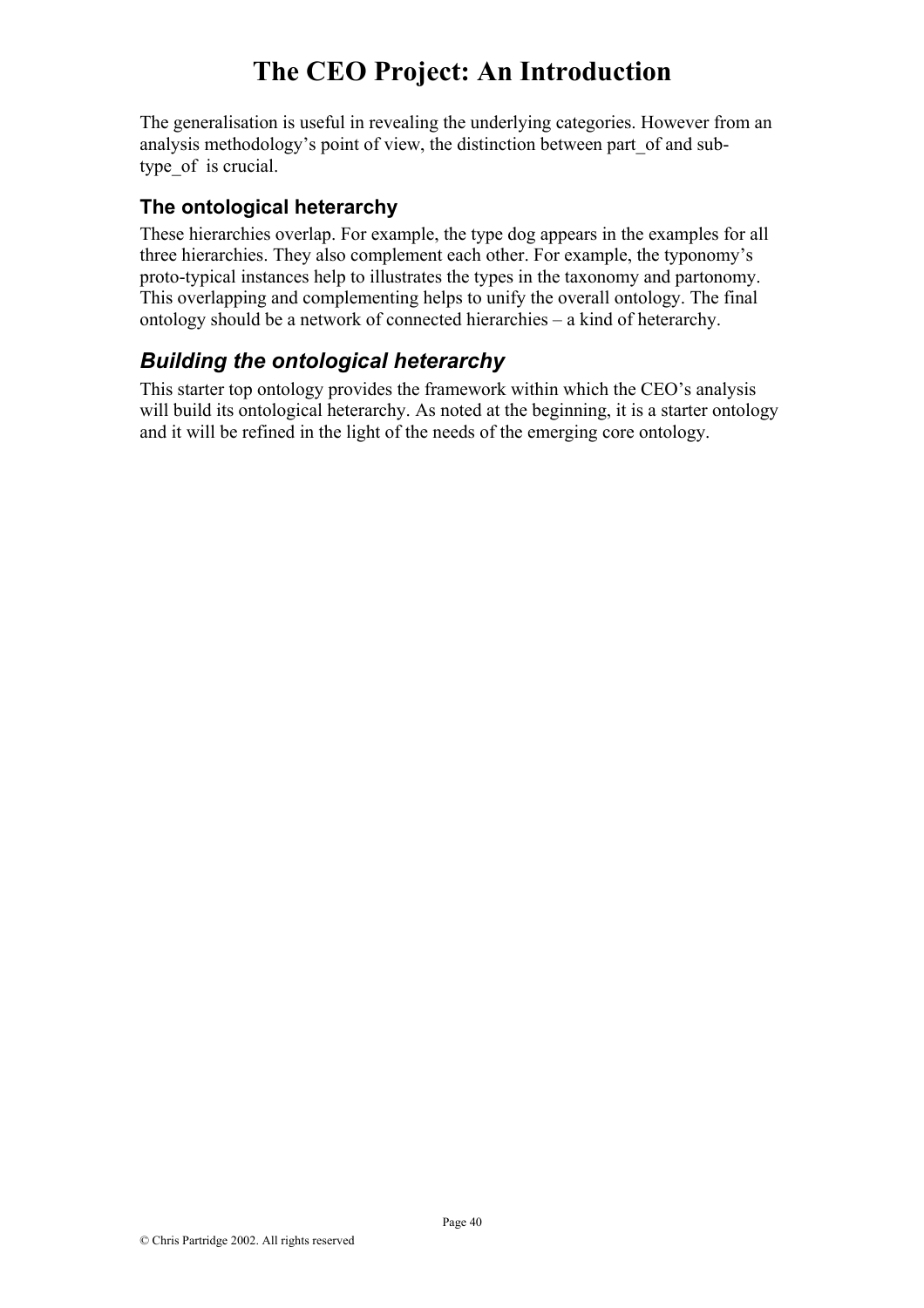#### *References*

- Aristotle The categories.
- Aristotle The metaphysics.
- Armstrong, D. M. (1997a). Properties. Properties. D. H. Mellor and A. Oliver. Oxford ; New York, Oxford University Press**:** 160-172.
- Armstrong, D. M. (1997b). A world of states of affairs. Cambridge ; New York, Cambridge University Press.
- Bealer, G. (1982). Quality and concept. Oxford New York, Clarendon Press ; Oxford University Press.
- Black, M. (1937). "Vagueness: an exercise in logical analysis." Philosophy of Science(4): 427-55.
- Breuker, J., A. Valente and R. G. F. Winkels (1997). "Legal Ontologies: A Functional View." Proceedings of the First International Workshop on Legal Ontologies (LEGONT'97).
- Chomsky, N. (1975). Reflections on language. New York, Pantheon Books.
- Collingwood, R. G. (1940). An essay on metaphysics. Oxford, Eng., Clarendon Press.
- Crombie, A. C. (1994). Styles of scientific thinking in the European tradition. London, Duckworth.
- CYC:http "CYC http://www.cyc.com/publications.html."
- Dummett, M. (1991). The Logical Basis of Metaphysics. London, Gerald Duckworth & Company Ltd.
- EO:http "EO http://www.aiai.ed.ac.uk/project/enterprise/enterprise/ontology.html."
- Fox, M. S., M. Barbuceanu and M. Gruninger (1996). "An Organisation Ontology for Enterprise Modelling: Preliminary Concepts for Linking Structure and Behaviour." Computers in Industry **Vol. 29**: pp. 123-134.
- Fox, M. S., J. Chionglo and F. Fadel (1993). A Common-Sense Model of the Enterprise. Proceedings of the Industrial Engineering Research Conference.
- Gilbert, M. (1992). On social facts. Princeton, N.J., Princeton University Press.
- Gomez-Perez, A., J. P. Martins and H. Sofia Pinto (1999). Some Issues on Ontology Integration. IJCAI-99 workshop on Ontologies and Problem-Solving Methods (KRR5), Stockholm, Sweden.
- Gruber, T. R. (1993). "A translation approach to portable ontology specifications." Knowledge acquisition **Vol. 5**(No. 2): pp. 199-220 (doi:10.1006/knac.1993.1008).
- Hacking, I. (2002). Historical ontology. Cambridge, Mass., Harvard University Press.
- Hay, D. C. (1996). Data model patterns : conventions of thought. New York, Dorset House Pub.
- Hoffman, J. and G. S. Rosenkrantz (1994). Substance among other categories. Cambridge ; New York, Cambridge University Press.
- Ingarden, R. (1964). Der Streit um die Existenz der Welt. 1. Existentialontologie. Tèubingen, M. Niemeyer.
- Inmon, W. H., L. Silverston and K. Graziano (1997). The data model resource book : a library of logical data models and data warehouse designs. New York, Wiley.
- Kent, W. (1978). Data and reality : basic assumptions in data processing reconsidered. Amsterdam ; New York New York, North-Holland Pub. Co. ; sole distributors for the U.S.A. and Canada Elsevier/North-Holland.
- Körner, S. (1970). Categorial frameworks. Oxford,, Blackwell.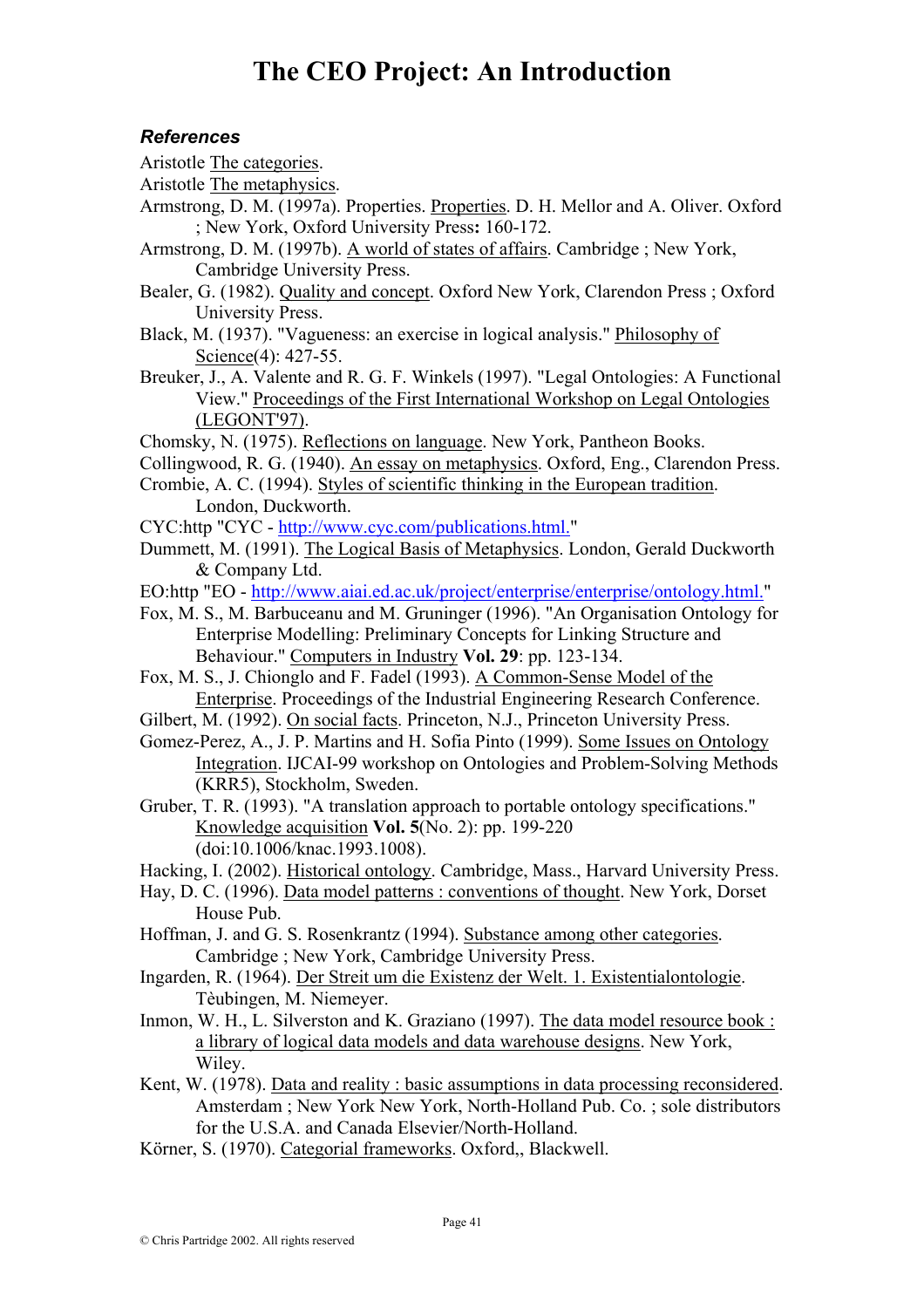- Kripke, S. A. (1982). Wittgenstein on rules and private language : an elementary exposition. Cambridge, Mass., Harvard University Press.
- Kuhn, T. S. (1970). The structure of scientific revolutions. Chicago,, University of Chicago Press.
- Lenat, D. B. and R. V. Guha (1990). Building large knowledge-based systems : representation and inference in the Cyc project. Reading, Mass., Addison-Wesley Pub. Co.
- Lewis, D. K. (1986). On the plurality of worlds. Oxford, UK ; New York, NY, B. Blackwell.
- Lewis, D. K. (1991). Parts of classes. Oxford, UK ; Cambridge, Mass., B. Blackwell.
- Lewis, D. K. (1997). New Work for a Theory of Universals. Properties. D. H. Mellor and A. Oliver. Oxford ; New York, Oxford University Press**:** 188-227.
- Locke, J. (1690). An essay concerning human understanding. London, T. Basset.
- Marcus, R. B. (1993). Modalities : philosophical essays. New York, Oxford University Press.
- Mealy, G. H. (1967). "Another Look at Data." Proceeding of AFIPS 1967 Fall Joint Computer Conference **Vol. 31**.
- Mellor, D. H. and A. Oliver (1997). Properties. Oxford ; New York, Oxford University Press.
- Mill, J. S. (1848). A system of logic, ratiocinative and inductive; being a connected view of the principles of evidence and the methods of scientific investigation. New York., Harper & Brothers.
- Nerlich, G. (1994). The shape of space. Cambridge ; New York, Cambridge University Press.
- Nussbaum, M. C. (2001). The fragility of goodness : luck and ethics in Greek tragedy and philosophy. Cambridge, U.K. ; New York, Cambridge University Press.
- Papazoglou, M., S. Spaccapietra and Z. Tari (2000). Advances in object-oriented data modeling. Cambridge, Mass., MIT Press.
- Parent, C. and S. Spaccapietra (2000). Database Integration: The Key to Data Interoperability. Advances in ObjectOriented Data Modeling. S. Spaccapietra. Cambridge, Mass., MIT Press.
- Partridge, C. (1996). Business Objects: Re Engineering for re use. Oxford, Butterworth Heineman.
- Partridge, C. (2002a). LADSEB-CNR Technical report 04/02 What is pump facility PF101? Padova, The BORO Program, LADSEB CNR, Italy.
- Partridge, C. (2002b). LADSEB-CNR Technical report 05/02 The Role of Ontology in Integrating Semantically Heterogeneous Databases. Padova, The BORO Program, LADSEB CNR, Italy.
- Partridge, C. (2002c). LADSEB-CNR Technical report 06/02 Note: A Couple of Meta-Ontological Choices for Ontological Architectures. Padova, The BORO Program, LADSEB CNR, Italy.
- Partridge, C. (2002d). LADSEB-CNR Technical report 08/02 STPO A Synthesis of a TOVE Persons Ontology (forthcoming). Padova, The BORO Program, LADSEB CNR, Italy.
- Partridge, C. (2002e). The Role of Ontology in Semantic Integration. Second International Workshop on Semantics of Enterprise Integration at OOPSLA 2002, Seattle.
- Partridge, C. (2002f). What is a customer? The beginnings of a reference ontology for customer. 11th OOPSLA Workshop on behavioral semantics, Seattle, Washington, Northeastern.